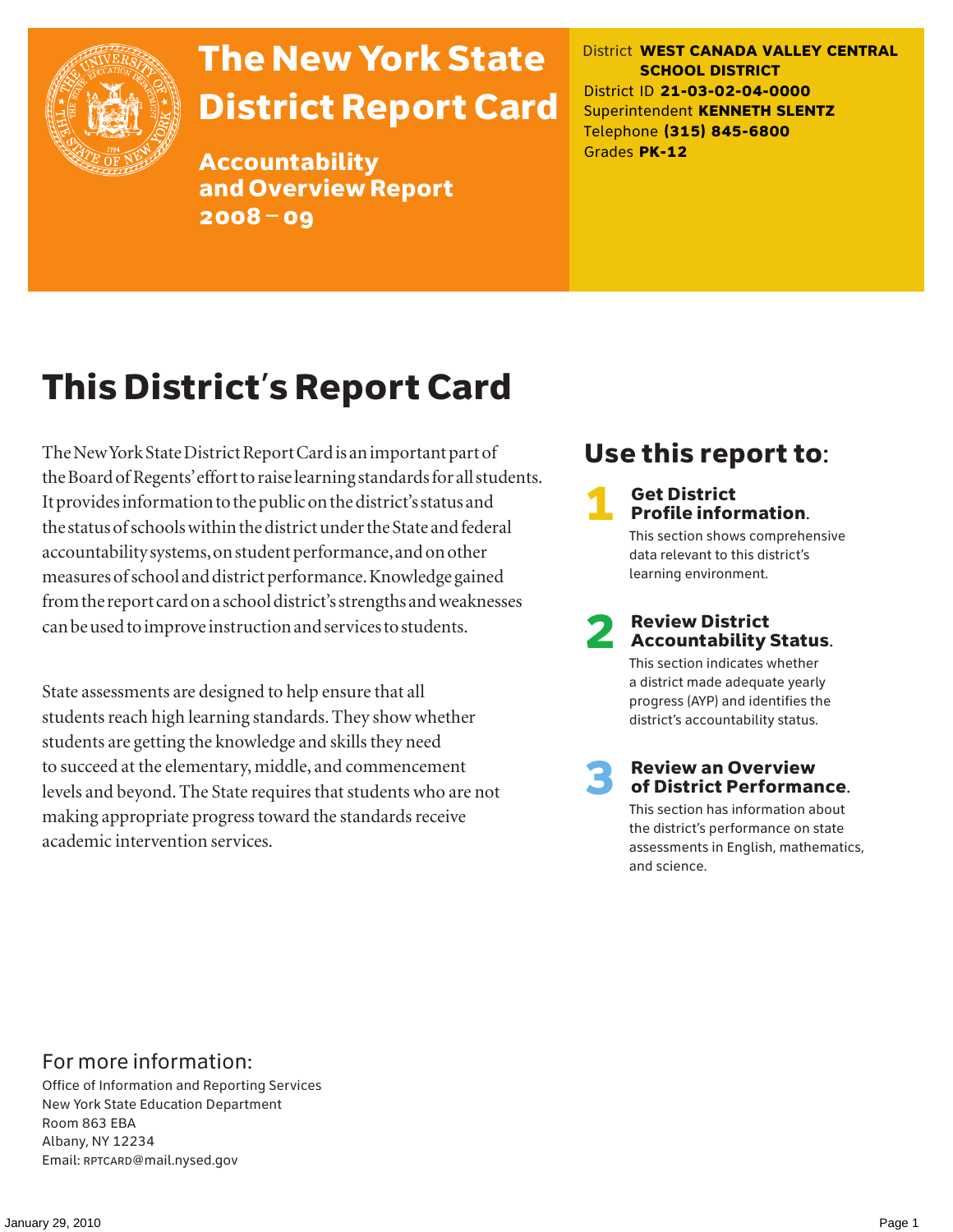## District Profile

This section shows comprehensive data relevant to this school district's learning environment, including information about enrollment, average class size, and teacher qualifications.

## Enrollment

|                            | $2006 - 07$ | $2007 - 08$ | $2008 - 09$ |
|----------------------------|-------------|-------------|-------------|
| Pre-K                      | 36          | 30          | 36          |
| Kindergarten               | 53          | 59          | 46          |
| Grade 1                    | 51          | 54          | 65          |
| Grade 2                    | 56          | 48          | 54          |
| Grade 3                    | 55          | 54          | 52          |
| Grade 4                    | 66          | 58          | 52          |
| Grade 5                    | 67          | 68          | 55          |
| Grade 6                    | 59          | 69          | 70          |
| <b>Ungraded Elementary</b> | 0           | 0           | 0           |
| Grade 7                    | 77          | 60          | 68          |
| Grade 8                    | 64          | 82          | 58          |
| Grade 9                    | 77          | 66          | 78          |
| Grade 10                   | 84          | 76          | 59          |
| Grade 11                   | 80          | 78          | 68          |
| Grade 12                   | 78          | 77          | 75          |
| <b>Ungraded Secondary</b>  | 0           | 0           | 0           |
| Total K-12                 | 867         | 849         | 800         |

### Enrollment Information

*Enrollment* counts are as of Basic Educational Data System (BEDS) day, which is typically the first Wednesday of October of the school year. Students who attend BOCES programs on a part-time basis are included in a district's enrollment. Students who attend BOCES on a full-time basis or who are placed full time by the district in an out-of-district placement are not included in a district's enrollment. Students classified by districts as "pre-first" are included in first grade counts.

### Average Class Size

|                      | $2006 - 07$ | $2007 - 08$ | $2008 - 09$ |
|----------------------|-------------|-------------|-------------|
| <b>Common Branch</b> | 19          | 19          | 17          |
| Grade 8              |             |             |             |
| English              | 15          | 21          | 12          |
| <b>Mathematics</b>   | 15          | 21          | 14          |
| Science              | 15          | 20          | 14          |
| Social Studies       | 15          | 20          | 12          |
| Grade 10             |             |             |             |
| English              | 20          | 20          | 14          |
| <b>Mathematics</b>   | 26          |             | 18          |
| Science              |             |             |             |
| Social Studies       | 21          | 19          | 14          |

### Average Class Size Information

*Average Class Size* is the total registration in specified classes divided by the number of those classes with registration. *Common Branch* refers to self-contained classes in Grades 1–6.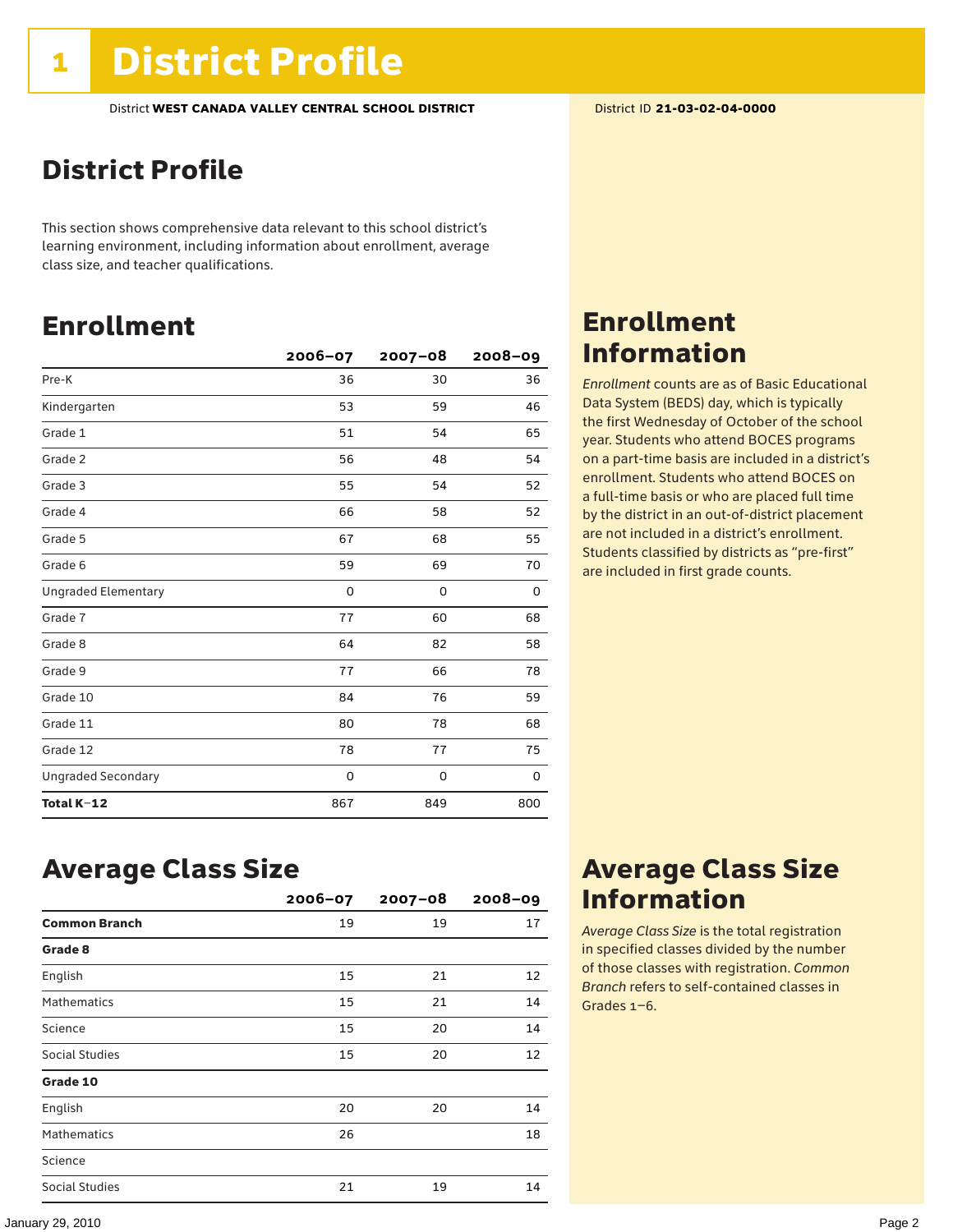## Demographic Factors

|                                  | 2006-07 |     | $2007 - 08$    |     | $2008 - 09$ |      |
|----------------------------------|---------|-----|----------------|-----|-------------|------|
|                                  | #       | %   | #              | %   | #           | $\%$ |
| Eligible for Free Lunch          | 140     | 16% | 149            | 18% | 147         | 18%  |
| Reduced-Price Lunch              | 81      | 9%  | 106            | 12% | 93          | 12%  |
| Student Stability*               |         | N/A |                | N/A |             | N/A  |
| Limited English Proficient       | 8       | 1%  | 10             | 1%  | 9           | 1%   |
| <b>Racial/Ethnic Origin</b>      |         |     |                |     |             |      |
| American Indian or Alaska Native | 0       | 0%  | 0              | 0%  | $\Omega$    | 0%   |
| <b>Black or African American</b> | 11      | 1%  | $\overline{7}$ | 1%  | 3           | 0%   |
| Hispanic or Latino               | 4       | 0%  | 6              | 1%  | 3           | 0%   |
| Asian or Native                  | 1       | 0%  | 0              | 0%  | 0           | 0%   |
| Hawaiian/Other Pacific Islander  |         |     |                |     |             |      |
| White                            | 851     | 98% | 828            | 98% | 789         | 99%  |
| Multiracial                      | 0       | 0%  | 8              | 1%  | 5           | 1%   |

\* Available only at the school level.

### Attendance and Suspensions

|                            |    | $2005 - 06$   |    | $2006 - 07$   |    | $2007 - 08$ |  |
|----------------------------|----|---------------|----|---------------|----|-------------|--|
|                            | #  | $\frac{0}{0}$ |    | $\frac{0}{0}$ | #  | %           |  |
| Annual Attendance Rate     |    | 96%           |    | 95%           |    | 96%         |  |
| <b>Student Suspensions</b> | 26 | 3%            | 29 | 3%            | 22 | 3%          |  |

### Demographic Factors Information

*Eligible for Free Lunch* and *Reduced*-*Price Lunch* percentages are determined by dividing the number of approved lunch applicants by the Basic Educational Data System (BEDS) enrollment in full-day Kindergarten through Grade 12. *Eligible for Free Lunch* and *Limited English Proficient* counts are used to determine *Similar Schools* groupings within a *Need*/*Resource Capacity* category.

### Attendance and Suspensions Information

*Annual Attendance Rate* is determined by dividing the school district's total actual attendance by the total possible attendance for a school year. A district's actual attendance is the sum of the number of students in attendance on each day the district's schools were open during the school year. Possible attendance is the sum of the number of enrolled students who should have been in attendance on each day schools were open during the school year. *Student Suspension* rate is determined by dividing the number of students who were suspended from school (not including in-school suspensions) for one full day or longer anytime during the school year by the Basic Educational Data System (BEDS) day enrollments for that school year. A student is counted only once, regardless of whether the student was suspended one or more times during the school year.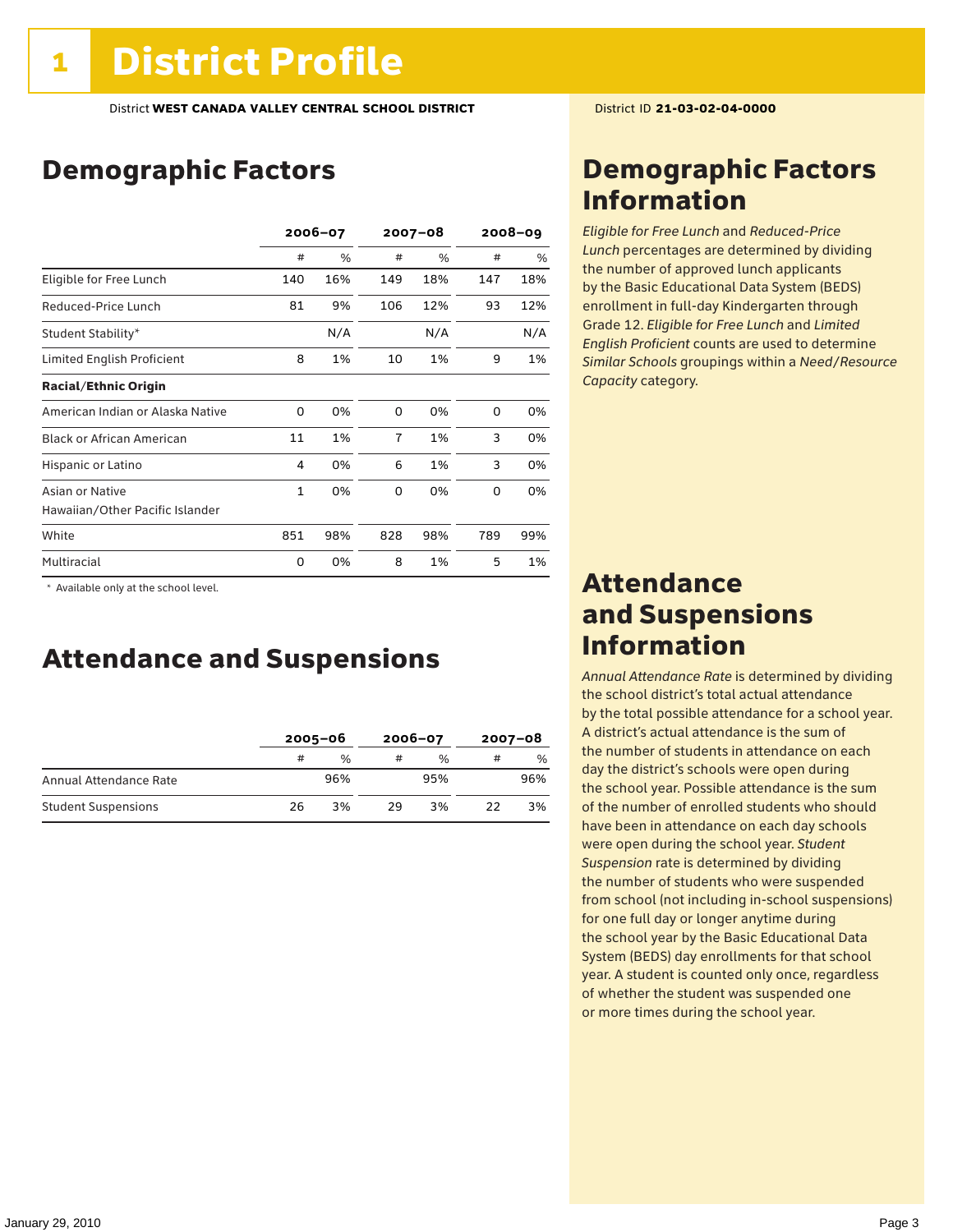## Teacher Qualifications

|                                                                 | 2006-07 | $2007 - 08$ | $2008 - 09$ |
|-----------------------------------------------------------------|---------|-------------|-------------|
| <b>Total Number of Teachers</b>                                 | 72      | 77          | 78          |
| Percent with No Valid<br><b>Teaching Certificate</b>            | 1%      | 0%          | 0%          |
| Percent Teaching Out<br>of Certification                        | 6%      | 5%          | 4%          |
| Percent with Fewer Than<br>Three Years of Experience            | 4%      | 5%          | 4%          |
| Percentage with Master's Degree<br>Plus 30 Hours or Doctorate   | 13%     | 13%         | 13%         |
| <b>Total Number of Core Classes</b>                             | 192     | 229         | 226         |
| Percent Not Taught by<br><b>Highly Qualified Teachers</b>       | 8%      | 3%          | 3%          |
| <b>Total Number of Classes</b>                                  | 298     | 323         | 316         |
| Percent Taught by Teachers Without<br>Appropriate Certification | 6%      | 6%          | 5%          |

### Teacher Turnover Rate

|                                                                       | 2005-06 | 2006-07 | 2007-08 |
|-----------------------------------------------------------------------|---------|---------|---------|
| Turnover Rate of Teachers with Fewer<br>than Five Years of Experience | 14%     | N/A     | 0%      |
| Turnover Rate of All Teachers                                         | 6%      | 5%      | 0%      |

### Staff Counts

|                                       | $2006 - 07$ | 2007-08 | $2008 - 09$ |
|---------------------------------------|-------------|---------|-------------|
| <b>Total Other Professional Staff</b> |             | 11      |             |
| Total Paraprofessionals*              | 24          | 22      | 24          |
| <b>Assistant Principals</b>           |             |         |             |
| Principals                            |             |         |             |

 $*$  Not available at the school level.

### Teacher Qualifications Information

The *Percent Teaching Out of Certification* is the percent doing so more than on an incidental basis; that is, the percent teaching for more than five periods per week outside certification.

*Core Classes* are primarily K-6 common branch, English, mathematics, science, social studies, art, music, and foreign languages. To be *Highly Qualified*, a teacher must have at least a Bachelor's degree, be certified to teach in the subject area, and show subject matter competency.

### Teacher Turnover Rate Information

*Teacher Turnover Rate* for a specified school year is the number of teachers in that school year who were not teaching in the following school year divided by the number of teachers in the specified school year, expressed as a percentage.

### Staff Counts Information

*Other Professionals* includes administrators, guidance counselors, school nurses, psychologists, and other professionals who devote more than half of their time to non-teaching duties. Teachers who are shared between buildings within a district are reported on the district report only.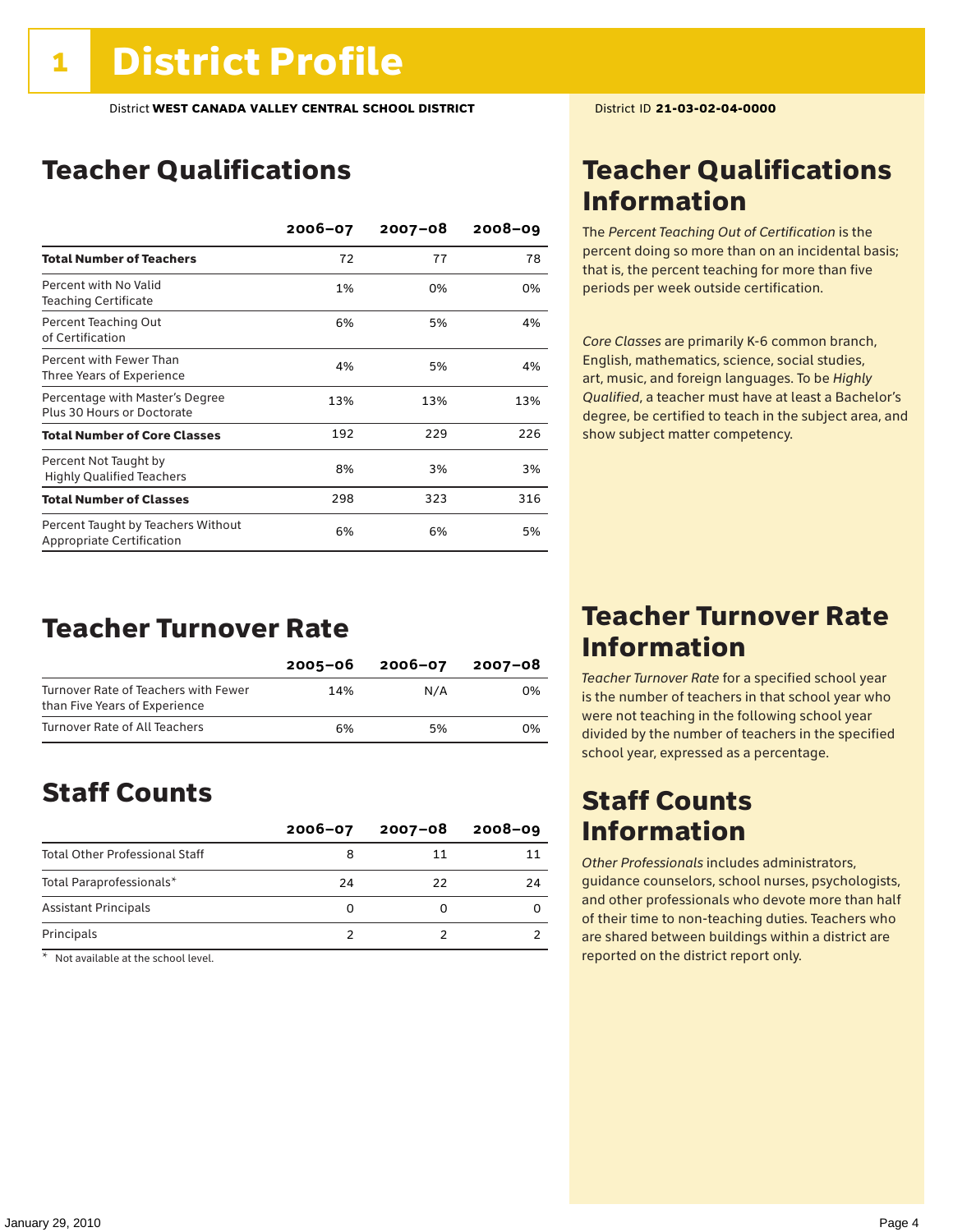# Understanding How Accountability Works in New York State

The federal No Child Left Behind (NCLB) Act requires that states develop and report on measures of student proficiency in 1) English language arts (ELA), in 2) mathematics, and on 3) a third indicator. In New York State in 2008–09, the third indicator is science at the elementary/middle level and graduation rate at the secondary level. Schools or districts that meet predefined goals on these measures are making Adequate Yearly Progress (AYP).



For more information about accountability in New York State, visit: http://www.emsc.nysed.gov/irts/accountability/.

#### 1 English Language Arts (ELA)

To make AYP in ELA, every accountability group must make AYP. For a group to make AYP, it must meet the participation *and* the performance criteria.

#### A Participation Criterion

At the elementary/middle level, 95 percent of Grades 3–8 students enrolled during the test administration period in each group with 40 or more students must be tested on the New York State Testing Program (NYSTP) in ELA or, if appropriate, the New York State English as a Second Language Achievement Test (NYSESLAT), or the New York State Alternate Assessment (NYSAA) in ELA. At the secondary level, 95 percent of seniors in 2008–09 in each accountability group with 40 or more students must have taken an English examination that meets the students' graduation requirement.

#### B Performance Criterion

At the elementary/middle level, the Performance Index (PI) of each group with 30 or more continuously enrolled tested students must equal or exceed its Effective Annual Measurable Objective (AMO) or the group must make Safe Harbor. (NYSESLAT is used only for participation.) At the secondary level, the PI of each group in the 2005 cohort with 30 or more members must equal or exceed its Effective AMO or the group must make Safe Harbor. To make Safe Harbor, the PI of the group must equal or exceed its Safe Harbor Target and the group must qualify for Safe Harbor using the third indicator, science or graduation rate.

#### 2 Mathematics

The same criteria for making AYP in ELA apply to mathematics. At the elementary/middle level, the measures used to determine AYP are the NYSTP and the NYSAA in mathematics. At the secondary level, the measures are mathematics examinations that meet the students' graduation requirement.

#### 3 Third Indicator

In addition to English language arts and mathematics, the school must also make AYP in a third area of achievement. This means meeting the criteria in science at the elementary/middle level and the criteria in graduation rate at the secondary level.

Elementary/Middle-Level Science: To make AYP, the All Students group must meet the participation criterion *and* the performance criterion.

#### A Participation Criterion

Eighty percent of students in Grades 4 and/or 8 enrolled during the test administration period in the All Students group, if it has 40 or more students, must be tested on an accountability measure. In Grade 4, the measures are the Grade 4 elementary-level science test and the Grade 4 NYSAA in science. In Grade 8 science, the measures are the Grade 8 middle-level science test, Regents science examinations, and the Grade 8 NYSAA in science.

#### B Performance Criterion

The PI of the All Students group, if it has 30 or more students, must equal or exceed the State Science Standard (100) or the Science Progress Target.

Qualifying for Safe Harbor in Elementary/Middle-Level ELA and Math: To qualify, the group must meet both the participation criterion and the performance criterion in science.

Secondary-Level Graduation Rate: For a school to make AYP in graduation rate, the percent of students in the 2004 graduation-rate total cohort in the All Students group earning a local or Regents diploma by August 31, 2008 must equal or exceed the Graduation-Rate Standard (55%) or the Graduation-Rate Progress Target.

Qualifying for Safe Harbor in Secondary-Level ELA and Math: To qualify, the percent of the 2004 graduation-rate total cohort earning a local or Regents diploma by August 31, 2008 must equal or exceed the Graduation-Rate Standard (55%) or the Graduation-Rate Progress Target for that group.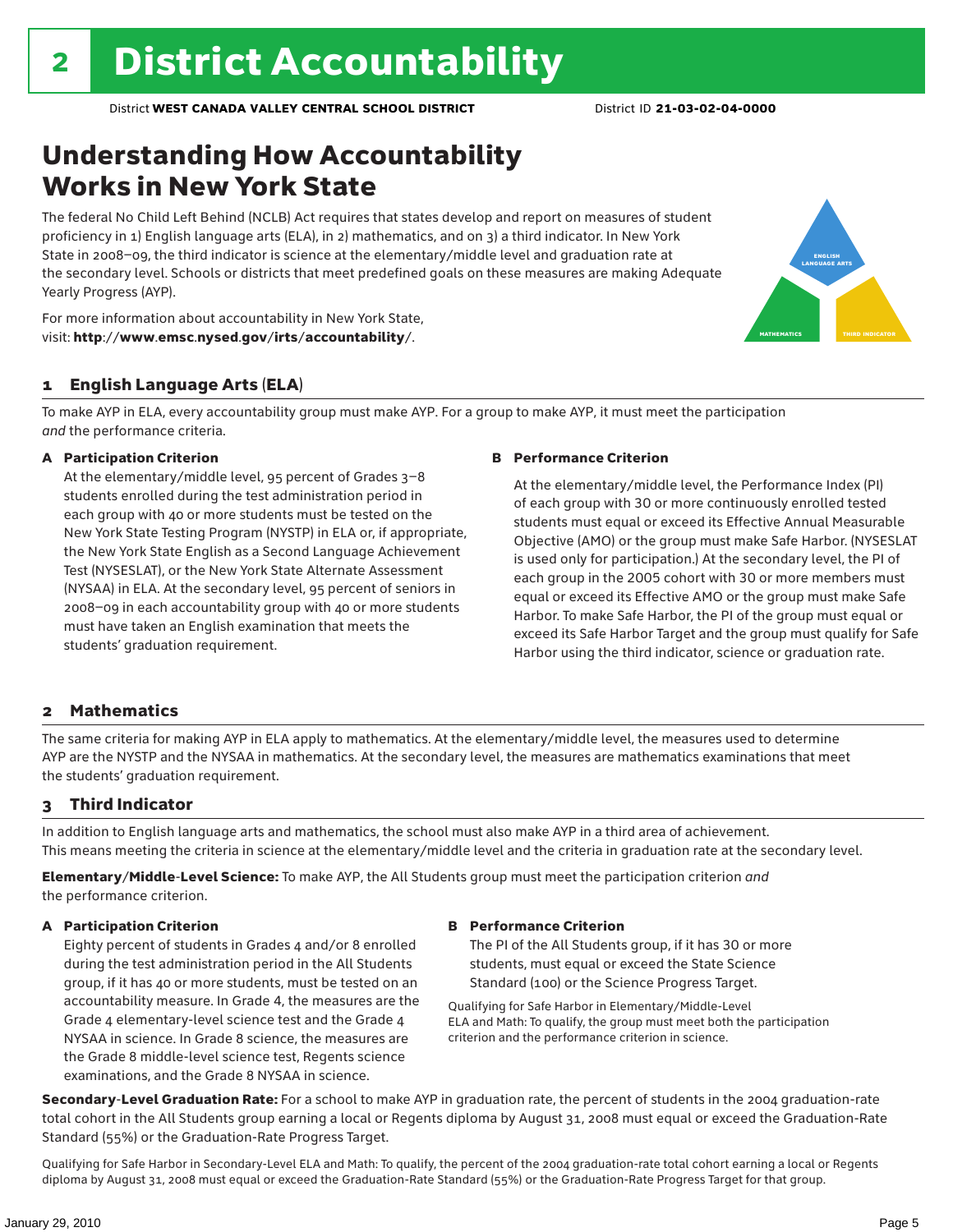# Useful Terms for Understanding Accountability

### Accountability Cohort for English

#### and Mathematics

The 2005 school accountability cohort consists of all students who first entered Grade 9 anywhere in the 2005–06 school year, and all ungraded students with disabilities who reached their seventeenth birthday in the 2005–06 school year, who were enrolled on October 1, 2008 and did not transfer to a diploma granting program. Students who earned a high school equivalency diploma or were enrolled in an approved high school equivalency preparation program on June 30, 2009, are not included in the 2005 school accountability cohort. The 2005 district accountability cohort consists of all students in each school accountability cohort plus students who transferred within the district after BEDS day plus students who were placed outside the district by the Committee on Special Education or district administrators and who met the other requirements for cohort membership. Cohort is defined in Section 100.2 (p) (16) of the Commissioner's Regulations.

#### Adequate Yearly Progress (AYP)

Adequate Yearly Progress (AYP) indicates satisfactory progress by a district or a school toward the goal of proficiency for all students.

#### Annual Measurable Objective (AMO)

The Annual Measurable Objective (AMO) is the Performance Index (PI) value that signifies that an accountability group is making satisfactory progress toward the goal that 100 percent of students will be proficient in the State's learning standards for English language arts and mathematics by 2013–14. The AMOs for each grade level will be increased as specified in CR100.2(p) (14) and will reach 200 in 2013–14. (See Effective AMO for further information.)

#### Continuously Enrolled Students

At the elementary/middle level, continuously enrolled students are those enrolled in the school or district on BEDS day (usually the first Wednesday in October) of the school year until the test administration period. At the secondary level, all students who meet the criteria for inclusion in the accountability cohort are considered to be continuously enrolled.

#### Effective Annual Measurable Objective (Effective AMO)

The Effective Annual Measurable Objective (Effective AMO) is the Performance Index (PI) value that each accountability group within a school or district is expected to achieve to make Adequate Yearly Progress (AYP). The Effective AMO is the lowest PI that an accountability group of a given size can achieve in a subject for the group's PI not to be considered significantly different from the AMO for that subject. If an accountability group's PI equals or exceeds the Effective AMO, it is considered to have made AYP. A more complete definition of Effective AMO and a table showing the PI values that each group size must equal or exceed to make AYP are available at www.emsc.nysed.gov/irts.

#### Graduation-Rate Total Cohort

This term is defined on the graduation-rate accountability page.

#### Performance Index (PI)

Performance Index is a value from 0 to 200 that is assigned to an accountability group, indicating how that group performed on a required State test (or approved alternative) in English language arts, mathematics, or science. Student scores on the tests are converted to four performance levels, from Level 1 to Level 4. (See performance level definitions on the Overview Summary page.) At the elementary/middle level, the PI is calculated using the following equation:

100 × [(Count of Continuously Enrolled Tested Students Performing at Levels 2, 3, and 4 + the Count at Levels 3 and 4) ÷ Count of All Continuously Enrolled Tested Students]

At the secondary level, the PI is calculated using the following equation:

100 × [(Count of Cohort Members Performing at Levels 2, 3, and  $4 +$  the Count at Levels 3 and  $4$ ) ÷ Count of All Cohort Members]

A list of tests used to measure student performance for accountability is available at www.emsc.nysed.gov/irts.

#### Progress Target

For accountability groups below the State Standard in science or graduation rate, the Progress Target is an alternate method for making Adequate Yearly Progress (AYP) or qualifying for Safe Harbor in English language arts and mathematics based on improvement over the previous year's performance.

#### Safe Harbor

Safe Harbor provides an alternate means to demonstrate Adequate Yearly Progress (AYP) for accountability groups that do not achieve their Effective Annual Measurable Objectives (AMOs) in English or mathematics.

#### Safe Harbor Targets

The 2008–09 safe harbor targets were calculated using the following equation:

2007–08 PI + (200 – the 2007–08 PI) × 0.10

#### Science Progress Target

The elementary/middle-level 2008–09 Science Progress Target is calculated by adding one point to the 2007–08 PI. The 2009–10 Science Progress Target is calculated by adding one point to the 2008–09 PI. The 2008–09 target is provided for groups whose PI was below the State Science Standard in 2008–09.

#### Science Standard

The criterion value that represents a minimally satisfactory performance in science. In 2008–09, the State Science Standard at the elementary/middle level is a Performance Index (PI) of 100. The Commissioner may raise the State Science Standard at his discretion in future years.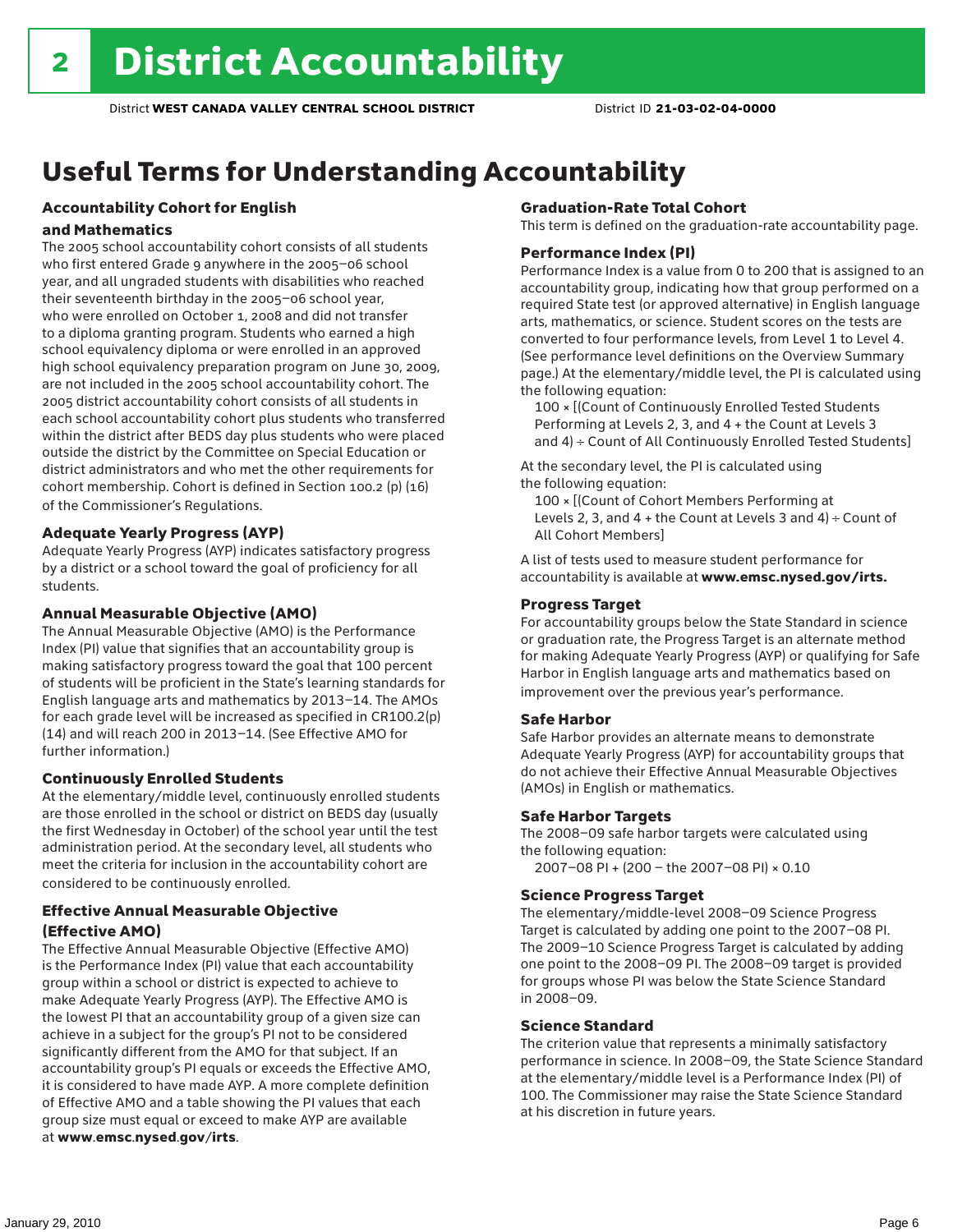# Understanding Your District Accountability Status

The list below defines the district status categories applied to each accountability measure under New York State's district accountability system, which is divided into a Federal Title I component and a State component. Accountability measures for districts are English language arts (ELA), mathematics, elementary/middle-level science, and graduation rate. A district may be assigned a different status for different accountability measures. The overall status of a district is the status assigned to the district for the accountability measure with the most advanced designation in the hierarchy. If the district receives Title I funds, it is the most advanced designation in the Title I hierarchy, unless the district is in good standing under Title I but identified as DRAP under the State hierarchy. A district that does not receive Title I funding in a school year does not have a federal status in that year; however, all districts receive a state status even if they do not receive Title I funding. Consequences for districts not in good standing can be found at: http://www.emsc.nysed.gov/irts/accountability/.

For the 2009–10 accountability status of component schools in your district, see http://www.emsc.nysed.gov/irts/accountability/designations/.

|                       | <b>Federal Title I Status</b><br>(Applies to all New York State districts receiving Title I funds)                                                                                                                                                                                                                                             | <b>New York State Status</b><br>(Applies to New York State districts)                                                                                                                                                                                                                                                 |
|-----------------------|------------------------------------------------------------------------------------------------------------------------------------------------------------------------------------------------------------------------------------------------------------------------------------------------------------------------------------------------|-----------------------------------------------------------------------------------------------------------------------------------------------------------------------------------------------------------------------------------------------------------------------------------------------------------------------|
|                       | ← District in Good Standing<br>A district is considered to be in good standing if it has not been identified as a District in Need of Improvement<br>or a District Requiring Academic Progress.                                                                                                                                                |                                                                                                                                                                                                                                                                                                                       |
| $\blacktriangleright$ | District in Need of Improvement (Year 1)<br>A district that has not made AYP for two consecutive years<br>on the same accountability measure is considered a District<br>in Need of Improvement (Year 1) for the following year, if it<br>continues to receive Title I funds.                                                                  | <b>District Requiring Academic Progress (Year 1)</b><br>A district that has not made AYP on the same accountability<br>measure for two consecutive years is considered a District Requiring<br>Academic Progress (Year 1) for the following year.                                                                     |
|                       | District in Need of Improvement (Year 2)<br>A District in Need of Improvement (Year 1) that does not<br>make AYP on the accountability measure for which it was<br>identified is considered a District in Need of Improvement<br>(Year 2) for the following year, if it continues to receive<br>Title I funds.                                 | <b>District Requiring Academic Progress (Year 2)</b><br>A District Requiring Academic Progress (Year 1) that does not<br>make AYP on the accountability measure for which it was identified<br>is considered a District Requiring Academic Progress (Year 2) for<br>the following year.                               |
|                       | District in Need of Improvement (Year 3)<br>A District in Need of Improvement (Year 2) that does not<br>make AYP on the accountability measure for which it was<br>identified is considered a District in Need of Improvement<br>(Year 3) for the following year, if it continues to receive<br>Title I funds.                                 | <b>District Requiring Academic Progress (Year 3)</b><br>A District Requiring Academic Progress (Year 2) that does not<br>make AYP on the accountability measure for which it was identified<br>is considered a District Requiring Academic Progress (Year 3) for<br>the following year.                               |
|                       | District in Need of Improvement (Year 4)<br>A District in Need of Improvement (Year 3) that does not<br>make AYP on the accountability measure for which it was<br>identified is considered a District in Need of Improvement<br>(Year 4) for the following year, if it continues to receive<br>Title I funds.                                 | <b>District Requiring Academic Progress (Year 4)</b><br>A District Requiring Academic Progress (Year 3) that does not<br>make AYP on the accountability measure for which it was identified<br>is considered a District Requiring Academic Progress (Year 4) for<br>the following year.                               |
|                       | ◆ District in Need of Improvement (Year 5 and above)<br>A District in Need of Improvement (Year 4 and above)<br>that does not make AYP on the accountability measure<br>for which it was identified is considered a District in Need<br>of Improvement (Year 5 and above) for the following year,<br>if it continues to receive Title I funds. | <b>District Requiring Academic Progress (Year 5 and above)</b><br>A District Requiring Academic Progress (Year 4 and above) that<br>does not make AYP on the accountability measure for which it was<br>identified is considered a District Requiring Academic Progress<br>(Year 5 and above) for the following year. |

Pending - A district's status is "Pending" if the district requires special evaluation procedures and they have not yet been completed.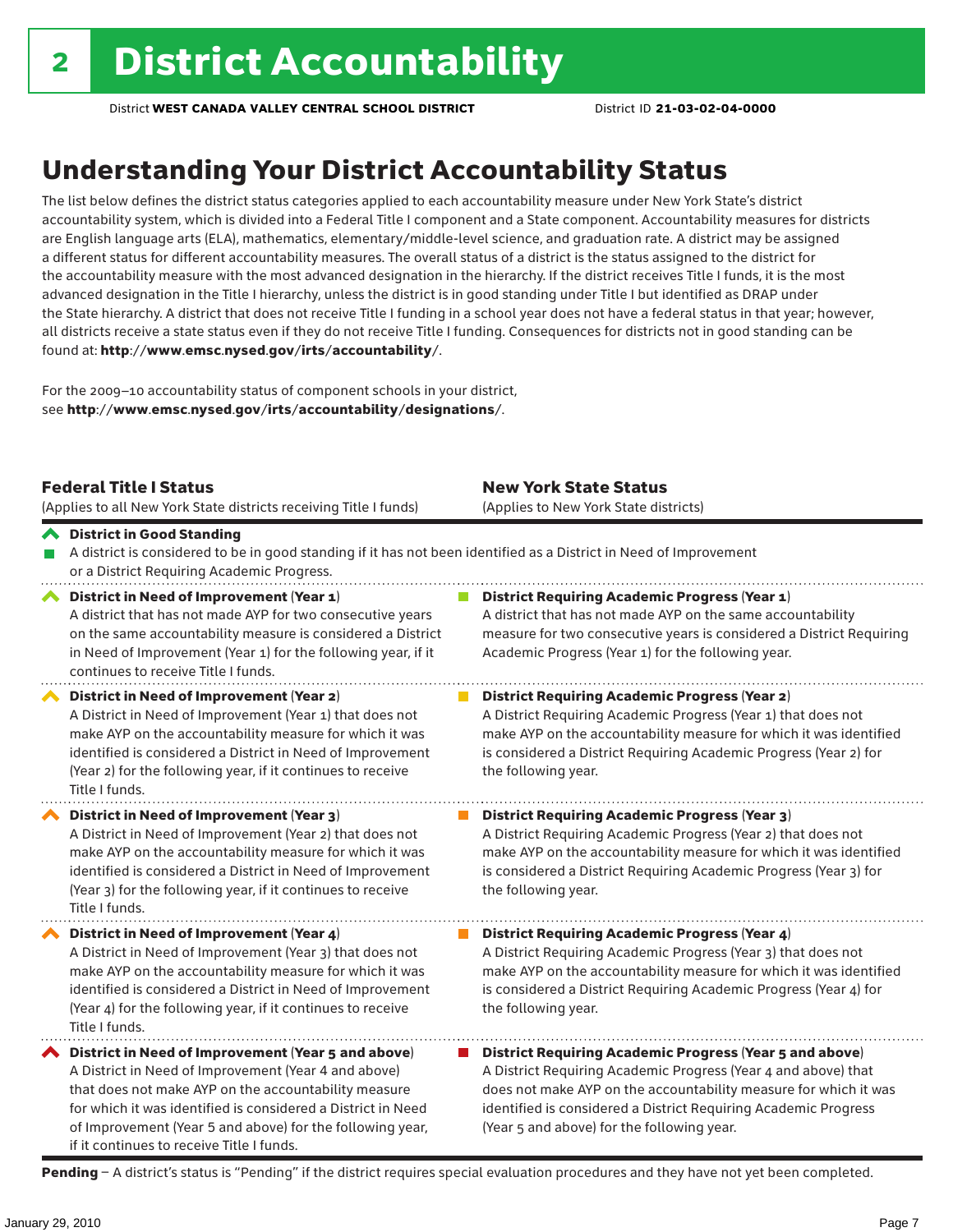# 2 District Accountability

District **WEST CANADA VALLEY CENTRAL SCHOOL DISTRICT** District ID **21-03-02-04-0000**

### Summary

| <b>Overall Accountability</b> | <b>Good Standing</b> |               |                                                           |                                       |  |  |  |
|-------------------------------|----------------------|---------------|-----------------------------------------------------------|---------------------------------------|--|--|--|
| Status (2009-10)              | ELA                  | Good Standing | Science                                                   | Good Standing                         |  |  |  |
|                               | Math                 | Good Standing |                                                           | Graduation Rate <a> Good Standing</a> |  |  |  |
| <b>Title I Part A Funding</b> |                      |               | <b>Years the District Received Title I Part A Funding</b> |                                       |  |  |  |
|                               | $2007 - 08$          |               | $2008 - 09$                                               | $2009 - 10$                           |  |  |  |
|                               | YES                  |               | YES                                                       | YES                                   |  |  |  |

#### On which accountability measures did this district make Adequate Yearly Progress (AYP) and which groups made AYP on each measure?

|                                                     | <b>Elementary/Middle Level</b> |               |               | <b>Secondary Level</b> |               |                        |  |
|-----------------------------------------------------|--------------------------------|---------------|---------------|------------------------|---------------|------------------------|--|
|                                                     | English                        |               |               | English                |               |                        |  |
| <b>Student Groups</b>                               | Language Arts                  | Mathematics   | Science       | Language Arts          | Mathematics   | <b>Graduation Rate</b> |  |
| <b>All Students</b>                                 | V                              | V             | V             |                        | V             | V                      |  |
| <b>Ethnicity</b>                                    |                                |               |               |                        |               |                        |  |
| American Indian or Alaska Native                    |                                |               |               |                        |               |                        |  |
| <b>Black or African American</b>                    |                                |               |               |                        |               |                        |  |
| Hispanic or Latino                                  |                                |               |               |                        |               |                        |  |
| Asian or Native<br>Hawaiian/Other Pacific Islander  |                                |               |               |                        |               |                        |  |
| White                                               | v                              |               |               |                        |               |                        |  |
| Multiracial                                         |                                |               |               |                        |               |                        |  |
| <b>Other Groups</b>                                 |                                |               |               |                        |               |                        |  |
| <b>Students with Disabilities</b>                   | $\mathbf{V}_{\text{SH}}$       | V             |               |                        |               |                        |  |
| Limited English Proficient                          |                                |               |               |                        |               |                        |  |
| Economically Disadvantaged                          | V                              | V             |               |                        |               |                        |  |
| <b>Student groups making</b><br>AYP in each subject | $\vee$ 4 of 4                  | $\vee$ 4 of 4 | $\vee$ 1 of 1 | $\vee$ 2 of 2          | $\vee$ 2 of 2 | $\vee$ 1 of 1          |  |

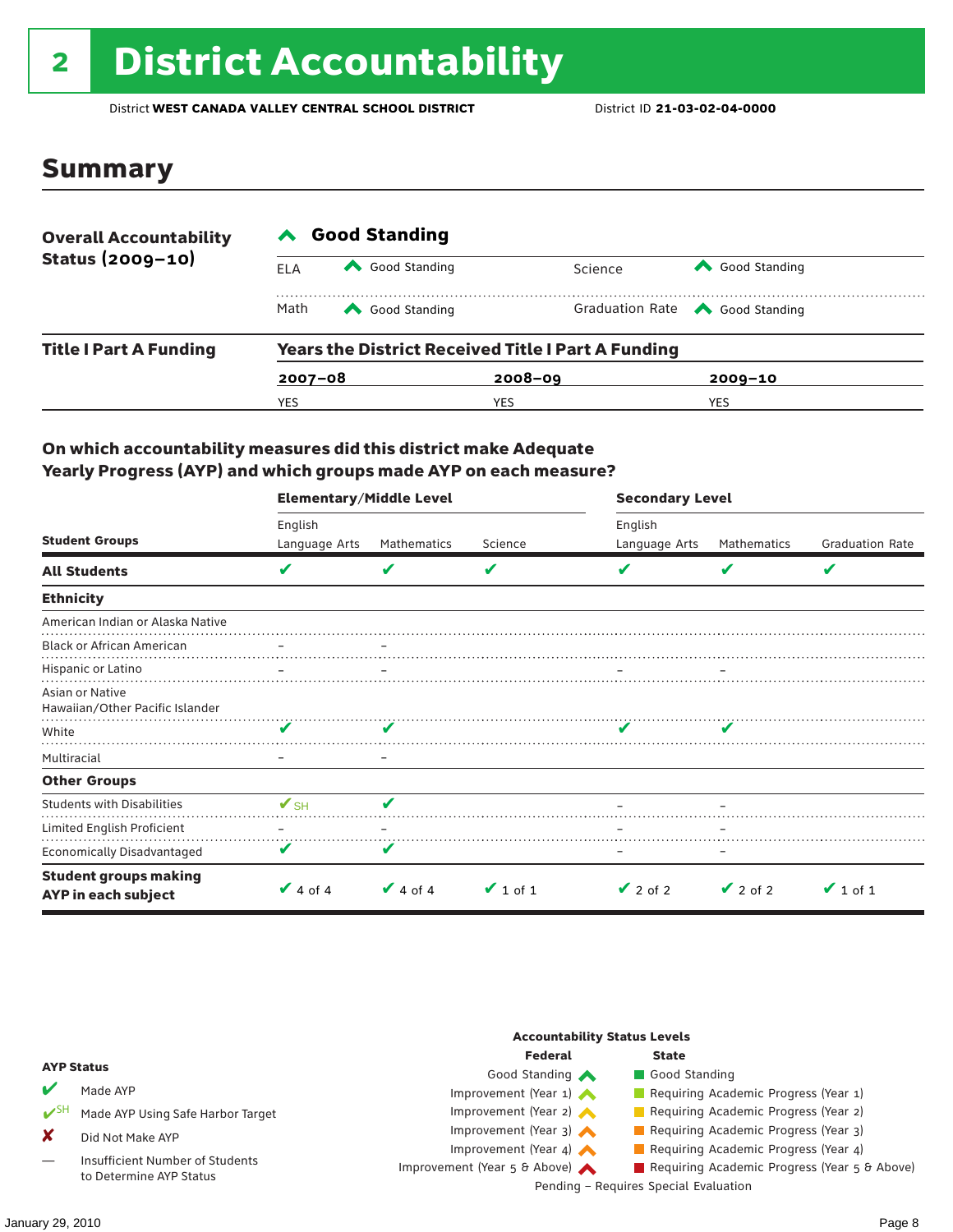# **Elementary/Middle-Level English Language Arts**

| <b>Accountability Status</b><br>for This Subject<br>$(2009 - 10)$ | ▰      | Good Standing                                            |
|-------------------------------------------------------------------|--------|----------------------------------------------------------|
| <b>Accountability Measures</b>                                    | 4 of 4 | Student groups making AYP in English language arts       |
|                                                                   | v      | Made AYP                                                 |
| <b>Prospective Status</b>                                         |        | This district will be in good standing in 2010-11. [201] |

#### How did students in each accountability group perform on **elementary/middle-level English language arts accountability measures?**

|                                                    | <b>AYP</b>               | Participation $2$ |        | Test Performance <sup>3</sup> |       | <b>Performance Objectives</b> |             |                    |  |
|----------------------------------------------------|--------------------------|-------------------|--------|-------------------------------|-------|-------------------------------|-------------|--------------------|--|
| <b>Student Group</b>                               |                          |                   | Met    | Percentage                    | Met   | Performance                   | Effective   | Safe Harbor Target |  |
| (Total: Continuous Enrollment) <sup>1</sup>        | <b>Status</b>            | Criterion         | Tested | Criterion                     | Index | AMO                           | $2008 - 09$ | 2009-10            |  |
| All Students (367:356)                             | V                        | V                 | 99%    | V                             | 182   | 138                           |             |                    |  |
| <b>Ethnicity</b>                                   |                          |                   |        |                               |       |                               |             |                    |  |
| American Indian or Alaska Native<br>(0:0)          |                          |                   |        |                               |       |                               |             |                    |  |
| <b>Black or African American</b><br>(2:2)          |                          |                   |        |                               |       |                               |             |                    |  |
| Hispanic or Latino (2:2)                           |                          |                   |        |                               |       |                               |             |                    |  |
| Asian or Native Hawaiian/Other Pacific             |                          |                   |        |                               |       |                               |             |                    |  |
| Islander (0:0)                                     |                          |                   |        |                               |       |                               |             |                    |  |
| White (360:349)                                    | $\boldsymbol{\nu}$       | $\mathbf{v}$      | 99%    | V                             | 182   | 138                           |             |                    |  |
| Multiracial (3:3)                                  |                          |                   |        | -                             | -     |                               |             |                    |  |
| <b>Other Groups</b>                                |                          |                   |        |                               |       |                               |             |                    |  |
| Students with Disabilities <sup>4</sup><br>(84:37) | $\mathbf{V}_{\text{SH}}$ | V                 | 96%    | $\mathbf{V}_{\text{SH}}$      | 127   | 128                           | 118         | 134                |  |
| Limited English Proficient <sup>5</sup><br>(6:6)   |                          |                   |        |                               |       |                               |             |                    |  |
| <b>Economically Disadvantaged</b><br>(138:134)     | V                        | V                 | 99%    | V                             | 181   | 135                           |             |                    |  |
| <b>Final AYP Determination</b>                     | $\vee$ 4 of 4            |                   |        |                               |       |                               |             |                    |  |

#### NOTES

- <sup>1</sup> These data show the count of students enrolled during the test administration period (used for Participation) followed by the count of continuously enrolled tested students (used for Performance). For accountability calculations,
- students who were excused from testing for medical reasons are not included in the enrollment count.<br>Groups with fewer than 40 students enrolled during the test administration period are not required to meet the participation criterion. If the participation rate of a group fell below 95 percent in 2008–09, the enrollment shown is the sum of 2007–08 and 2008–09 enrollments and the percent tested is the weighted average of the participation
- rates over those two years.<br><sup>3</sup> For districts with fewer than 30 continuously enrolled tested students in the All Students group in 2008–09, data for 2007–08 and 2008–09 were combined to determine counts and PIs. For districts with 30 or more continuously enrolled students in the All Students group in 2008–09, student groups with fewer than 30 continuously enrolled
- tested students are not required to meet the performance criterion. <sup>4</sup> If the district failed to make AYP solely because of the performance of students with disabilities, met the 95% participation requirement for this group, and would meet or exceed the AMO for this subject if 34 points were
- added to the PI, then the district is considered to have made AYP for students with disabilities.<br><sup>5</sup> If the count of LEP students is equal to or greater than 30, former LEP students are also included in the performance calculations.

‡ This student group did not make AYP in science; therefore, it did not qualify for Safe Harbor.

#### AYP Status

- Made AYP
- Made AYP Using Safe Harbor Target
- X Did Not Make AYP
- Insufficient Number of Students to Determine AYP Status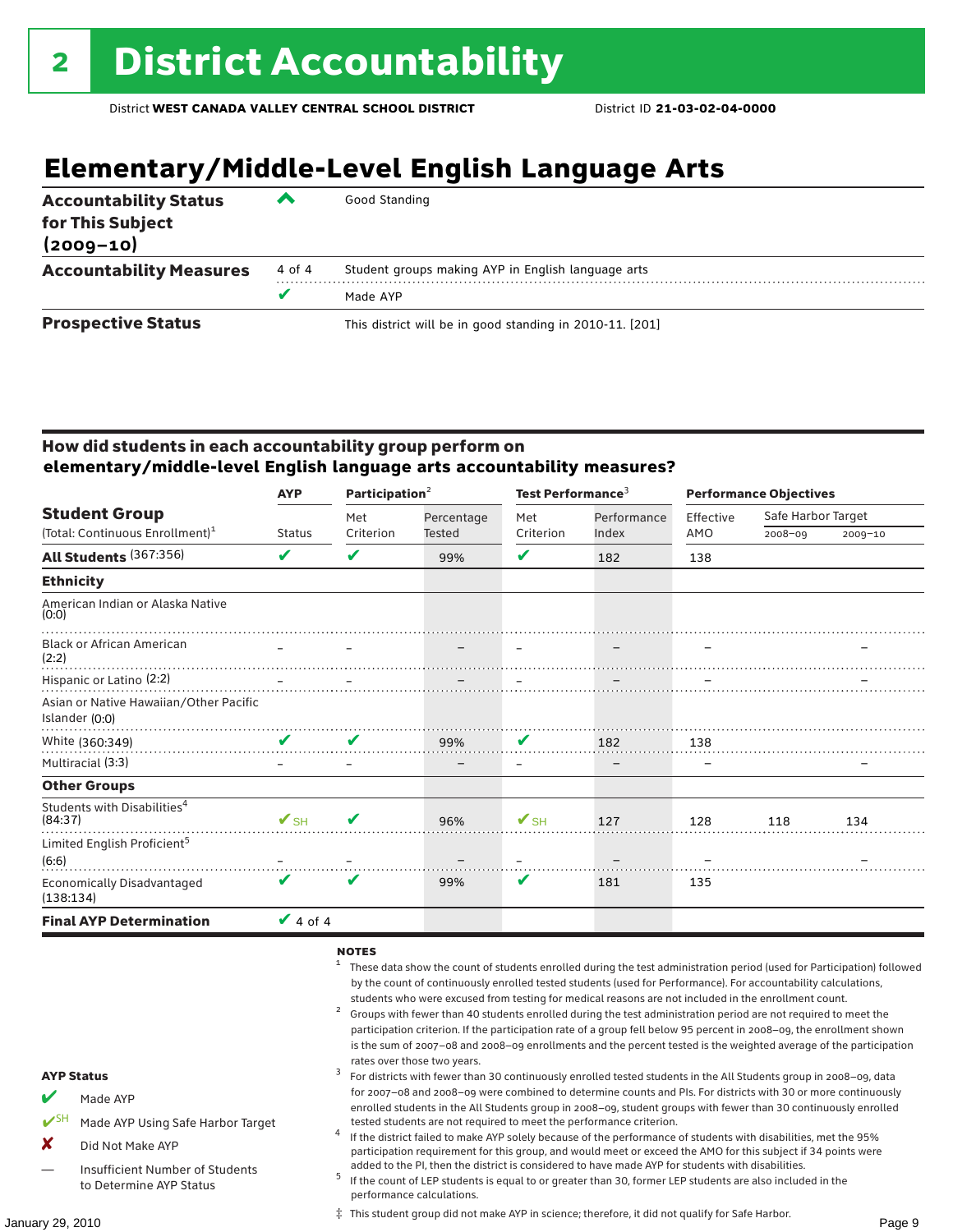# **Elementary/Middle-Level Mathematics**

| <b>Accountability Status</b><br>for This Subject<br>$(2009 - 10)$ | ‴      | Good Standing                                            |
|-------------------------------------------------------------------|--------|----------------------------------------------------------|
| <b>Accountability Measures</b>                                    | 4 of 4 | Student groups making AYP in mathematics                 |
|                                                                   |        | Made AYP                                                 |
| <b>Prospective Status</b>                                         |        | This district will be in good standing in 2010-11. [201] |

#### How did students in each accountability group perform on **elementary/middle-level mathematics accountability measures?**

|                                                    | <b>AYP</b>    | Participation $2$ |            | Test Performance <sup>3</sup> |             | <b>Performance Objectives</b> |                    |             |
|----------------------------------------------------|---------------|-------------------|------------|-------------------------------|-------------|-------------------------------|--------------------|-------------|
| <b>Student Group</b>                               |               | Met               | Percentage | Met                           | Performance | Effective                     | Safe Harbor Target |             |
| (Total: Continuous Enrollment) <sup>1</sup>        | <b>Status</b> | Criterion         | Tested     | Criterion                     | Index       | AMO                           | $2008 - 09$        | $2009 - 10$ |
| All Students (367:353)                             | V             | V                 | 99%        | V                             | 191         | 113                           |                    |             |
| <b>Ethnicity</b>                                   |               |                   |            |                               |             |                               |                    |             |
| American Indian or Alaska Native<br>(0:0)          |               |                   |            |                               |             |                               |                    |             |
| <b>Black or African American</b><br>(2:2)          |               |                   |            |                               |             |                               |                    |             |
| Hispanic or Latino (2:2)                           |               |                   |            |                               |             |                               |                    |             |
| Asian or Native Hawaiian/Other Pacific             |               |                   |            |                               |             |                               |                    |             |
| Islander (0:0)                                     |               |                   |            |                               |             |                               |                    |             |
| White (360:346)                                    | V             | v                 | 99%        | V                             | 191         | 113                           |                    |             |
| Multiracial (3:3)                                  |               |                   |            |                               |             |                               |                    |             |
| <b>Other Groups</b>                                |               |                   |            |                               |             |                               |                    |             |
| Students with Disabilities <sup>4</sup><br>(82:36) |               | V                 | 96%        | V                             | 153         | 103                           |                    |             |
| Limited English Proficient <sup>5</sup><br>(6:6)   |               |                   |            |                               |             |                               |                    |             |
| <b>Economically Disadvantaged</b><br>(136:131)     | V             | V                 | 98%        | V                             | 195         | 110                           |                    |             |
| <b>Final AYP Determination</b>                     | $\vee$ 4 of 4 |                   |            |                               |             |                               |                    |             |

#### NOTES

- <sup>1</sup> These data show the count of students enrolled during the test administration period (used for Participation) followed by the count of continuously enrolled tested students (used for Performance). For accountability calculations,
- students who were excused from testing for medical reasons are not included in the enrollment count.<br><sup>2</sup> Groups with fewer than 40 students enrolled during the test administration period are not required to meet the participation criterion. If the participation rate of a group fell below 95 percent in 2008–09, the enrollment shown is the sum of 2007–08 and 2008–09 enrollments and the percent tested is the weighted average of the participation
- rates over those two years.<br><sup>3</sup> For districts with fewer than 30 continuously enrolled tested students in the All Students group in 2008–09, data for 2007–08 and 2008–09 were combined to determine counts and PIs. For districts with 30 or more continuously enrolled students in the All Students group in 2008–09, student groups with fewer than 30 continuously enrolled
- tested students are not required to meet the performance criterion. <sup>4</sup> If the district failed to make AYP solely because of the performance of students with disabilities, met the 95% participation requirement for this group, and would meet or exceed the AMO for this subject if 34 points were
- added to the PI, then the district is considered to have made AYP for students with disabilities.<br> $^5$  If the count of LEP students is equal to or greater than 30, former LEP students are also included in the performance calculations.

‡ This student group did not make AYP in science; therefore, it did not qualify for Safe Harbor.

#### AYP Status

- Made AYP
- Made AYP Using Safe Harbor Target
- X Did Not Make AYP
- Insufficient Number of Students to Determine AYP Status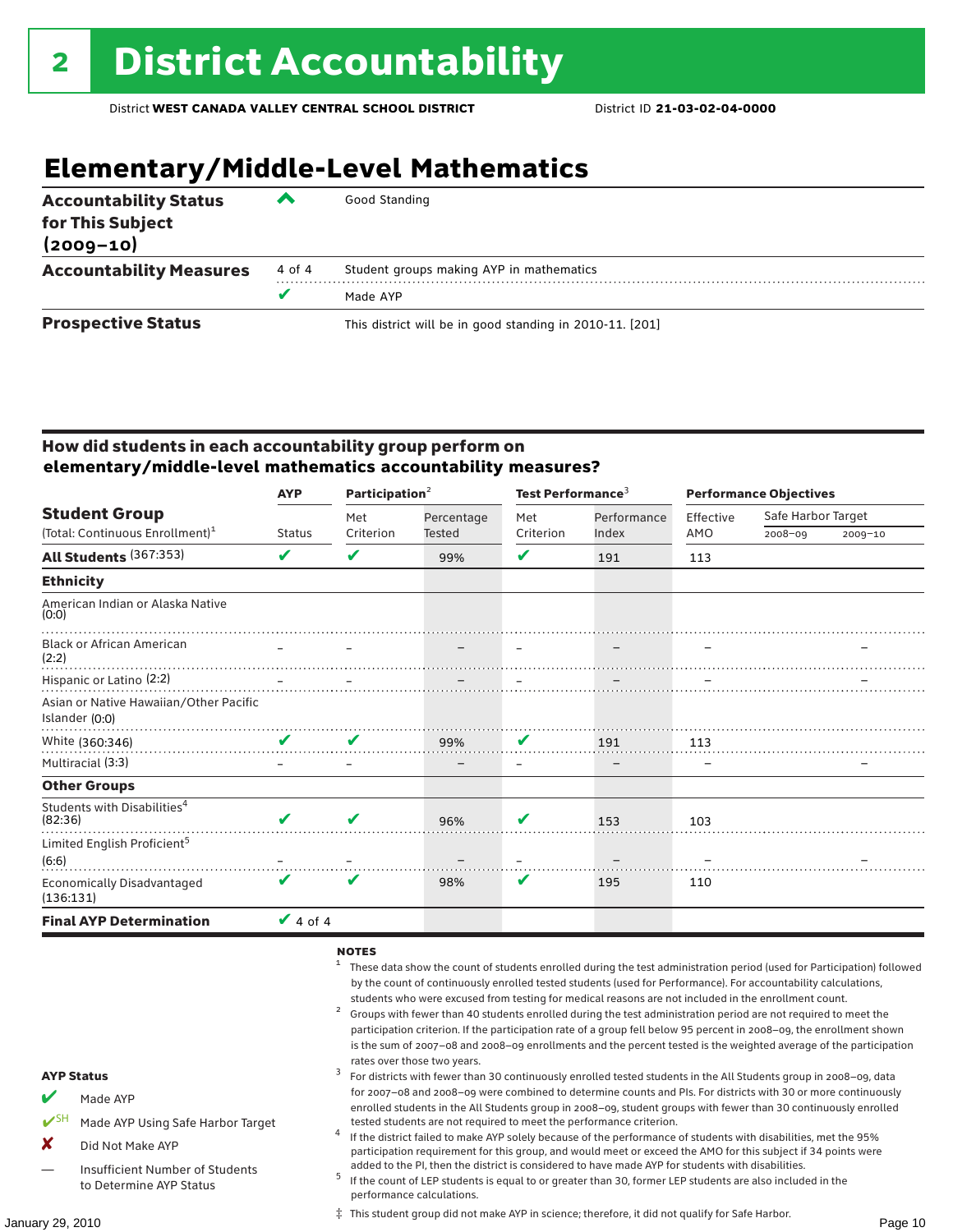# Elementary/Middle-Level Science

| <b>Accountability Status</b><br>for This Subject<br>$(2009 - 10)$ | ▞      | Good Standing                                            |
|-------------------------------------------------------------------|--------|----------------------------------------------------------|
| <b>Accountability Measures</b>                                    | 1 of 1 | Student groups making AYP in science                     |
|                                                                   | v      | Made AYP                                                 |
| <b>Prospective Status</b>                                         |        | This district will be in good standing in 2010-11. [201] |

#### How did students in each accountability group perform on elementary/middle-level science accountability measures?

| V                                 | Safe Harbor<br>Status Oualification<br>Qualified<br><b>Oualified</b> | Met<br>Criterion<br>✔ | Percentage<br>Tested<br>100%<br>the contract of the contract of the contract of the contract of the contract of the contract of the contract of | Met<br>Criterion<br>V                                    | Performance<br>Index<br>191 | State<br>Standard<br>100                                   | Progress Target<br>2008-09 2009-10                                                                                                                                                                                                                                                                                                                                                                                                                                                                                                                                                                                                                                                                                                                                                                                                                                                                                                                                                                                                                                                  |
|-----------------------------------|----------------------------------------------------------------------|-----------------------|-------------------------------------------------------------------------------------------------------------------------------------------------|----------------------------------------------------------|-----------------------------|------------------------------------------------------------|-------------------------------------------------------------------------------------------------------------------------------------------------------------------------------------------------------------------------------------------------------------------------------------------------------------------------------------------------------------------------------------------------------------------------------------------------------------------------------------------------------------------------------------------------------------------------------------------------------------------------------------------------------------------------------------------------------------------------------------------------------------------------------------------------------------------------------------------------------------------------------------------------------------------------------------------------------------------------------------------------------------------------------------------------------------------------------------|
|                                   |                                                                      |                       |                                                                                                                                                 |                                                          |                             |                                                            |                                                                                                                                                                                                                                                                                                                                                                                                                                                                                                                                                                                                                                                                                                                                                                                                                                                                                                                                                                                                                                                                                     |
|                                   |                                                                      |                       |                                                                                                                                                 |                                                          |                             |                                                            |                                                                                                                                                                                                                                                                                                                                                                                                                                                                                                                                                                                                                                                                                                                                                                                                                                                                                                                                                                                                                                                                                     |
|                                   |                                                                      |                       |                                                                                                                                                 |                                                          |                             |                                                            |                                                                                                                                                                                                                                                                                                                                                                                                                                                                                                                                                                                                                                                                                                                                                                                                                                                                                                                                                                                                                                                                                     |
|                                   |                                                                      |                       |                                                                                                                                                 |                                                          |                             |                                                            |                                                                                                                                                                                                                                                                                                                                                                                                                                                                                                                                                                                                                                                                                                                                                                                                                                                                                                                                                                                                                                                                                     |
|                                   |                                                                      |                       |                                                                                                                                                 |                                                          |                             |                                                            |                                                                                                                                                                                                                                                                                                                                                                                                                                                                                                                                                                                                                                                                                                                                                                                                                                                                                                                                                                                                                                                                                     |
|                                   |                                                                      |                       |                                                                                                                                                 |                                                          |                             |                                                            |                                                                                                                                                                                                                                                                                                                                                                                                                                                                                                                                                                                                                                                                                                                                                                                                                                                                                                                                                                                                                                                                                     |
|                                   |                                                                      |                       |                                                                                                                                                 |                                                          |                             |                                                            |                                                                                                                                                                                                                                                                                                                                                                                                                                                                                                                                                                                                                                                                                                                                                                                                                                                                                                                                                                                                                                                                                     |
|                                   |                                                                      | V                     | 100%                                                                                                                                            | V                                                        | 191                         | 100                                                        |                                                                                                                                                                                                                                                                                                                                                                                                                                                                                                                                                                                                                                                                                                                                                                                                                                                                                                                                                                                                                                                                                     |
|                                   |                                                                      |                       |                                                                                                                                                 |                                                          |                             |                                                            |                                                                                                                                                                                                                                                                                                                                                                                                                                                                                                                                                                                                                                                                                                                                                                                                                                                                                                                                                                                                                                                                                     |
|                                   |                                                                      |                       |                                                                                                                                                 |                                                          |                             |                                                            |                                                                                                                                                                                                                                                                                                                                                                                                                                                                                                                                                                                                                                                                                                                                                                                                                                                                                                                                                                                                                                                                                     |
|                                   |                                                                      |                       |                                                                                                                                                 |                                                          |                             |                                                            |                                                                                                                                                                                                                                                                                                                                                                                                                                                                                                                                                                                                                                                                                                                                                                                                                                                                                                                                                                                                                                                                                     |
|                                   |                                                                      |                       |                                                                                                                                                 |                                                          |                             |                                                            |                                                                                                                                                                                                                                                                                                                                                                                                                                                                                                                                                                                                                                                                                                                                                                                                                                                                                                                                                                                                                                                                                     |
|                                   | <b>Oualified</b>                                                     |                       |                                                                                                                                                 | v                                                        | 191                         | 100                                                        |                                                                                                                                                                                                                                                                                                                                                                                                                                                                                                                                                                                                                                                                                                                                                                                                                                                                                                                                                                                                                                                                                     |
|                                   |                                                                      |                       |                                                                                                                                                 |                                                          |                             |                                                            |                                                                                                                                                                                                                                                                                                                                                                                                                                                                                                                                                                                                                                                                                                                                                                                                                                                                                                                                                                                                                                                                                     |
|                                   | <b>NOTES</b><br>$\overline{a}$<br>3                                  |                       |                                                                                                                                                 |                                                          |                             |                                                            |                                                                                                                                                                                                                                                                                                                                                                                                                                                                                                                                                                                                                                                                                                                                                                                                                                                                                                                                                                                                                                                                                     |
|                                   |                                                                      |                       |                                                                                                                                                 |                                                          |                             |                                                            |                                                                                                                                                                                                                                                                                                                                                                                                                                                                                                                                                                                                                                                                                                                                                                                                                                                                                                                                                                                                                                                                                     |
|                                   | 4                                                                    |                       |                                                                                                                                                 |                                                          |                             |                                                            |                                                                                                                                                                                                                                                                                                                                                                                                                                                                                                                                                                                                                                                                                                                                                                                                                                                                                                                                                                                                                                                                                     |
| Made AYP Using Safe Harbor Target |                                                                      | $\vee$ 1 of 1         |                                                                                                                                                 | rates over those two years.<br>performance calculations. |                             | were combined to determine counts and performance indices. | <sup>1</sup> These data show the count of students enrolled during the test administration period (used for Participation) followed<br>by the count of continuously enrolled tested students (used for Performance). For accountability calculations,<br>students who were excused from testing for medical reasons are not included in the enrollment count.<br>Groups with fewer than 40 students enrolled during the test administration period are not required to meet the<br>participation criterion. If the participation rate of a group fell below 80 percent in 2008–09, the enrollment shown<br>is the sum of 2007-08 and 2008-09 enrollments and the percent tested is the weighted average of the participation<br>Groups with fewer than 30 continuously enrolled tested students are not required to meet the performance criterion.<br>For districts with fewer than 30 continuously enrolled tested students in 2008-09, data for 2007-08 and 2008-09<br>If the count of LEP students is equal to or greater than 30, former LEP students are also included in the |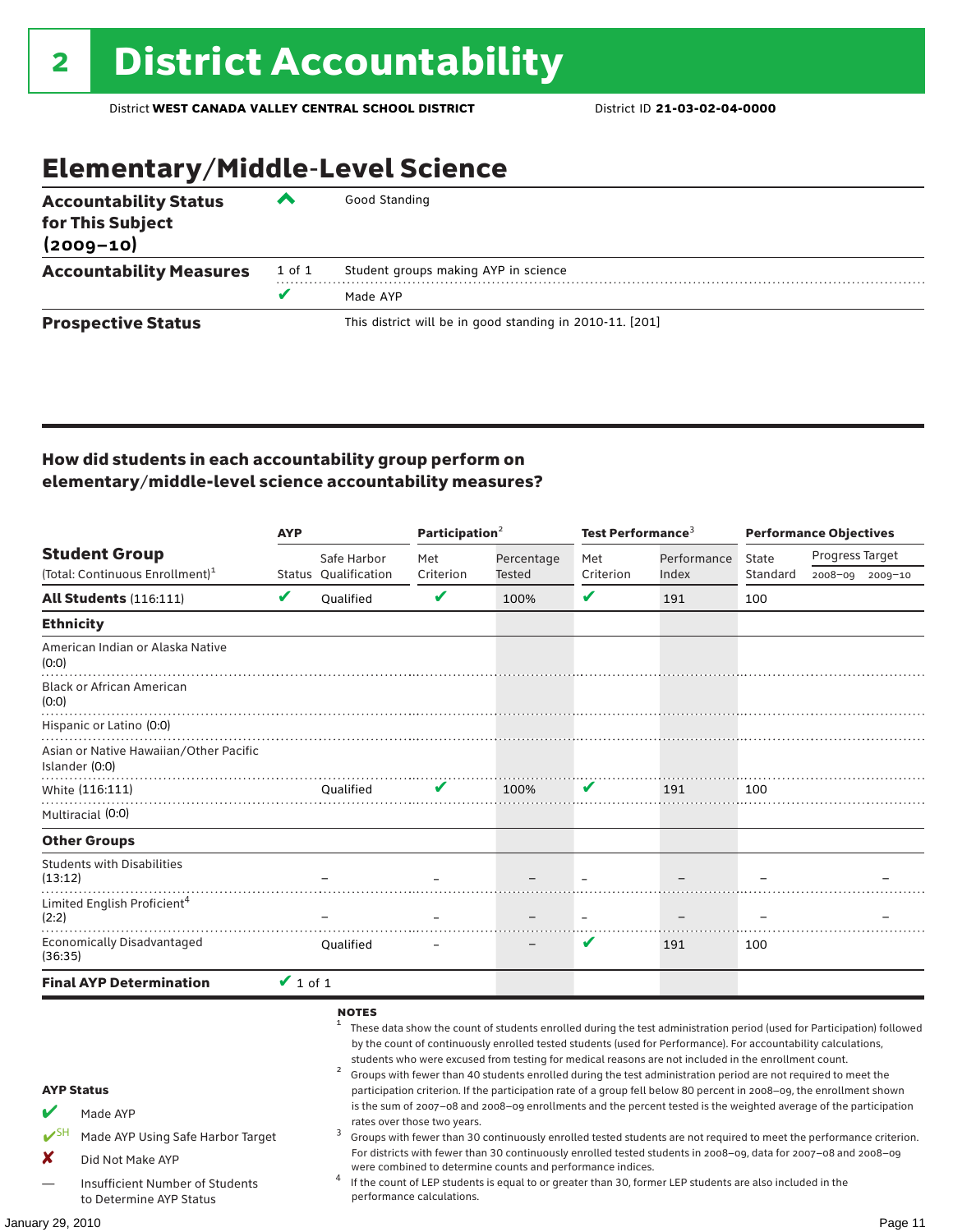## **Secondary-Level English Language Arts**

| <b>Accountability Status</b><br>for This Subject<br>$(2009 - 10)$ | ▰      | Good Standing                                            |
|-------------------------------------------------------------------|--------|----------------------------------------------------------|
| <b>Accountability Measures</b>                                    | 2 of 2 | Student groups making AYP in English language arts       |
|                                                                   | v      | Made AYP                                                 |
| <b>Prospective Status</b>                                         |        | This district will be in good standing in 2010-11. [201] |

#### How did students in each accountability group perform on **secondary-level English language arts accountability measures?**

| <b>Student Group</b>                                     | <b>AYP</b>    | Participation <sup>2</sup> |            | Test Performance <sup>3</sup> |                      | <b>Performance Objectives</b> |                    |             |
|----------------------------------------------------------|---------------|----------------------------|------------|-------------------------------|----------------------|-------------------------------|--------------------|-------------|
|                                                          |               | Met                        | Percentage | Met                           | Performance<br>Index | Effective                     | Safe Harbor Target |             |
| $(12th$ Graders: 2005 Cohort) <sup>1</sup>               | <b>Status</b> | Criterion                  | Tested     | Criterion                     |                      | AMO                           | 2008-09            | $2009 - 10$ |
| All Students (68:74)                                     | V             | ✔                          | 100%       | ✔                             | 185                  | 160                           |                    |             |
| <b>Ethnicity</b>                                         |               |                            |            |                               |                      |                               |                    |             |
| American Indian or Alaska Native<br>(0:0)                |               |                            |            |                               |                      |                               |                    |             |
| <b>Black or African American</b>                         |               |                            |            |                               |                      |                               |                    |             |
| (0:0)                                                    |               |                            |            |                               |                      |                               |                    |             |
| Hispanic or Latino (1:1)                                 |               |                            |            |                               |                      |                               |                    |             |
| Asian or Native Hawaiian/Other Pacific<br>Islander (0:0) |               |                            |            |                               |                      |                               |                    |             |
| White (67:73)                                            | $\mathbf{v}$  | $\boldsymbol{\mathcal{U}}$ | $100\%$    |                               | 188                  |                               |                    | 160         |
| Multiracial (0:0)                                        |               |                            |            |                               |                      |                               |                    |             |
| <b>Other Groups</b>                                      |               |                            |            |                               |                      |                               |                    |             |
| Students with Disabilities <sup>4</sup><br>(7:12)        |               |                            |            |                               |                      |                               |                    |             |
| Limited English Proficient <sup>5</sup>                  |               |                            |            |                               |                      |                               |                    |             |
| (0:2)                                                    |               |                            |            |                               |                      |                               |                    |             |
| <b>Economically Disadvantaged</b><br>(19:24)             |               |                            |            |                               |                      |                               |                    |             |
| <b>Final AYP Determination</b>                           | $\vee$ 2 of 2 |                            |            |                               |                      |                               |                    |             |

#### **NOTES**

AYP Status Made AYP Made AYP Using Safe Harbor Target X Did Not Make AYP — Insufficient Number of Students to Determine AYP Status <sup>1</sup> These data show the count of 12th graders in 2008–09 (used for Participation) followed by the count of students in the 2005 cohort (used for Performance).<br>Groups with fewer than 40 students in the 12th grade are not required to meet the participation criterion. If the participation rate of a group fell below 95 percent in 2008–09, the enrollment shown is the sum of 2007–08 and 2008–09 Grade 12 enrollments and the percent tested is the weighted average of the participation rates over those two years.<br><sup>3</sup> For districts with fewer than 30 students in the 2005 cohort, data for 2004 and 2005 cohort members were combined to determine counts and PIs. For districts with 30 or more students in the 2005 cohort in the All Students group, groups with fewer than 30 students in the 2005 cohort are not required to meet the performance criterion.<br>If the district failed to make AYP solely because of the performance of students with disabilities, met the 95% participation requirement for this group, and would meet or exceed the AMO for this subject if 34 points were added to the PI, then the district is considered to have made AYP for students with disabilities.<br> $^5$  If the count of LEP students is equal to or greater than 30, former LEP students are also included in the performance calculations. ‡ This student group did not make AYP in graduation rate; therefore, it did not qualify for Safe Harbor.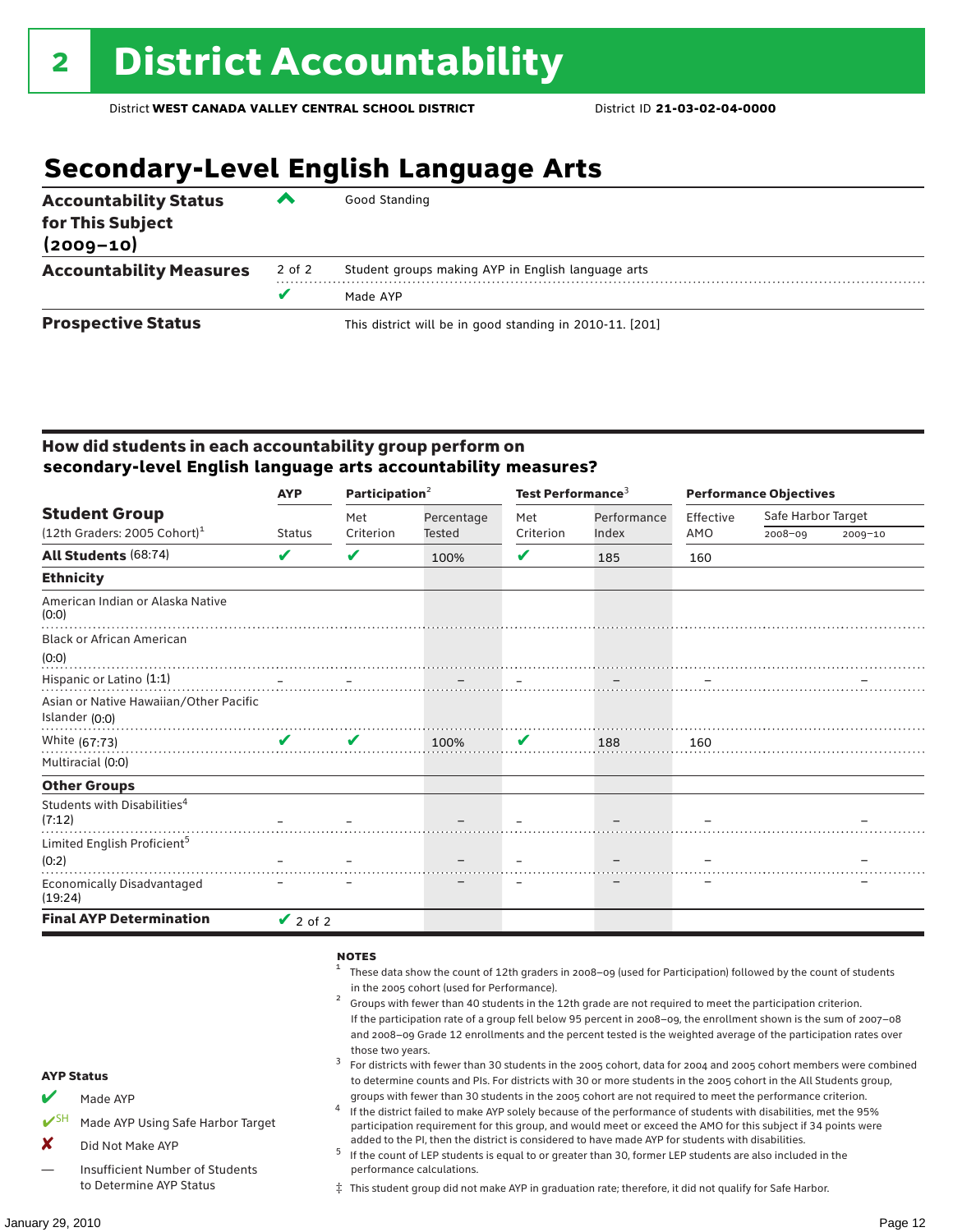## **Secondary-Level Mathematics**

| <b>Accountability Status</b><br>for This Subject<br>$(2009 - 10)$ | ▰      | Good Standing                                            |
|-------------------------------------------------------------------|--------|----------------------------------------------------------|
| <b>Accountability Measures</b>                                    | 2 of 2 | Student groups making AYP in mathematics                 |
|                                                                   |        | Made AYP                                                 |
| <b>Prospective Status</b>                                         |        | This district will be in good standing in 2010-11. [201] |

#### How did students in each accountability group perform on **secondary-level mathematics accountability measures?**

|                                                          | <b>AYP</b>    | Participation <sup>2</sup> |            | Test Performance <sup>3</sup> |             | <b>Performance Objectives</b> |                    |             |
|----------------------------------------------------------|---------------|----------------------------|------------|-------------------------------|-------------|-------------------------------|--------------------|-------------|
| <b>Student Group</b>                                     |               | Met                        | Percentage | Met<br>Criterion              | Performance | Effective<br>AMO              | Safe Harbor Target |             |
| $(12th$ Graders: 2005 Cohort) <sup>1</sup>               | <b>Status</b> | Criterion                  | Tested     |                               | Index       |                               | 2008-09            | $2009 - 10$ |
| All Students (68:74)                                     | V             | V                          | 99%        | V                             | 182         | 155                           |                    |             |
| <b>Ethnicity</b>                                         |               |                            |            |                               |             |                               |                    |             |
| American Indian or Alaska Native<br>(0:0)                |               |                            |            |                               |             |                               |                    |             |
| <b>Black or African American</b>                         |               |                            |            |                               |             |                               |                    |             |
| (0:0)                                                    |               |                            |            |                               |             |                               |                    |             |
| Hispanic or Latino (1:1)                                 |               |                            |            |                               |             |                               |                    |             |
| Asian or Native Hawaiian/Other Pacific<br>Islander (0:0) |               |                            |            |                               |             |                               |                    |             |
| White (67:73)                                            | $\mathbf{v}$  | $\mathbf{v}$               | 100%       | $\mathbf v$                   | 185         | 155                           |                    |             |
| Multiracial (0:0)                                        |               |                            |            |                               |             |                               |                    |             |
| <b>Other Groups</b>                                      |               |                            |            |                               |             |                               |                    |             |
| Students with Disabilities <sup>4</sup><br>(7:12)        |               |                            |            |                               |             |                               |                    |             |
| Limited English Proficient <sup>5</sup>                  |               |                            |            |                               |             |                               |                    |             |
| (0:2)                                                    |               |                            |            |                               |             |                               |                    |             |
| <b>Economically Disadvantaged</b><br>(19:24)             |               |                            |            |                               |             |                               |                    |             |
| <b>Final AYP Determination</b>                           | $\vee$ 2 of 2 |                            |            |                               |             |                               |                    |             |

#### **NOTES**

- <sup>1</sup> These data show the count of 12th graders in 2008–09 (used for Participation) followed by the count of students in the 2005 cohort (used for Performance).<br>Groups with fewer than 40 students in the 12th grade are not required to meet the participation criterion. If the participation rate of a group fell below 95 percent in 2008–09, the enrollment shown is the sum of 2007–08 and 2008–09 Grade 12 enrollments and the percent tested is the weighted average of the participation rates over
	- those two years.<br><sup>3</sup> For districts with fewer than 30 students in the 2005 cohort, data for 2004 and 2005 cohort members were combined to determine counts and PIs. For districts with 30 or more students in the 2005 cohort in the All Students group,
	- groups with fewer than 30 students in the 2005 cohort are not required to meet the performance criterion.<br>If the district failed to make AYP solely because of the performance of students with disabilities, met the 95%
		- participation requirement for this group, and would meet or exceed the AMO for this subject if 34 points were
		- added to the PI, then the district is considered to have made AYP for students with disabilities.<br> $^5$  If the count of LEP students is equal to or greater than 30, former LEP students are also included in the performance calculations.
		- ‡ This student group did not make AYP in graduation rate; therefore, it did not qualify for Safe Harbor.

AYP Status  $M$  Made AYP

X Did Not Make AYP

Made AYP Using Safe Harbor Target

— Insufficient Number of Students to Determine AYP Status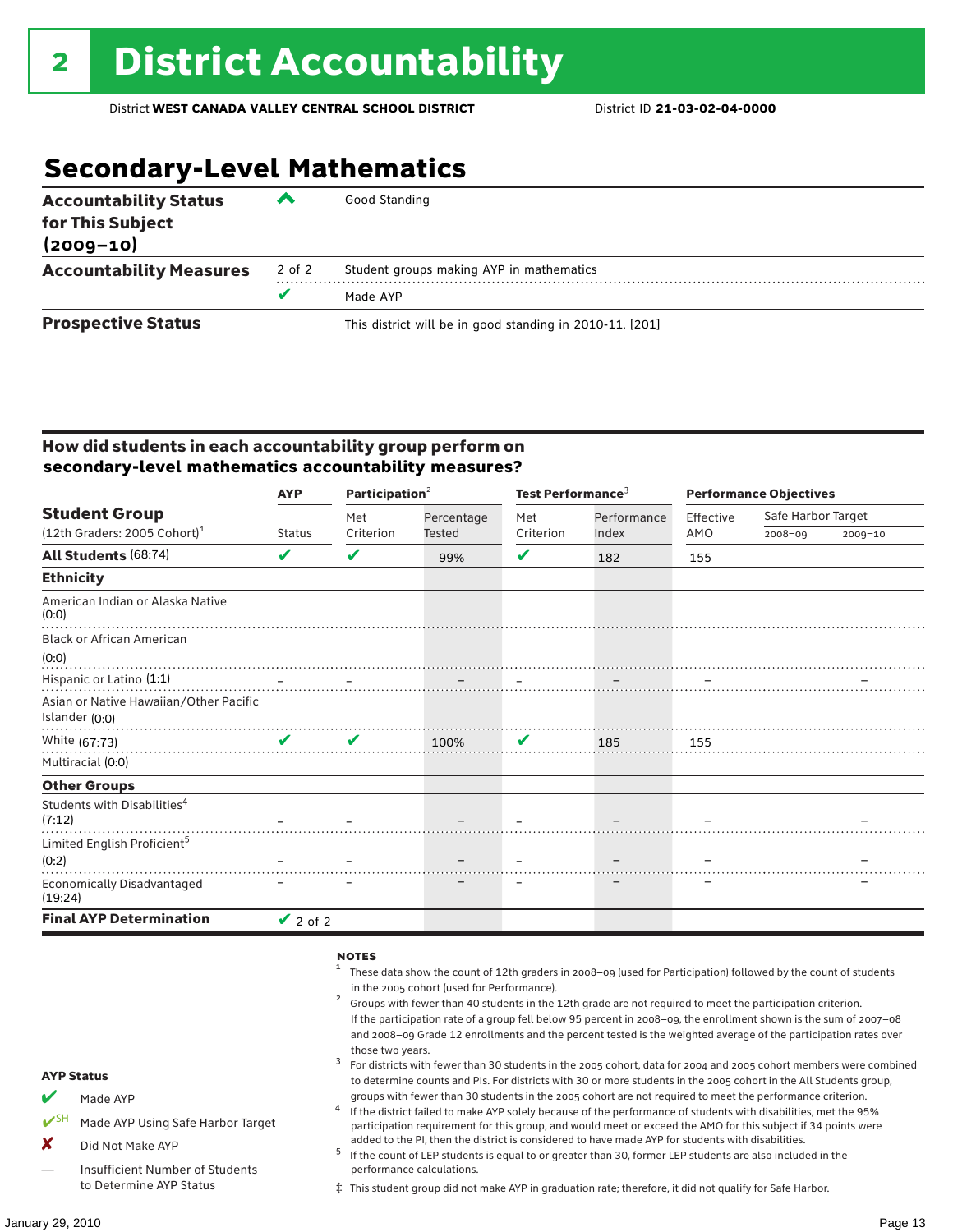### Graduation Rate

| <b>Accountability Status</b><br>for This Indicator<br>$(2009 - 10)$ | ▰      | Good Standing                                            |
|---------------------------------------------------------------------|--------|----------------------------------------------------------|
| <b>Accountability Measures</b>                                      | 1 of 1 | Student groups making AYP in graduation rate             |
|                                                                     | u      | Made AYP                                                 |
| <b>Prospective Status</b>                                           |        | This district will be in good standing in 2010-11. [201] |

#### How did students in each accountability group perform on graduation rate accountability measures?

|                                                           |               | <b>Graduation</b> |                   | <b>Objectives</b> |         |                 |  |
|-----------------------------------------------------------|---------------|-------------------|-------------------|-------------------|---------|-----------------|--|
| <b>Student Group</b>                                      | Met           |                   | Graduation        | State             |         | Progress Target |  |
| (Cohort Count)                                            | AYP           | Criterion         | Rate <sup>1</sup> | Standard          | 2008-09 | 2009-10         |  |
| All Students (77)                                         | V             | $\mathbf{v}$      | 88%               | 55%               |         |                 |  |
| <b>Ethnicity</b>                                          |               |                   |                   |                   |         |                 |  |
| American Indian or<br>Alaska Native (0)                   |               |                   | . <b>.</b>        |                   |         |                 |  |
| <b>Black or African</b><br>American (1)                   |               |                   |                   |                   |         |                 |  |
| Hispanic or<br>Latino $(1)$                               |               |                   |                   |                   |         |                 |  |
| Asian or Native<br>Hawaiian/Other<br>Pacific Islander (0) |               |                   |                   |                   |         |                 |  |
| <b>White (75)</b>                                         |               | V                 | 88%               | 55%               |         |                 |  |
| Multiracial (0)                                           |               |                   |                   |                   |         |                 |  |
| <b>Other Groups</b>                                       |               |                   |                   |                   |         |                 |  |
| Students with<br>Disabilities (10)                        |               |                   |                   |                   |         |                 |  |
| Limited English<br>Proficient <sup>2</sup> (0)            |               |                   |                   |                   |         |                 |  |
| Economically<br>Disadvantaged (15)                        |               |                   |                   |                   |         |                 |  |
| <b>Final AYP</b><br><b>Determination</b>                  | $\vee$ 1 of 1 |                   |                   |                   |         |                 |  |

#### **NOTES**

<sup>1</sup> Percentage of the 2004 cohort that earned a local or Regents diploma by August 31, 2008.<br><sup>2</sup> If the count of LEP students is equal to or greater than 30, former LEP students are also included in the performance calculations.

### Graduation Rate Information

For a school or a district to make AYP in graduation rate, the percentage of 2004 graduation-rate total cohort members earning a local or Regents diploma by August 31, 2008 for the "All Students" group must equal or exceed the Graduation-Rate Standard or the Graduation-Rate Progress Target for 2008–09.

The Graduation Rate Standard is the criterion value that represents a minimally satisfactory percentage of cohort members earning a local diploma. The State Graduation-Rate Standard for the 2004 cohort is 55 percent. The Commissioner may raise the Graduation-Rate Standard at his discretion in future years.

The 2008–09 Graduation-Rate Progress Target is calculated by adding one point to the percentage of the 2003 cohort earning a local or Regents diploma by August 31, 2007. The 2009–10 Graduation-Rate Progress Target is calculated by adding one point to the percentage of the 2004 cohort earning a local or Regents diploma by August 31, 2008. This target is provided for each group whose percentage earning a local or Regents diploma by August 31, 2008 is below the Graduation-Rate Standard in 2008–09 (55%). Groups with fewer than 30 cohort members are not subject to this criterion.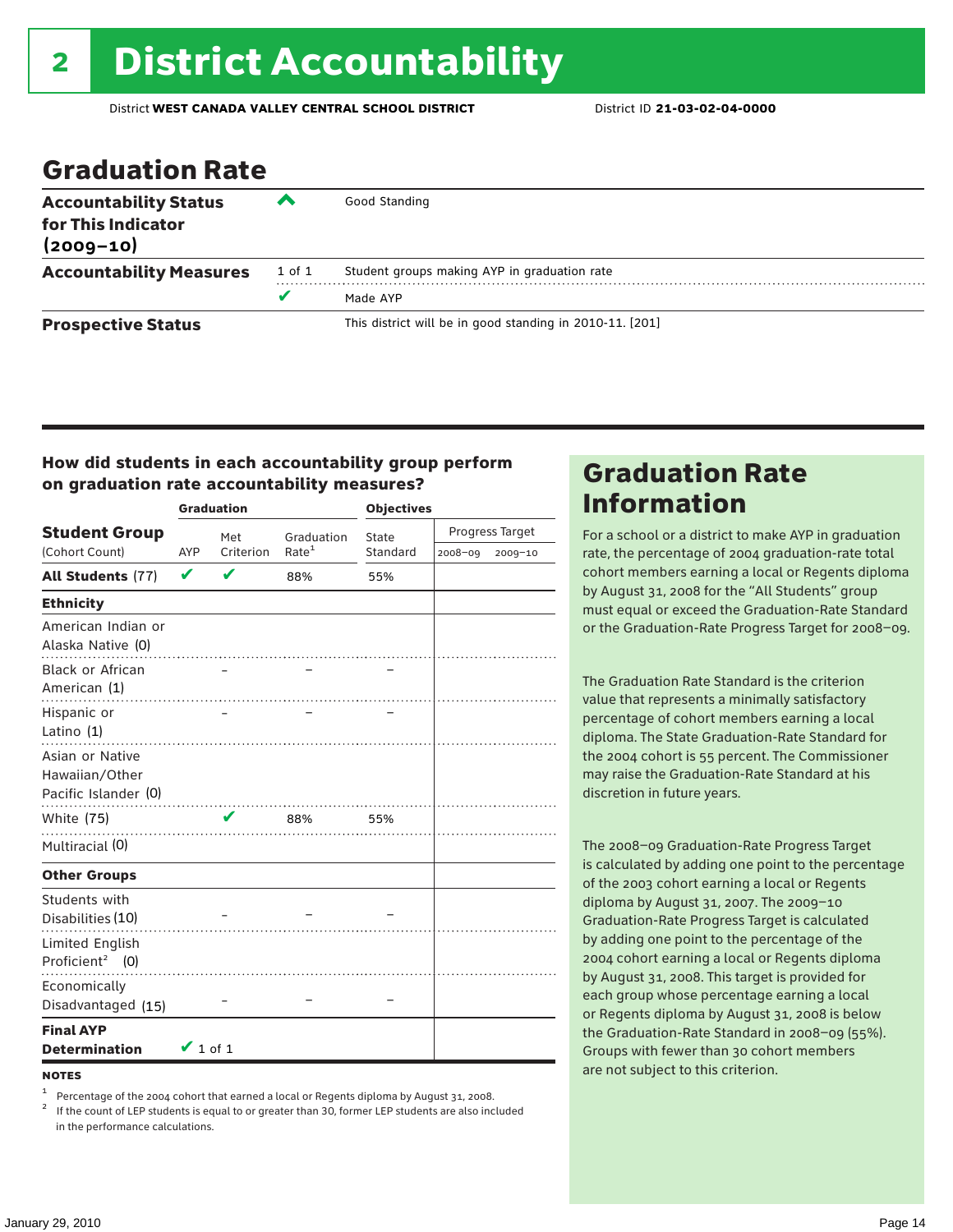### Summary of 2008–09 **District Performance**

Performance on the State assessments in English language arts, mathematics, and science at the elementary and middle levels is reported in terms of mean scores and the percentage of tested students scoring at or above Level 2, Level 3, and Level 4. Performance on the State assessments in ELA and mathematics at the secondary level is reported in terms of the percentage of students in a cohort scoring at these levels.

|                              |      | Percentage of students that<br>scored at or above Level 3 | Total<br>Tested      |      |  |  |
|------------------------------|------|-----------------------------------------------------------|----------------------|------|--|--|
| <b>English Language Arts</b> | 0%   |                                                           | 50%                  | 100% |  |  |
| Grade 3                      | 85%  |                                                           |                      | 52   |  |  |
| Grade 4                      | 75%  |                                                           |                      | 55   |  |  |
| Grade 5                      | 72%  |                                                           |                      | 54   |  |  |
| Grade 6                      | 89%  |                                                           |                      | 71   |  |  |
| Grade 7                      | 93%  |                                                           |                      | 69   |  |  |
| Grade 8                      | 75%  |                                                           |                      | 59   |  |  |
| <b>Mathematics</b>           |      |                                                           |                      |      |  |  |
| Grade 3                      | 100% |                                                           |                      | 52   |  |  |
| Grade 4                      | 93%  |                                                           |                      | 54   |  |  |
| Grade 5                      | 90%  |                                                           |                      | 52   |  |  |
| Grade 6                      | 79%  |                                                           |                      | 71   |  |  |
| Grade 7                      | 96%  |                                                           |                      | 70   |  |  |
| Grade 8                      | 97%  |                                                           |                      | 60   |  |  |
| <b>Science</b>               |      |                                                           |                      |      |  |  |
| Grade 4                      | 94%  |                                                           |                      | 54   |  |  |
| Grade 8                      | 89%  |                                                           |                      | 61   |  |  |
|                              |      | Percentage of students that<br>scored at or above Level 3 | 2005 Total<br>Cohort |      |  |  |
| <b>Secondary Level</b>       | 0%   |                                                           | 50%                  | 100% |  |  |
| English                      | 80%  |                                                           |                      | 84   |  |  |

Mathematics 77% 77% 84

#### About the Performance Level Descriptors

#### Level 1: Not Meeting Learning Standards.

Student performance does not demonstrate an understanding of the content expected in the subject and grade level.

#### Level 2: Partially Meeting Learning Standards.

Student performance demonstrates a partial understanding of the content expected in the subject and grade level.

#### Level 3: Meeting Learning Standards.

Student performance demonstrates an understanding of the content expected in the subject and grade level.

#### Level 4: Meeting Learning Standards with Distinction.

Student performance demonstrates a thorough understanding of the content expected in the subject and grade level.

#### How are Need/Resource Capacity (N/RC) categories determined?

Districts are divided into high, average, and low need categories based on their ability to meet the special needs of their students with local resources. Districts in the high need category are subdivided into four categories based on enrollment size and, in some cases, number of students per square mile. More information about the categories can be found in the *Report to the Governor and the Legislature on the Educational Status of the State's Schools* at www.emsc.nysed.gov/irts.

In this section, this district's performance is compared with that of public schools statewide.

#### This District's N/RC Category:

#### **Average Need Districts**

This is a school district with average student needs in relation to district resource capacity.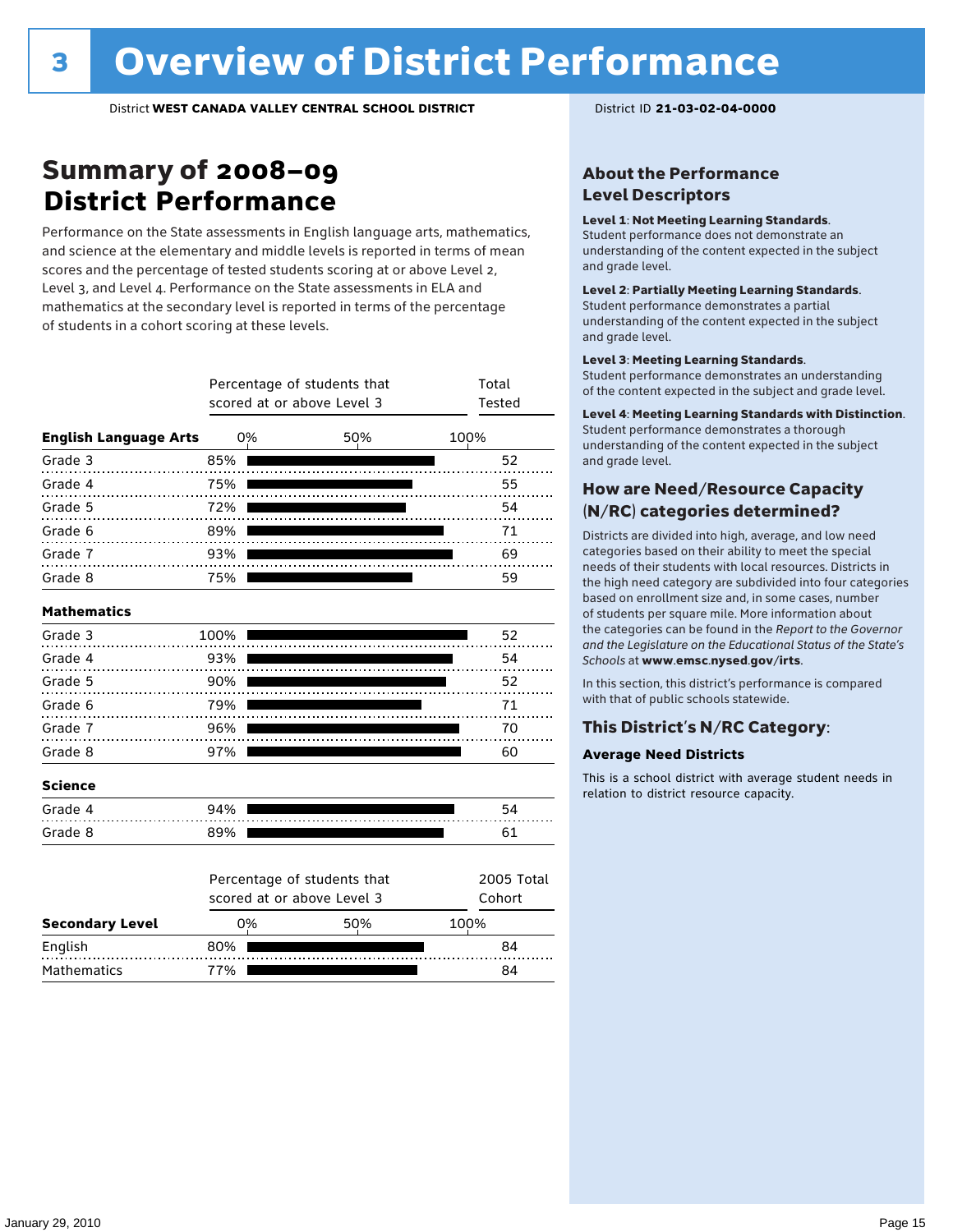### **This District's Results in Grade 3 English Language Arts**

|                                                                          |        | <b>This District</b>            |                     |                                                              |                     |                                 | <b>NY State Public</b> |                                                              |         |  |  |
|--------------------------------------------------------------------------|--------|---------------------------------|---------------------|--------------------------------------------------------------|---------------------|---------------------------------|------------------------|--------------------------------------------------------------|---------|--|--|
|                                                                          |        | Percentage scoring at level(s): |                     |                                                              |                     | Percentage scoring at level(s): |                        |                                                              |         |  |  |
|                                                                          |        | $2 - 4$                         | $3 - 4$             |                                                              | 4                   | 2-4                             | $3 - 4$                | 4                                                            |         |  |  |
| 2009 Mean Score: 678                                                     | Range: | 616-780                         |                     | 650-780                                                      | 720-780             |                                 |                        |                                                              |         |  |  |
| 2008 Mean Score: 669                                                     | 100%   | 100%100%                        | 85%                 | 76%                                                          |                     | 95% 94%                         | 76% 70%                |                                                              |         |  |  |
| 2008-09<br>$2007 - 08$                                                   |        |                                 |                     |                                                              | 13% 9%              |                                 |                        |                                                              | 11% 12% |  |  |
| Number of Tested Students:                                               |        | 55<br>52                        | 44                  | 42                                                           | $\overline{1}$<br>5 |                                 |                        |                                                              |         |  |  |
| <b>Results by</b>                                                        |        |                                 | 2008-09 School Year |                                                              |                     |                                 | 2007-08 School Year    |                                                              |         |  |  |
| <b>Student Group</b>                                                     |        | <b>Total</b><br>Tested          | $2 - 4$             | Percentage scoring at level(s):<br>$3 - 4$<br>$\overline{4}$ |                     | Total<br>Tested                 | $2 - 4$                | Percentage scoring at level(s):<br>$3 - 4$<br>$\overline{4}$ |         |  |  |
| <b>All Students</b>                                                      |        | 52                              | 100%                | 85%                                                          | 13%                 | 55                              | 100%                   | 76%                                                          | 9%      |  |  |
| Female                                                                   |        | 26                              | 100%                | 92%                                                          | 8%                  | 38                              | 100%                   | 71%                                                          | 8%      |  |  |
| Male                                                                     |        | 26                              | 100%                | 77%                                                          | 19%                 | 17                              | 100%                   | 88%                                                          | 12%     |  |  |
| American Indian or Alaska Native<br>Black or African American            |        | 1                               |                     |                                                              |                     |                                 |                        |                                                              |         |  |  |
| Hispanic or Latino<br>Asian or Native Hawaiian/Other<br>Pacific Islander |        |                                 |                     |                                                              |                     |                                 |                        |                                                              |         |  |  |
| White                                                                    |        | 50                              |                     |                                                              |                     | 55                              | 100%                   | 76%                                                          | 9%      |  |  |
| Multiracial                                                              |        | $\mathbf{1}$                    |                     |                                                              |                     |                                 |                        |                                                              |         |  |  |
| Small Group Totals                                                       |        | 52                              | 100%                | 85%                                                          | 13%                 |                                 |                        |                                                              |         |  |  |
| <b>General-Education Students</b>                                        |        | 47                              | 100%                | 89%                                                          | 13%                 | 52                              |                        |                                                              |         |  |  |
| <b>Students with Disabilities</b>                                        |        | 5                               | 100%                | 40%                                                          | 20%                 | 3                               |                        |                                                              |         |  |  |
| <b>English Proficient</b>                                                |        | 51                              |                     |                                                              |                     | 55                              | 100%                   | 76%                                                          | 9%      |  |  |
| Limited English Proficient                                               |        | $\mathbf{1}$                    |                     |                                                              |                     |                                 |                        |                                                              |         |  |  |
| Economically Disadvantaged                                               |        | 26                              | 100%                | 77%                                                          | 0%                  | 24                              | 100%                   | 79%                                                          | 8%      |  |  |
| Not Disadvantaged                                                        |        | 26                              | 100%                | 92%                                                          | 27%                 | 31                              | 100%                   | 74%                                                          | 10%     |  |  |
| Migrant                                                                  |        |                                 |                     |                                                              |                     |                                 |                        |                                                              |         |  |  |
| Not Migrant                                                              |        | 52                              | 100%                | 85%                                                          | 13%                 | 55                              | 100%                   | 76%                                                          | 9%      |  |  |

**NOTES**<br>The – symbol indicates that data for a group of students have been suppressed. If a group has fewer than five students,<br>data for that group and the next smallest group(s) are suppressed to protect the privacy of in

| <b>Other</b>                                                                                         | 2008-09 School Year |                             |         |     | 2007-08 School Year |                             |         |     |  |
|------------------------------------------------------------------------------------------------------|---------------------|-----------------------------|---------|-----|---------------------|-----------------------------|---------|-----|--|
| <b>Assessments</b>                                                                                   | Total<br>Tested     | Number scoring at level(s): |         |     | Total               | Number scoring at level(s): |         |     |  |
|                                                                                                      |                     | $2 - 4$                     | $3 - 4$ | 4   | Tested              | $2 - 4$                     | $3 - 4$ | 4   |  |
| New York State Alternate Assessment<br>(NYSAA): Grade 3 Equivalent                                   |                     | $\overline{\phantom{0}}$    |         |     | 0                   |                             |         |     |  |
| New York State English as a Second<br>Language Achievement Test (NYSESLAT) <sup>+</sup> :<br>Grade 3 |                     | N/A                         | N/A     | N/A | 0                   | N/A                         | N/A     | N/A |  |

† These counts represent recently arrived LEP students who used the NYSESLAT to fulfill the English language arts participation requirement.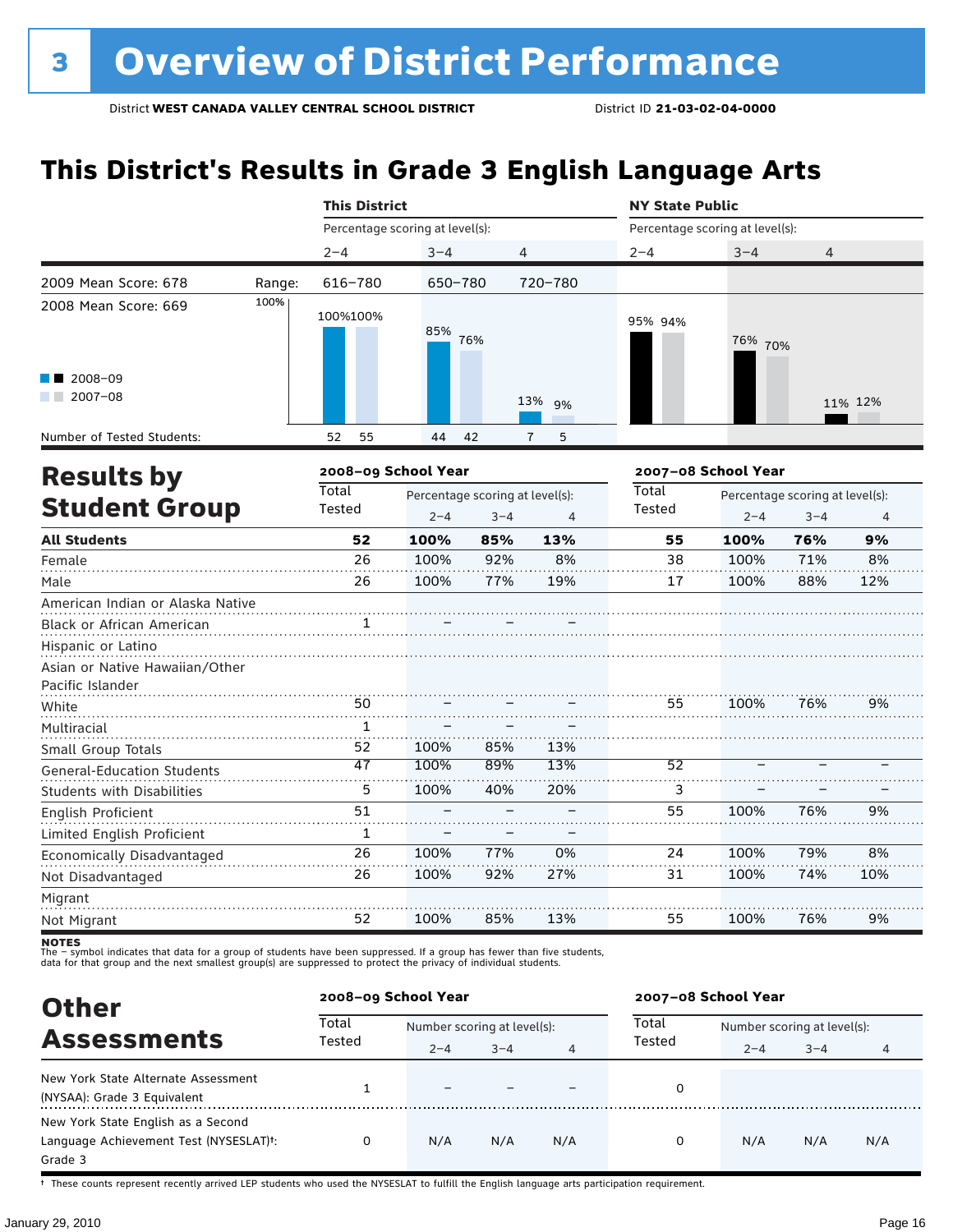### **This District's Results in Grade 3 Mathematics**

|                                                               |        | <b>This District</b><br><b>NY State Public</b> |          |                                 |                |                                 |         |                                 |         |
|---------------------------------------------------------------|--------|------------------------------------------------|----------|---------------------------------|----------------|---------------------------------|---------|---------------------------------|---------|
|                                                               |        | Percentage scoring at level(s):                |          |                                 |                | Percentage scoring at level(s): |         |                                 |         |
|                                                               |        | $2 - 4$                                        | $3 - 4$  |                                 | $\overline{4}$ | $2 - 4$                         | $3 - 4$ | 4                               |         |
| 2009 Mean Score: 715                                          | Range: | 624-770                                        | 650-770  |                                 | 703-770        |                                 |         |                                 |         |
| 2008 Mean Score: 697                                          | 100%   | 100%100%                                       | 100%100% |                                 | 50%            | 99% 98%                         | 93% 90% |                                 |         |
| 2008-09<br>$2007 - 08$                                        |        |                                                |          |                                 | 35%            |                                 |         |                                 | 27% 26% |
| Number of Tested Students:                                    |        | 52<br>55                                       | 52       | 55                              | 26<br>19       |                                 |         |                                 |         |
| <b>Results by</b>                                             |        | 2008-09 School Year                            |          |                                 |                | 2007-08 School Year             |         |                                 |         |
|                                                               |        | <b>Total</b>                                   |          | Percentage scoring at level(s): |                | <b>Total</b>                    |         | Percentage scoring at level(s): |         |
| <b>Student Group</b>                                          |        | Tested                                         | $2 - 4$  | $3 - 4$                         | $\overline{4}$ | Tested                          | $2 - 4$ | $3 - 4$                         | 4       |
| <b>All Students</b>                                           |        | 52                                             | 100%     | 100%                            | 50%            | 55                              | 100%    | 100%                            | 35%     |
| Female                                                        |        | 26                                             | 100%     | 100%                            | 46%            | 38                              | 100%    | 100%                            | 29%     |
| Male                                                          |        | 26                                             | 100%     | 100%                            | 54%            | 17                              | 100%    | 100%                            | 47%     |
| American Indian or Alaska Native<br>Black or African American |        | 1                                              |          |                                 |                |                                 |         |                                 |         |
| Hispanic or Latino                                            |        |                                                |          |                                 |                |                                 |         |                                 |         |
| Asian or Native Hawaiian/Other                                |        |                                                |          |                                 |                |                                 |         |                                 |         |
| Pacific Islander                                              |        |                                                |          |                                 |                |                                 |         |                                 |         |
| White                                                         |        | 50                                             |          |                                 |                | 55                              | 100%    | 100%                            | 35%     |
| Multiracial                                                   |        | 1                                              |          |                                 |                |                                 |         |                                 |         |
| Small Group Totals                                            |        | 52                                             | 100%     | 100%                            | 50%            |                                 |         |                                 |         |
| <b>General-Education Students</b>                             |        | 47                                             | 100%     | 100%                            | 55%            | $\overline{52}$                 |         |                                 |         |
| <b>Students with Disabilities</b>                             |        | 5                                              | 100%     | 100%                            | 0%             | 3                               |         |                                 |         |
| English Proficient                                            |        | 51                                             |          |                                 |                | 55                              | 100%    | 100%                            | 35%     |
| Limited English Proficient                                    |        | $\mathbf{1}$                                   |          |                                 |                |                                 |         |                                 |         |
| Economically Disadvantaged                                    |        | 26                                             | 100%     | 100%                            | 50%            | 24                              | 100%    | 100%                            | 29%     |
| Not Disadvantaged                                             |        | 26                                             | 100%     | 100%                            | 50%            | 31                              | 100%    | 100%                            | 39%     |
| Migrant                                                       |        |                                                |          |                                 |                |                                 |         |                                 |         |
| Not Migrant                                                   |        | 52                                             | 100%     | 100%                            | 50%            | 55                              | 100%    | 100%                            | 35%     |

| <b>Other</b>                                                       | 2008-09 School Year |                             |         |   | 2007-08 School Year |                             |         |   |  |
|--------------------------------------------------------------------|---------------------|-----------------------------|---------|---|---------------------|-----------------------------|---------|---|--|
| <b>Assessments</b>                                                 | Total               | Number scoring at level(s): |         |   | Total               | Number scoring at level(s): |         |   |  |
|                                                                    | Tested              | $2 - 4$                     | $3 - 4$ | 4 | Tested              | $2 - 4$                     | $3 - 4$ | 4 |  |
| New York State Alternate Assessment<br>(NYSAA): Grade 3 Equivalent |                     | $\equiv$                    |         |   |                     |                             |         |   |  |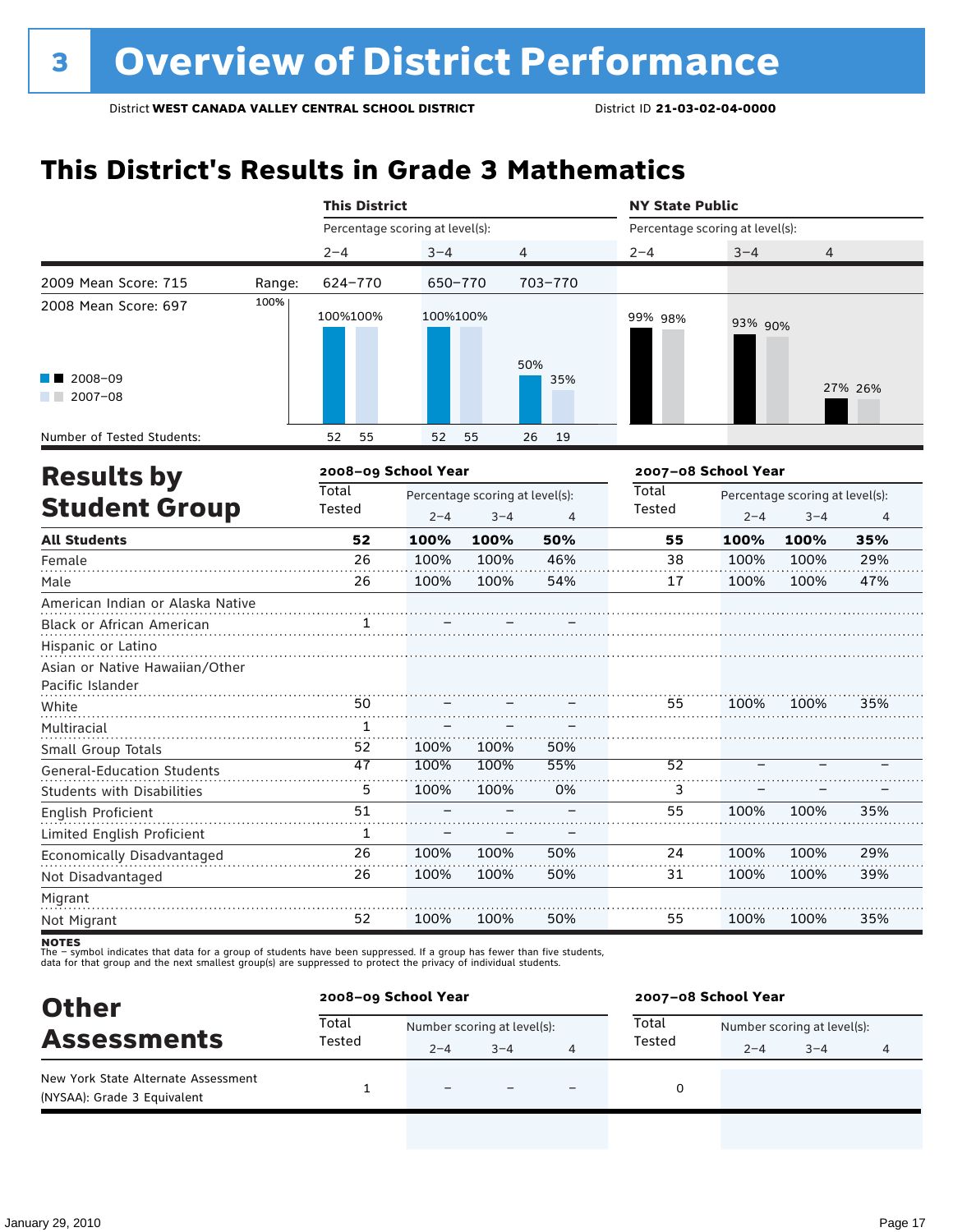### **This District's Results in Grade 4 English Language Arts**

|                                   |        | <b>This District</b>            |         |                                 |                     | <b>NY State Public</b>          |         |                                 |     |  |
|-----------------------------------|--------|---------------------------------|---------|---------------------------------|---------------------|---------------------------------|---------|---------------------------------|-----|--|
|                                   |        | Percentage scoring at level(s): |         |                                 |                     | Percentage scoring at level(s): |         |                                 |     |  |
|                                   |        | $2 - 4$                         | $3 - 4$ |                                 | $\overline{4}$      | $2 - 4$                         | $3 - 4$ | 4                               |     |  |
| 2009 Mean Score: 665              | Range: | 612-775                         | 650-775 |                                 | 716-775             |                                 |         |                                 |     |  |
| 2008 Mean Score: 662              | 100%   | 98% 91%                         | 75% 69% |                                 |                     | 96% 93%                         | 77% 71% |                                 |     |  |
| 2008-09<br>$\sqrt{2007-08}$       |        |                                 |         |                                 | 13%<br>0%           |                                 |         | 7%                              | 8%  |  |
| Number of Tested Students:        |        | 50<br>54                        | 41      | 38                              | $\overline{1}$<br>0 |                                 |         |                                 |     |  |
| <b>Results by</b>                 |        | 2008-09 School Year             |         |                                 |                     | 2007-08 School Year             |         |                                 |     |  |
|                                   |        | <b>Total</b>                    |         | Percentage scoring at level(s): |                     | Total                           |         | Percentage scoring at level(s): |     |  |
| <b>Student Group</b>              |        | Tested                          | $2 - 4$ | $3 - 4$                         | 4                   | Tested                          | $2 - 4$ | $3 - 4$                         | 4   |  |
| <b>All Students</b>               |        | 55                              | 98%     | 75%                             | 0%                  | 55                              | 91%     | 69%                             | 13% |  |
| Female                            |        | 35                              | 97%     | 77%                             | 0%                  | 33                              | 94%     | 76%                             | 9%  |  |
| Male                              |        | 20                              | 100%    | 70%                             | 0%                  | 22                              | 86%     | 59%                             | 18% |  |
| American Indian or Alaska Native  |        |                                 |         |                                 |                     |                                 |         |                                 |     |  |
| Black or African American         |        |                                 |         |                                 |                     |                                 |         |                                 |     |  |
| Hispanic or Latino                |        |                                 |         |                                 |                     | 2                               |         |                                 |     |  |
| Asian or Native Hawaiian/Other    |        |                                 |         |                                 |                     |                                 |         |                                 |     |  |
| Pacific Islander                  |        |                                 |         |                                 |                     |                                 |         |                                 |     |  |
| White                             |        | 55                              | 98%     | 75%                             | 0%                  | 52                              |         |                                 |     |  |
| Multiracial                       |        |                                 |         |                                 |                     | 1                               |         |                                 |     |  |
| Small Group Totals                |        |                                 |         |                                 |                     | 55                              | 91%     | 69%                             | 13% |  |
| <b>General-Education Students</b> |        | 52                              |         |                                 |                     | 48                              | 92%     | 75%                             | 15% |  |
| <b>Students with Disabilities</b> |        | 3                               |         |                                 |                     | 7                               | 86%     | 29%                             | 0%  |  |
| English Proficient                |        | 55                              | 98%     | 75%                             | 0%                  | 54                              |         |                                 |     |  |
| Limited English Proficient        |        |                                 |         |                                 |                     | 1                               |         |                                 |     |  |
| Economically Disadvantaged        |        | 19                              | 95%     | 84%                             | 0%                  | 21                              | 90%     | 71%                             | 5%  |  |
| Not Disadvantaged                 |        | 36                              | 100%    | 69%                             | 0%                  | 34                              | 91%     | 68%                             | 18% |  |
| Migrant                           |        |                                 |         |                                 |                     |                                 |         |                                 |     |  |
| Not Migrant                       |        | 55                              | 98%     | 75%                             | 0%                  | 55                              | 91%     | 69%                             | 13% |  |

**NOTES**<br>The – symbol indicates that data for a group of students have been suppressed. If a group has fewer than five students,<br>data for that group and the next smallest group(s) are suppressed to protect the privacy of in

| <b>Other</b>                                                                                         | 2008-09 School Year |                             |         |     | 2007-08 School Year |                             |         |     |  |
|------------------------------------------------------------------------------------------------------|---------------------|-----------------------------|---------|-----|---------------------|-----------------------------|---------|-----|--|
| <b>Assessments</b>                                                                                   | Total<br>Tested     | Number scoring at level(s): |         |     | Total               | Number scoring at level(s): |         |     |  |
|                                                                                                      |                     | $2 - 4$                     | $3 - 4$ | 4   | Tested              | $2 - 4$                     | $3 - 4$ | 4   |  |
| New York State Alternate Assessment<br>(NYSAA): Grade 4 Equivalent                                   |                     |                             |         |     | 0                   |                             |         |     |  |
| New York State English as a Second<br>Language Achievement Test (NYSESLAT) <sup>+</sup> :<br>Grade 4 |                     | N/A                         | N/A     | N/A | 0                   | N/A                         | N/A     | N/A |  |

† These counts represent recently arrived LEP students who used the NYSESLAT to fulfill the English language arts participation requirement.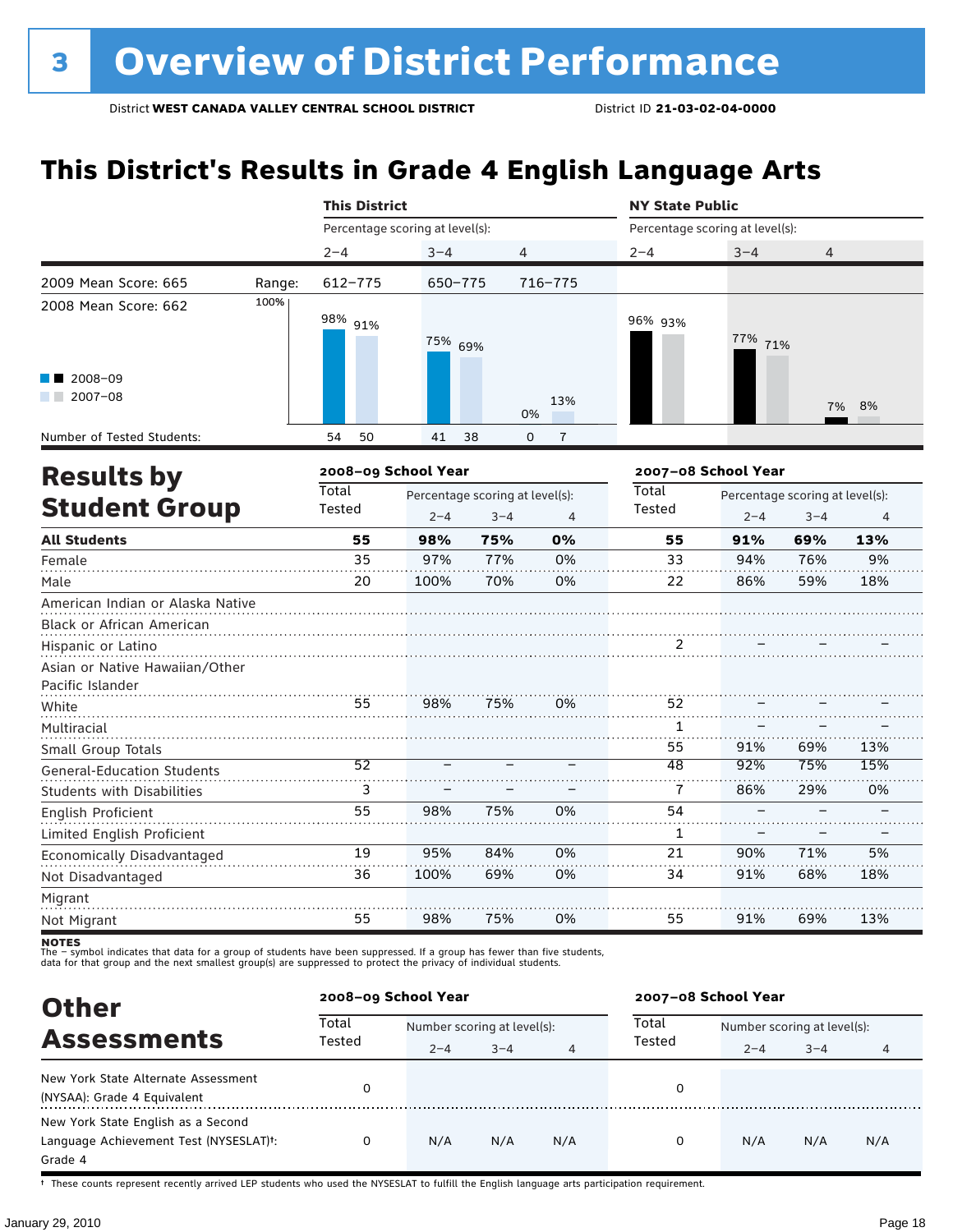## **This District's Results in Grade 4 Mathematics**

|                                                               |        | <b>This District</b> |                                 |         |            |                                 | <b>NY State Public</b> |                                 |                |  |
|---------------------------------------------------------------|--------|----------------------|---------------------------------|---------|------------|---------------------------------|------------------------|---------------------------------|----------------|--|
|                                                               |        |                      | Percentage scoring at level(s): |         |            | Percentage scoring at level(s): |                        |                                 |                |  |
|                                                               |        | $2 - 4$              | $3 - 4$                         |         | 4          | $2 - 4$                         | $3 - 4$                | 4                               |                |  |
| 2009 Mean Score: 686                                          | Range: | 622-800              | 650-800                         |         | 702-800    |                                 |                        |                                 |                |  |
| 2008 Mean Score: 676                                          | 100%   | 100% 95%             | 93%                             | 82%     |            | 96% 95%                         | 87% 84%                |                                 |                |  |
| 2008-09<br>$2007 - 08$                                        |        |                      |                                 |         | 35%<br>24% |                                 |                        |                                 | 35% 29%        |  |
| Number of Tested Students:                                    |        | 54<br>52             | 50                              | 45      | 19<br>13   |                                 |                        |                                 |                |  |
| <b>Results by</b>                                             |        | 2008-09 School Year  |                                 |         |            |                                 | 2007-08 School Year    |                                 |                |  |
|                                                               |        | <b>Total</b>         | Percentage scoring at level(s): |         |            | <b>Total</b>                    |                        | Percentage scoring at level(s): |                |  |
| <b>Student Group</b>                                          |        | Tested               | $2 - 4$                         | $3 - 4$ | 4          | Tested                          | $2 - 4$                | $3 - 4$                         | $\overline{4}$ |  |
| <b>All Students</b>                                           |        | 54                   | 100%                            | 93%     | 35%        | 55                              | 95%                    | 82%                             | 24%            |  |
| Female                                                        |        | 34                   | 100%                            | 94%     | 35%        | 33                              | 94%                    | 82%                             | 21%            |  |
| Male                                                          |        | 20                   | 100%                            | 90%     | 35%        | 22                              | 95%                    | 82%                             | 27%            |  |
| American Indian or Alaska Native<br>Black or African American |        |                      |                                 |         |            |                                 |                        |                                 |                |  |
| Hispanic or Latino                                            |        |                      |                                 |         |            | 2                               |                        |                                 |                |  |
| Asian or Native Hawaiian/Other                                |        |                      |                                 |         |            |                                 |                        |                                 |                |  |
| Pacific Islander                                              |        |                      |                                 |         |            |                                 |                        |                                 |                |  |
| White                                                         |        | 54                   | 100%                            | 93%     | 35%        | 52                              |                        |                                 |                |  |
| Multiracial                                                   |        |                      |                                 |         |            | $\mathbf{1}$                    |                        |                                 |                |  |
| Small Group Totals                                            |        |                      |                                 |         |            | 55                              | 95%                    | 82%                             | 24%            |  |
| <b>General-Education Students</b>                             |        | $\overline{51}$      |                                 |         |            | 48                              | 100%                   | 92%                             | 27%            |  |
| <b>Students with Disabilities</b>                             |        | 3                    |                                 |         |            | 7                               | 57%                    | 14%                             | 0%             |  |
| English Proficient                                            |        | 54                   | 100%                            | 93%     | 35%        | 54                              |                        |                                 |                |  |
| Limited English Proficient                                    |        |                      |                                 |         |            | 1                               |                        |                                 |                |  |
| Economically Disadvantaged                                    |        | 18                   | 100%                            | 94%     | 39%        | 21                              | 100%                   | 71%                             | 19%            |  |
| Not Disadvantaged                                             |        | 36                   | 100%                            | 92%     | 33%        | 34                              | 91%                    | 88%                             | 26%            |  |
| Migrant                                                       |        |                      |                                 |         |            |                                 |                        |                                 |                |  |
| Not Migrant                                                   |        | 54                   | 100%                            | 93%     | 35%        | 55                              | 95%                    | 82%                             | 24%            |  |

| <b>Other</b>                                                       |                 | 2008-09 School Year |                             | 2007-08 School Year |                             |         |   |  |
|--------------------------------------------------------------------|-----------------|---------------------|-----------------------------|---------------------|-----------------------------|---------|---|--|
| <b>Assessments</b>                                                 | Total<br>Tested |                     | Number scoring at level(s): | Total               | Number scoring at level(s): |         |   |  |
|                                                                    |                 | $2 - 4$             | $3 - 4$                     | Tested              | $2 - 4$                     | $3 - 4$ | 4 |  |
| New York State Alternate Assessment<br>(NYSAA): Grade 4 Equivalent |                 |                     |                             |                     |                             |         |   |  |
|                                                                    |                 |                     |                             |                     |                             |         |   |  |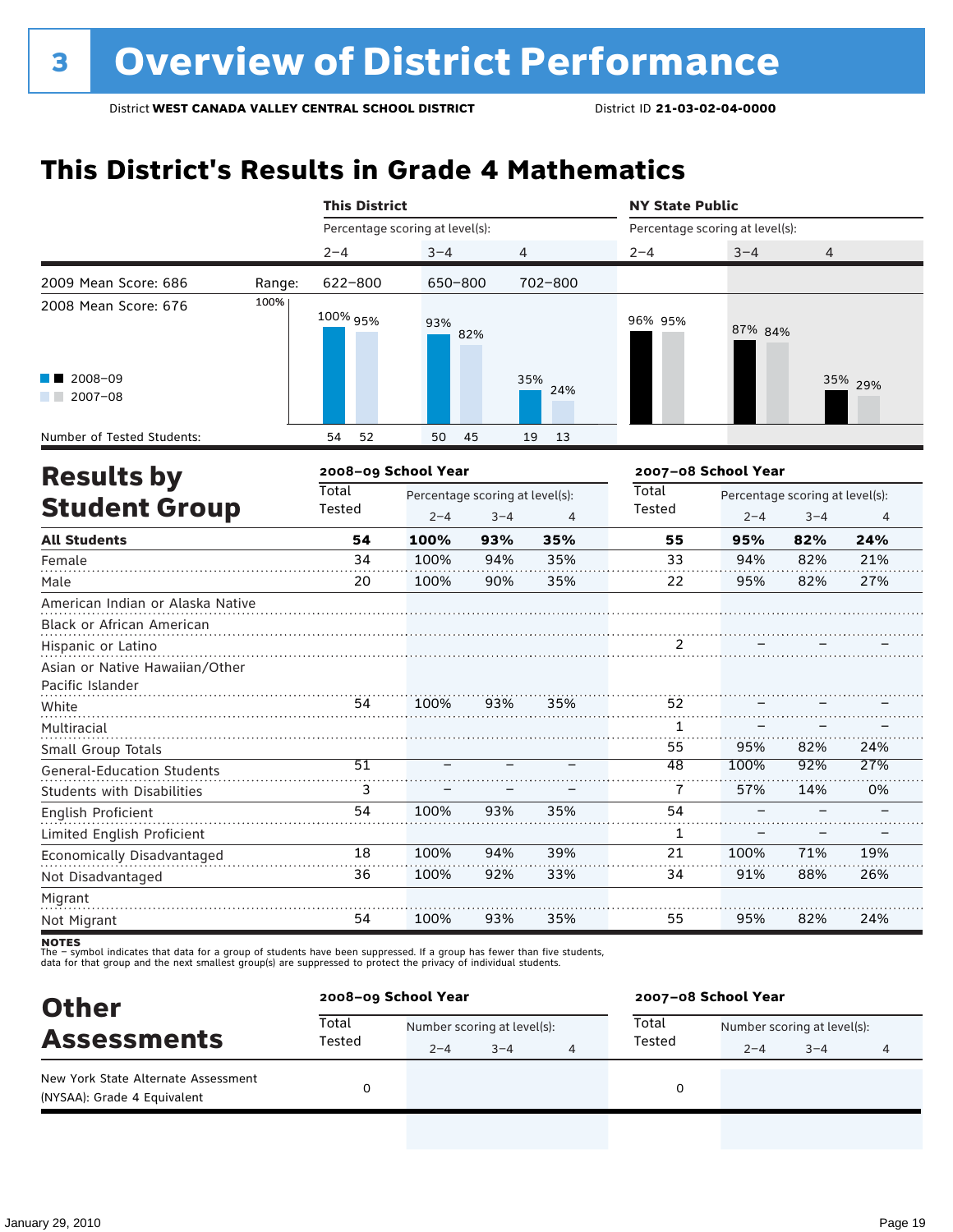### **This District's Results in Grade 4 Science**

|                                                               |        | <b>This District</b>            |            |                                 |                | <b>NY State Public</b>          |                     |                                 |     |
|---------------------------------------------------------------|--------|---------------------------------|------------|---------------------------------|----------------|---------------------------------|---------------------|---------------------------------|-----|
|                                                               |        | Percentage scoring at level(s): |            |                                 |                | Percentage scoring at level(s): |                     |                                 |     |
|                                                               |        | $2 - 4$                         | $3 - 4$    |                                 | 4              | $2 - 4$                         | $3 - 4$             | $\overline{4}$                  |     |
| 2009 Mean Score: 83                                           | Range: | $45 - 100$                      | $65 - 100$ |                                 | $85 - 100$     |                                 |                     |                                 |     |
| 2008 Mean Score: 81                                           | 100%   | 100%100%                        | 94%        | 84%                             | 61%<br>49%     | 97% 97%                         | 88% 85%             | 59%                             | 50% |
| 2008-09<br>$2007 - 08$                                        |        |                                 |            |                                 |                |                                 |                     |                                 |     |
| Number of Tested Students:                                    |        | 55<br>54                        | 51         | 46                              | 27<br>33       |                                 |                     |                                 |     |
| <b>Results by</b>                                             |        | 2008-09 School Year             |            |                                 |                |                                 | 2007-08 School Year |                                 |     |
|                                                               |        | <b>Total</b>                    |            | Percentage scoring at level(s): |                | Total                           |                     | Percentage scoring at level(s): |     |
| <b>Student Group</b>                                          |        | Tested                          | $2 - 4$    | $3 - 4$                         | $\overline{4}$ | Tested                          | $2 - 4$             | $3 - 4$                         | 4   |
| <b>All Students</b>                                           |        | 54                              | 100%       | 94%                             | 61%            | 55                              | 100%                | 84%                             | 49% |
| Female                                                        |        | 34                              | 100%       | 94%                             | 62%            | 33                              | 100%                | 82%                             | 42% |
| Male                                                          |        | 20                              | 100%       | 95%                             | 60%            | 22                              | 100%                | 86%                             | 59% |
| American Indian or Alaska Native<br>Black or African American |        |                                 |            |                                 |                |                                 |                     |                                 |     |
| Hispanic or Latino                                            |        |                                 |            |                                 |                | 2                               |                     |                                 |     |
| Asian or Native Hawaiian/Other<br>Pacific Islander            |        |                                 |            |                                 |                |                                 |                     |                                 |     |
| White                                                         |        | 54                              | 100%       | 94%                             | 61%            | 52                              |                     |                                 |     |
| Multiracial                                                   |        |                                 |            |                                 |                | 1                               |                     |                                 |     |
| Small Group Totals                                            |        |                                 |            |                                 |                | 55                              | 100%                | 84%                             | 49% |
| <b>General-Education Students</b>                             |        | $\overline{51}$                 |            |                                 |                | 48                              | 100%                | 92%                             | 54% |
| <b>Students with Disabilities</b>                             |        | 3                               |            |                                 |                | 7                               | 100%                | 29%                             | 14% |
| English Proficient                                            |        | 54                              | 100%       | 94%                             | 61%            | 54                              |                     |                                 |     |
| Limited English Proficient                                    |        |                                 |            |                                 |                | 1                               |                     |                                 |     |
| Economically Disadvantaged                                    |        | 18                              | 100%       | 94%                             | 50%            | 21                              | 100%                | 81%                             | 48% |
| Not Disadvantaged                                             |        | 36                              | 100%       | 94%                             | 67%            | 34                              | 100%                | 85%                             | 50% |
| Migrant                                                       |        |                                 |            |                                 |                |                                 |                     |                                 |     |
| Not Migrant                                                   |        | 54                              | 100%       | 94%                             | 61%            | 55                              | 100%                | 84%                             | 49% |

| <b>Other</b>                                                       |                 | 2008-09 School Year |                             |   | 2007-08 School Year |                             |         |   |  |
|--------------------------------------------------------------------|-----------------|---------------------|-----------------------------|---|---------------------|-----------------------------|---------|---|--|
| <b>Assessments</b>                                                 | Total<br>Tested |                     | Number scoring at level(s): |   | Total               | Number scoring at level(s): |         |   |  |
|                                                                    |                 | $2 - 4$             | $3 - 4$                     | 4 | Tested              | $2 - 4$                     | $3 - 4$ | 4 |  |
| New York State Alternate Assessment<br>(NYSAA): Grade 4 Equivalent |                 |                     |                             |   |                     |                             |         |   |  |
|                                                                    |                 |                     |                             |   |                     |                             |         |   |  |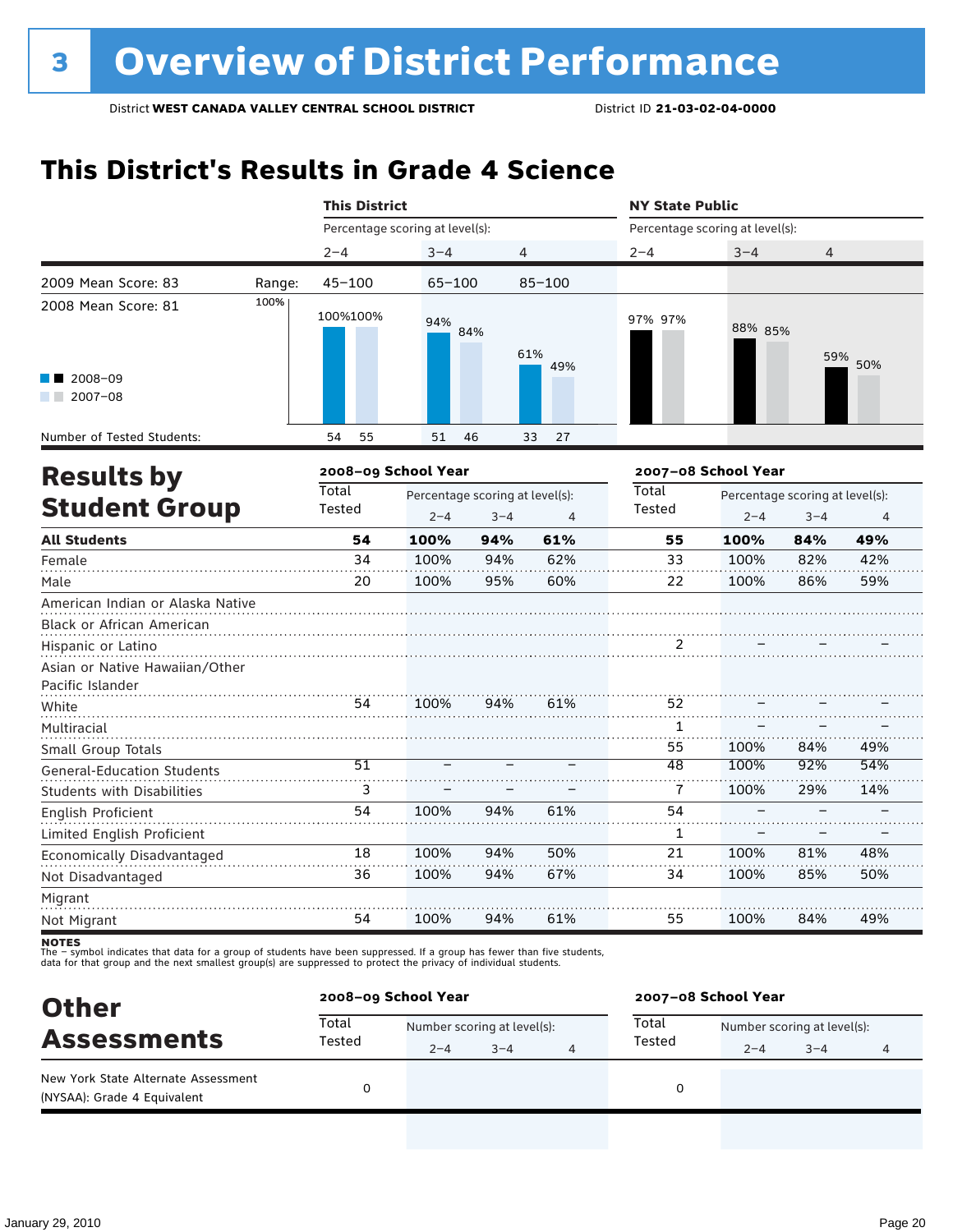### **This District's Results in Grade 5 English Language Arts**

|                                                               |        | <b>This District</b>            |              |                                            |                     | <b>NY State Public</b> |                                 |                                            |          |  |  |
|---------------------------------------------------------------|--------|---------------------------------|--------------|--------------------------------------------|---------------------|------------------------|---------------------------------|--------------------------------------------|----------|--|--|
|                                                               |        | Percentage scoring at level(s): |              |                                            |                     |                        | Percentage scoring at level(s): |                                            |          |  |  |
|                                                               |        | $2 - 4$                         | $3 - 4$      | 4                                          |                     | $2 - 4$                | $3 - 4$                         | 4                                          |          |  |  |
| 2009 Mean Score: 678                                          | Range: | 608-795                         | 650-795      |                                            | $711 - 795$         |                        |                                 |                                            |          |  |  |
| 2008 Mean Score: 663                                          | 100%   | 100%100%                        | 72% 75%      |                                            |                     | 99% 98%                | 82% 78%                         |                                            |          |  |  |
| 2008-09<br>$2007 - 08$                                        |        |                                 |              |                                            | 15%<br>3%           |                        |                                 | 14%                                        | 6%       |  |  |
| Number of Tested Students:                                    |        | 68<br>54                        | 39           | 51                                         | $\overline{2}$<br>8 |                        |                                 |                                            |          |  |  |
| <b>Results by</b>                                             |        | 2008-09 School Year             |              |                                            |                     |                        | 2007-08 School Year             |                                            |          |  |  |
| <b>Student Group</b>                                          |        | <b>Total</b><br>Tested          | $2 - 4$      | Percentage scoring at level(s):<br>$3 - 4$ | 4                   | <b>Total</b><br>Tested | $2 - 4$                         | Percentage scoring at level(s):<br>$3 - 4$ | 4        |  |  |
| <b>All Students</b>                                           |        | 54                              | 100%         | 72%                                        | 15%                 | 68                     | 100%                            | 75%                                        | 3%       |  |  |
| Female<br>Male                                                |        | 28<br>26                        | 100%<br>100% | 79%<br>65%                                 | 11%<br>19%          | 30<br>38               | 100%<br>100%                    | 70%<br>79%                                 | 3%<br>3% |  |  |
| American Indian or Alaska Native<br>Black or African American |        |                                 |              |                                            |                     |                        |                                 |                                            |          |  |  |
| Hispanic or Latino                                            |        |                                 |              |                                            |                     |                        |                                 |                                            |          |  |  |
| Asian or Native Hawaiian/Other<br>Pacific Islander            |        |                                 |              |                                            |                     |                        |                                 |                                            |          |  |  |
| White                                                         |        | 52                              |              |                                            |                     | 67                     |                                 |                                            |          |  |  |
| Multiracial                                                   |        | 1                               |              |                                            |                     |                        |                                 |                                            |          |  |  |
| Small Group Totals                                            |        | 54                              | 100%         | 72%                                        | 15%                 | 68                     | 100%                            | 75%                                        | 3%       |  |  |
| General-Education Students                                    |        | 48                              | 100%         | 79%                                        | 17%                 | 60                     | 100%                            | 83%                                        | 3%       |  |  |
| <b>Students with Disabilities</b>                             |        | 6                               | 100%         | 17%                                        | 0%                  | 8                      | 100%                            | 13%                                        | 0%       |  |  |
| English Proficient                                            |        | 53                              |              |                                            |                     | 66                     |                                 |                                            |          |  |  |
| Limited English Proficient                                    |        | 1                               |              |                                            |                     | 2                      |                                 |                                            |          |  |  |
| Economically Disadvantaged                                    |        | 23                              | 100%         | 65%                                        | 13%                 | 27                     | 100%                            | 74%                                        | 4%       |  |  |
| Not Disadvantaged                                             |        | 31                              | 100%         | 77%                                        | 16%                 | 41                     | 100%                            | 76%                                        | 2%       |  |  |
| Migrant                                                       |        |                                 |              |                                            |                     | $\mathbf{1}$           |                                 |                                            |          |  |  |
| Not Migrant                                                   |        | 54                              | 100%         | 72%                                        | 15%                 | 67                     |                                 |                                            |          |  |  |

**NOTES**<br>The – symbol indicates that data for a group of students have been suppressed. If a group has fewer than five students,<br>data for that group and the next smallest group(s) are suppressed to protect the privacy of in

| <b>Other</b>                                                                                         | 2008-09 School Year |                             |         |     | 2007-08 School Year |                             |         |     |  |
|------------------------------------------------------------------------------------------------------|---------------------|-----------------------------|---------|-----|---------------------|-----------------------------|---------|-----|--|
| <b>Assessments</b>                                                                                   | Total<br>Tested     | Number scoring at level(s): |         |     | Total               | Number scoring at level(s): |         |     |  |
|                                                                                                      |                     | $2 - 4$                     | $3 - 4$ | 4   | Tested              | $2 - 4$                     | $3 - 4$ | 4   |  |
| New York State Alternate Assessment<br>(NYSAA): Grade 5 Equivalent                                   | 0                   |                             |         |     |                     |                             |         |     |  |
| New York State English as a Second<br>Language Achievement Test (NYSESLAT) <sup>+</sup> :<br>Grade 5 |                     | N/A                         | N/A     | N/A | 0                   | N/A                         | N/A     | N/A |  |

† These counts represent recently arrived LEP students who used the NYSESLAT to fulfill the English language arts participation requirement.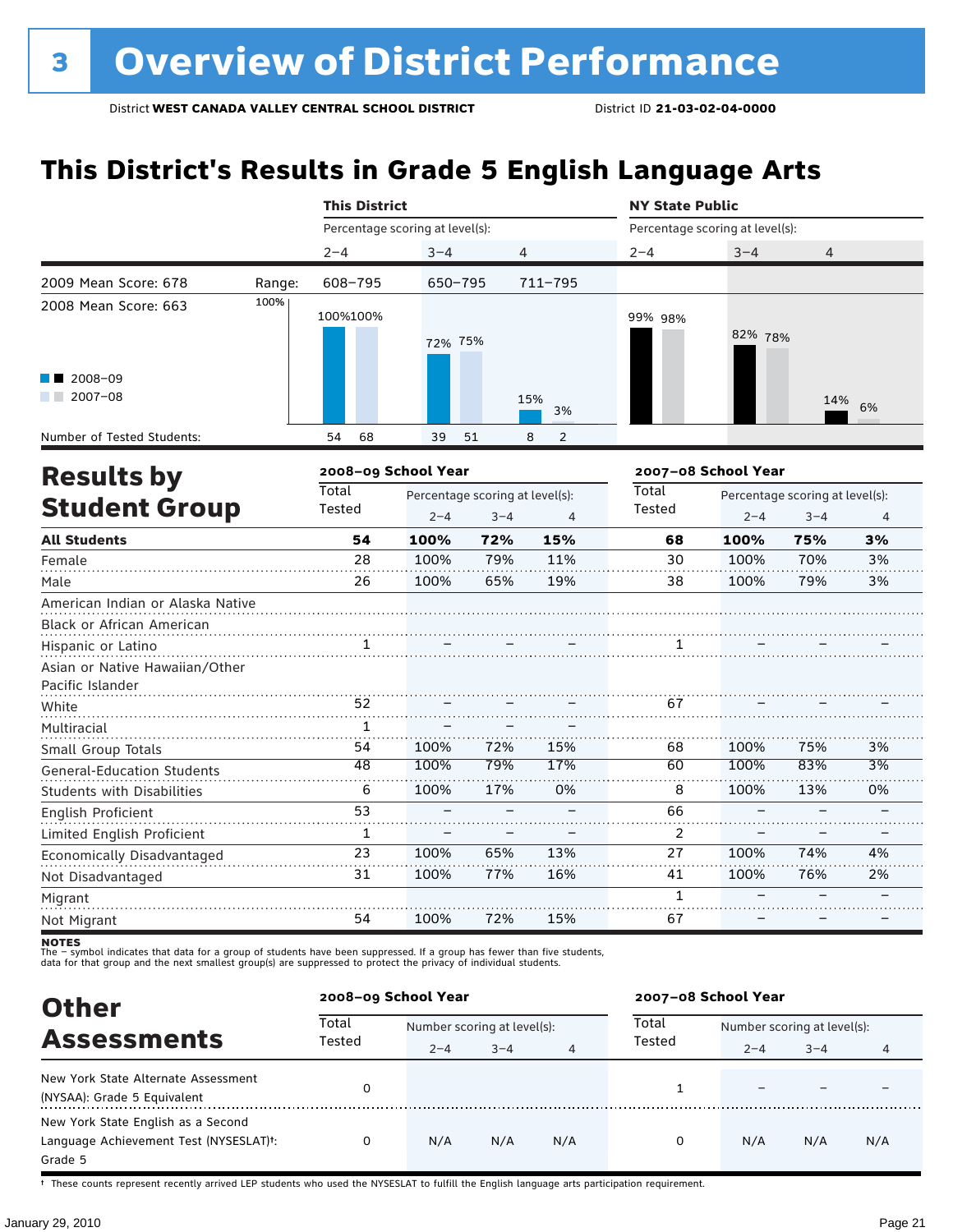### **This District's Results in Grade 5 Mathematics**

|                                           |        | <b>This District</b>            |                                                                         |     |                | <b>NY State Public</b>          |                     |                                            |                |  |
|-------------------------------------------|--------|---------------------------------|-------------------------------------------------------------------------|-----|----------------|---------------------------------|---------------------|--------------------------------------------|----------------|--|
|                                           |        | Percentage scoring at level(s): |                                                                         |     |                | Percentage scoring at level(s): |                     |                                            |                |  |
|                                           |        | $2 - 4$                         | $3 - 4$                                                                 |     | $\overline{4}$ | $2 - 4$                         | $3 - 4$             | 4                                          |                |  |
| 2009 Mean Score: 682                      | Range: | 619-780                         | 650-780                                                                 |     | 699-780        |                                 |                     |                                            |                |  |
| 2008 Mean Score: 671                      | 100%   | 100% 93%                        | 90% 83%                                                                 |     |                | 98% 96%                         | 88% 83%             |                                            |                |  |
| 2008-09<br>$2007 - 08$                    |        |                                 |                                                                         |     | 27%<br>16%     |                                 |                     |                                            | 36% 27%        |  |
| Number of Tested Students:                |        | 64<br>52                        | 47                                                                      | 57  | 11<br>14       |                                 |                     |                                            |                |  |
|                                           |        | 2008-09 School Year             |                                                                         |     |                |                                 | 2007-08 School Year |                                            |                |  |
| <b>Results by</b><br><b>Student Group</b> |        | <b>Total</b><br>Tested          | Percentage scoring at level(s):<br>$2 - 4$<br>$3 - 4$<br>$\overline{4}$ |     |                | <b>Total</b><br>Tested          | $2 - 4$             | Percentage scoring at level(s):<br>$3 - 4$ | $\overline{4}$ |  |
| <b>All Students</b>                       |        | 52                              | 100%                                                                    | 90% | 27%            | 69                              | 93%                 | 83%                                        | 16%            |  |
| Female                                    |        | 26                              | 100%                                                                    | 92% | 19%            | 30                              | 87%                 | 73%                                        | 17%            |  |
| Male                                      |        | 26                              | 100%                                                                    | 88% | 35%            | 39                              | 97%                 | 90%                                        | 15%            |  |
| American Indian or Alaska Native          |        |                                 |                                                                         |     |                |                                 |                     |                                            |                |  |
| Black or African American                 |        |                                 |                                                                         |     |                |                                 |                     |                                            |                |  |
| Hispanic or Latino                        |        |                                 |                                                                         |     |                | 1                               |                     |                                            |                |  |
| Asian or Native Hawaiian/Other            |        |                                 |                                                                         |     |                |                                 |                     |                                            |                |  |
| Pacific Islander                          |        |                                 |                                                                         |     |                |                                 |                     |                                            |                |  |
| White                                     |        | 50                              |                                                                         |     |                | 68                              |                     |                                            |                |  |
| Multiracial                               |        | 1                               |                                                                         |     |                |                                 |                     |                                            |                |  |
| Small Group Totals                        |        | 52                              | 100%                                                                    | 90% | 27%            | 69                              | 93%                 | 83%                                        | 16%            |  |
| <b>General-Education Students</b>         |        | 46                              | 100%                                                                    | 93% | 30%            | 61                              | 97%                 | 93%                                        | 18%            |  |
| <b>Students with Disabilities</b>         |        | 6                               | 100%                                                                    | 67% | 0%             | 8                               | 63%                 | 0%                                         | 0%             |  |
| English Proficient                        |        | 51                              |                                                                         |     |                | 67                              |                     |                                            |                |  |
| Limited English Proficient                |        | $\mathbf{1}$                    |                                                                         |     |                | 2                               |                     |                                            |                |  |
| Economically Disadvantaged                |        | 21                              | 100%                                                                    | 95% | 24%            | 28                              | 93%                 | 86%                                        | 14%            |  |
| Not Disadvantaged                         |        | 31                              | 100%                                                                    | 87% | 29%            | 41                              | 93%                 | 80%                                        | 17%            |  |
| Migrant                                   |        |                                 |                                                                         |     |                | $\mathbf{1}$                    |                     |                                            |                |  |
| Not Migrant                               |        | 52                              | 100%                                                                    | 90% | 27%            | 68                              |                     |                                            |                |  |

| <b>Other</b>                                                       |                 | 2008-09 School Year         |         |  | 2007-08 School Year |                             |         |  |  |
|--------------------------------------------------------------------|-----------------|-----------------------------|---------|--|---------------------|-----------------------------|---------|--|--|
| <b>Assessments</b>                                                 | Total<br>Tested | Number scoring at level(s): |         |  | Total               | Number scoring at level(s): |         |  |  |
|                                                                    |                 | $2 - 4$                     | $3 - 4$ |  | Tested              | $2 - 4$                     | $3 - 4$ |  |  |
| New York State Alternate Assessment<br>(NYSAA): Grade 5 Equivalent |                 |                             |         |  |                     |                             | -       |  |  |
|                                                                    |                 |                             |         |  |                     |                             |         |  |  |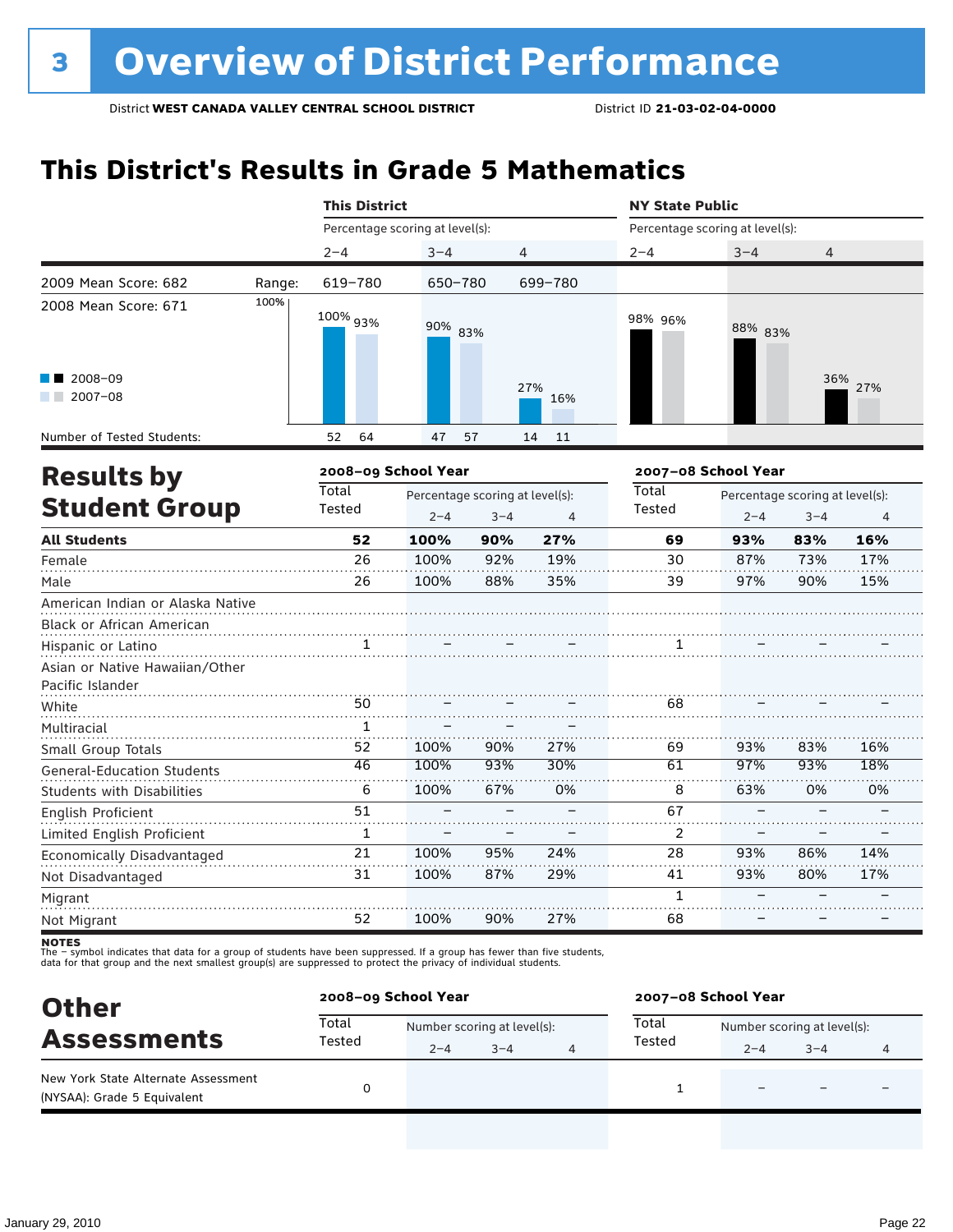### **This District's Results in Grade 6 English Language Arts**

|                                                               |        | <b>This District</b>            |         |                                            |           | <b>NY State Public</b>                                                   |                                 |     |    |  |
|---------------------------------------------------------------|--------|---------------------------------|---------|--------------------------------------------|-----------|--------------------------------------------------------------------------|---------------------------------|-----|----|--|
|                                                               |        | Percentage scoring at level(s): |         |                                            |           |                                                                          | Percentage scoring at level(s): |     |    |  |
|                                                               |        | $2 - 4$                         | $3 - 4$ | 4                                          |           | $2 - 4$                                                                  | $3 - 4$                         | 4   |    |  |
| 2009 Mean Score: 672                                          | Range: | 598-785                         | 650-785 |                                            | 696-785*  |                                                                          |                                 |     |    |  |
| 2008 Mean Score: 663                                          | 100%   | 100%100%                        | 89% 82% |                                            |           | 100% 98%                                                                 | 81%<br>67%                      |     |    |  |
| 2008-09<br>$2007 - 08$                                        |        |                                 |         |                                            | 11%<br>0% |                                                                          |                                 | 9%  | 5% |  |
| Number of Tested Students:                                    |        | 71<br>68                        | 63      | 56                                         | 8<br>0    |                                                                          |                                 |     |    |  |
| <b>Results by</b>                                             |        | 2008-09 School Year             |         |                                            |           |                                                                          | 2007-08 School Year             |     |    |  |
| <b>Student Group</b>                                          |        | Total<br>Tested                 | $2 - 4$ | Percentage scoring at level(s):<br>$3 - 4$ | 4         | Total<br>Percentage scoring at level(s):<br>Tested<br>$2 - 4$<br>$3 - 4$ |                                 |     |    |  |
| <b>All Students</b>                                           |        | 71                              | 100%    | 89%                                        | 11%       | 68                                                                       | 100%                            | 82% | 0% |  |
| Female                                                        |        | 31                              | 100%    | 84%                                        | 16%       | 27                                                                       | 100%                            | 85% | 0% |  |
| Male                                                          |        | 40                              | 100%    | 93%                                        | 8%        | 41                                                                       | 100%                            | 80% | 0% |  |
| American Indian or Alaska Native<br>Black or African American |        |                                 |         |                                            |           | 1                                                                        |                                 |     |    |  |
| Hispanic or Latino                                            |        |                                 |         |                                            |           |                                                                          |                                 |     |    |  |
| Asian or Native Hawaiian/Other<br>Pacific Islander            |        |                                 |         |                                            |           |                                                                          |                                 |     |    |  |
| White                                                         |        | 70<br>.                         |         |                                            |           | 66                                                                       |                                 |     |    |  |
| Multiracial                                                   |        |                                 |         |                                            |           | 1                                                                        |                                 |     |    |  |
| Small Group Totals                                            |        | 71                              | 100%    | 89%                                        | 11%       | 68                                                                       | 100%                            | 82% | 0% |  |
| <b>General-Education Students</b>                             |        | 63                              | 100%    | 97%                                        | 13%       | 63                                                                       | 100%                            | 87% | 0% |  |
| <b>Students with Disabilities</b>                             |        | 8                               | 100%    | 25%                                        | 0%        | 5                                                                        | 100%                            | 20% | 0% |  |
| English Proficient                                            |        | 69                              |         |                                            |           | 68                                                                       | 100%                            | 82% | 0% |  |
| Limited English Proficient                                    |        | $\overline{2}$                  |         |                                            |           |                                                                          |                                 |     |    |  |
| Economically Disadvantaged                                    |        | 31                              | 100%    | 94%                                        | 16%       | 22                                                                       | 100%                            | 77% | 0% |  |
| Not Disadvantaged                                             |        | 40                              | 100%    | 85%                                        | 8%        | 46                                                                       | 100%                            | 85% | 0% |  |
| Migrant                                                       |        | $\mathbf{1}$                    |         |                                            |           |                                                                          |                                 |     |    |  |
| Not Migrant                                                   |        | 70                              |         |                                            |           | 68                                                                       | 100%                            | 82% | 0% |  |

**NOTES**<br>The – symbol indicates that data for a group of students have been suppressed. If a group has fewer than five students,<br>data for that group and the next smallest group(s) are suppressed to protect the privacy of in

\* Level 4 range is for 2008–09 only. The 2007–08 range is 705–785.

| <b>Other</b>                                                                                         |                 | 2008-09 School Year         |         |     | 2007-08 School Year |                             |         |     |  |
|------------------------------------------------------------------------------------------------------|-----------------|-----------------------------|---------|-----|---------------------|-----------------------------|---------|-----|--|
|                                                                                                      | Total<br>Tested | Number scoring at level(s): |         |     | Total<br>Tested     | Number scoring at level(s): |         |     |  |
| <b>Assessments</b>                                                                                   |                 | $2 - 4$                     | $3 - 4$ | 4   |                     | $2 - 4$                     | $3 - 4$ | 4   |  |
| New York State Alternate Assessment<br>(NYSAA): Grade 6 Equivalent                                   |                 |                             |         |     |                     |                             |         |     |  |
| New York State English as a Second<br>Language Achievement Test (NYSESLAT) <sup>+</sup> :<br>Grade 6 | 0               | N/A                         | N/A     | N/A | 0                   | N/A                         | N/A     | N/A |  |

† These counts represent recently arrived LEP students who used the NYSESLAT to fulfill the English language arts participation requirement.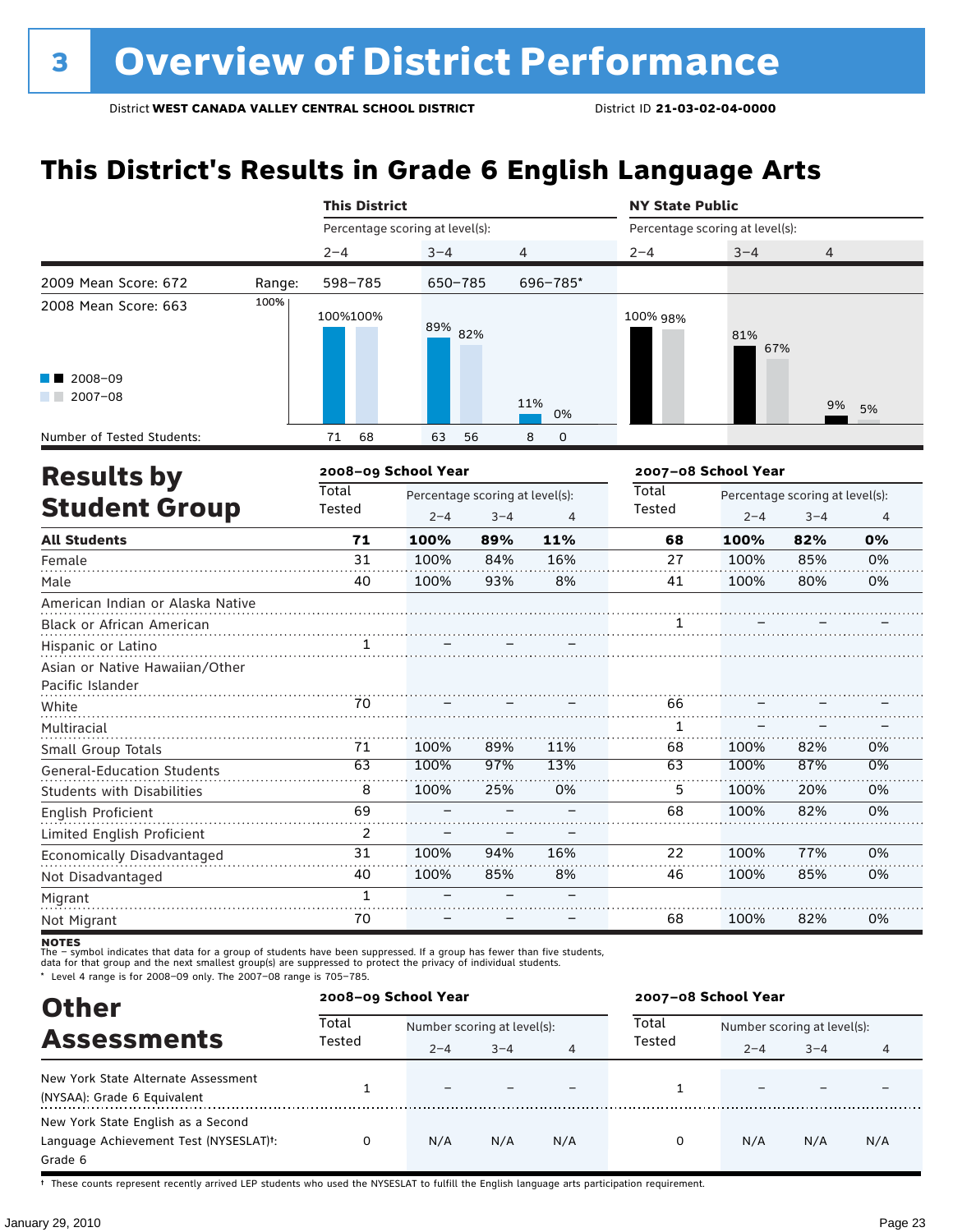## **This District's Results in Grade 6 Mathematics**

|                                                    |        | <b>This District</b>            |         |                                            |                | <b>NY State Public</b> |     |                                                                                                                                                               |                |  |
|----------------------------------------------------|--------|---------------------------------|---------|--------------------------------------------|----------------|------------------------|-----|---------------------------------------------------------------------------------------------------------------------------------------------------------------|----------------|--|
|                                                    |        | Percentage scoring at level(s): |         |                                            |                |                        |     | Percentage scoring at level(s):<br>$3 - 4$<br>4<br>83% 79%<br>Percentage scoring at level(s):<br>$2 - 4$<br>$3 - 4$<br>96%<br>94%<br>93%<br>89%<br>98%<br>98% |                |  |
|                                                    |        | $2 - 4$                         | $3 - 4$ | 4                                          |                | $2 - 4$                |     |                                                                                                                                                               |                |  |
| 2009 Mean Score: 672                               | Range: | 616-780                         | 650-780 |                                            | 696-780        |                        |     |                                                                                                                                                               |                |  |
| 2008 Mean Score: 677                               | 100%   | 99% 96%                         | 79%     | 94%                                        |                | 96% 94%                |     |                                                                                                                                                               |                |  |
| 2008-09<br>$2007 - 08$                             |        |                                 |         |                                            | 14% 19%        |                        |     |                                                                                                                                                               | 28% 26%        |  |
| Number of Tested Students:                         |        | 64<br>70                        | 56      | 63                                         | 13<br>10       |                        |     |                                                                                                                                                               |                |  |
| <b>Results by</b>                                  |        | 2008-09 School Year             |         |                                            |                | 2007-08 School Year    |     |                                                                                                                                                               |                |  |
| <b>Student Group</b>                               |        | <b>Total</b><br>Tested          | $2 - 4$ | Percentage scoring at level(s):<br>$3 - 4$ | $\overline{4}$ | <b>Total</b><br>Tested |     |                                                                                                                                                               | $\overline{4}$ |  |
| <b>All Students</b>                                |        | 71                              | 99%     | 79%                                        | 14%            | 67                     |     |                                                                                                                                                               | 19%            |  |
| Female                                             |        | 31                              | 97%     | 71%                                        | 10%            | 27                     |     |                                                                                                                                                               | 26%            |  |
| Male                                               |        | 40                              | 100%    | 85%                                        | 18%            | 40                     |     |                                                                                                                                                               | 15%            |  |
| American Indian or Alaska Native                   |        |                                 |         |                                            |                |                        |     |                                                                                                                                                               |                |  |
| Black or African American                          |        |                                 |         |                                            |                |                        |     |                                                                                                                                                               |                |  |
| Hispanic or Latino                                 |        |                                 |         |                                            |                |                        |     |                                                                                                                                                               |                |  |
| Asian or Native Hawaiian/Other<br>Pacific Islander |        |                                 |         |                                            |                |                        |     |                                                                                                                                                               |                |  |
| White                                              |        | 70<br>.                         |         |                                            |                | 65                     |     |                                                                                                                                                               |                |  |
| Multiracial                                        |        |                                 |         |                                            |                | 1                      |     |                                                                                                                                                               |                |  |
| Small Group Totals                                 |        | 71                              | 99%     | 79%                                        | 14%            | 67                     | 96% | 94%                                                                                                                                                           | 19%            |  |
| <b>General-Education Students</b>                  |        | 63                              | 100%    | 86%                                        | 16%            | 63                     |     |                                                                                                                                                               |                |  |
| <b>Students with Disabilities</b>                  |        | 8                               | 88%     | 25%                                        | 0%             | 4                      |     |                                                                                                                                                               |                |  |
| English Proficient                                 |        | 69                              |         |                                            |                | 67                     | 96% | 94%                                                                                                                                                           | 19%            |  |
| Limited English Proficient                         |        | $\overline{2}$                  |         |                                            |                |                        |     |                                                                                                                                                               |                |  |
| Economically Disadvantaged                         |        | 31                              | 100%    | 87%                                        | 23%            | 21                     | 90% | 86%                                                                                                                                                           | 0%             |  |
| Not Disadvantaged                                  |        | 40                              | 98%     | 73%                                        | 8%             | 46                     | 98% | 98%                                                                                                                                                           | 28%            |  |
| Migrant                                            |        | $\mathbf{1}$                    |         |                                            |                |                        |     |                                                                                                                                                               |                |  |
| Not Migrant                                        |        | 70                              |         |                                            |                | 67                     | 96% | 94%                                                                                                                                                           | 19%            |  |

| <b>Other</b>                                                       |                 | 2008-09 School Year      |                             |   | 2007-08 School Year |                             |         |  |  |
|--------------------------------------------------------------------|-----------------|--------------------------|-----------------------------|---|---------------------|-----------------------------|---------|--|--|
| <b>Assessments</b>                                                 | Total<br>Tested |                          | Number scoring at level(s): |   | Total               | Number scoring at level(s): |         |  |  |
|                                                                    |                 | $2 - 4$                  | $3 - 4$                     | 4 | Tested              | $2 - 4$                     | $3 - 4$ |  |  |
| New York State Alternate Assessment<br>(NYSAA): Grade 6 Equivalent |                 | $\overline{\phantom{0}}$ |                             |   |                     |                             |         |  |  |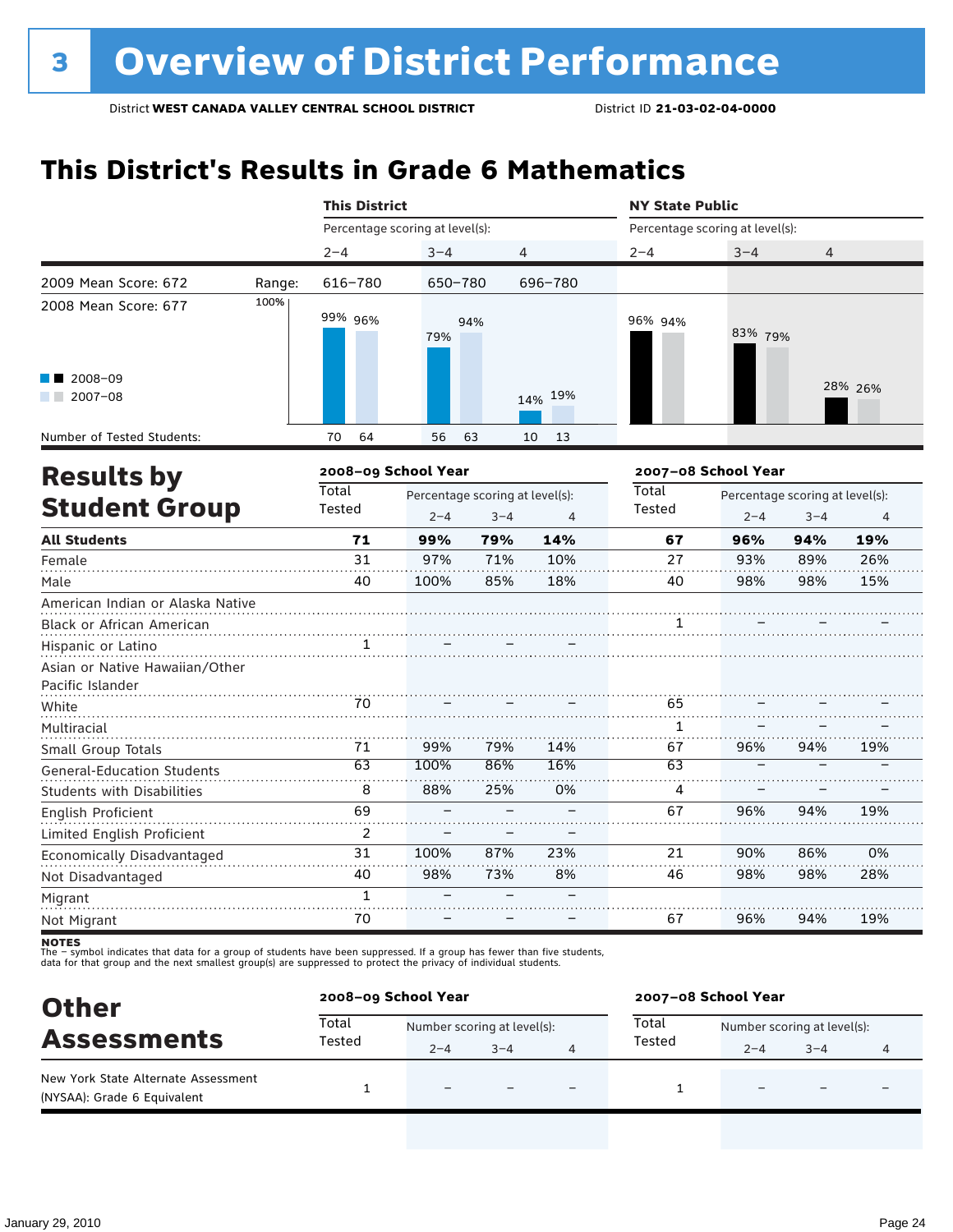### **This District's Results in Grade 7 English Language Arts**

|                                                               |        | <b>This District</b>            |                                 |         |                               | <b>NY State Public</b>          |                     |                                 |                |  |
|---------------------------------------------------------------|--------|---------------------------------|---------------------------------|---------|-------------------------------|---------------------------------|---------------------|---------------------------------|----------------|--|
|                                                               |        | Percentage scoring at level(s): |                                 |         |                               | Percentage scoring at level(s): |                     |                                 |                |  |
|                                                               |        | $2 - 4$                         | $3 - 4$                         |         | 4                             | $2 - 4$                         | $3 - 4$             | 4                               |                |  |
| 2009 Mean Score: 674                                          | Range: | 600-790                         | 650-790                         |         | 705-790*                      |                                 |                     |                                 |                |  |
| 2008 Mean Score: 660                                          | 100%   | 100% 98%                        | 93%                             | 72%     |                               | 100% 98%                        | 80%<br>70%          |                                 |                |  |
| 2008-09<br>$2007 - 08$                                        |        |                                 |                                 |         | 6%<br>0%                      |                                 |                     | 7%                              | 3%             |  |
| Number of Tested Students:                                    |        | 69<br>59                        | 64                              | 43      | $\overline{4}$<br>$\mathbf 0$ |                                 |                     |                                 |                |  |
| <b>Results by</b>                                             |        | 2008-09 School Year             |                                 |         |                               |                                 | 2007-08 School Year |                                 |                |  |
|                                                               |        | Total                           | Percentage scoring at level(s): |         |                               | Total                           |                     | Percentage scoring at level(s): |                |  |
| <b>Student Group</b>                                          |        | Tested                          | $2 - 4$                         | $3 - 4$ | $\overline{4}$                | <b>Tested</b>                   | $2 - 4$             | $3 - 4$                         | $\overline{4}$ |  |
| <b>All Students</b>                                           |        | 69                              | 100%                            | 93%     | 6%                            | 60                              | 98%                 | 72%                             | 0%             |  |
| Female                                                        |        | 29                              | 100%                            | 93%     | 14%                           | 35                              | 100%                | 77%                             | 0%             |  |
| Male                                                          |        | 40                              | 100%                            | 93%     | 0%                            | 25                              | 96%                 | 64%                             | 0%             |  |
| American Indian or Alaska Native<br>Black or African American |        | 1                               |                                 |         |                               |                                 |                     |                                 |                |  |
| Hispanic or Latino<br>Asian or Native Hawaiian/Other          |        |                                 |                                 |         |                               |                                 |                     |                                 |                |  |
| Pacific Islander<br>White                                     |        | 67                              |                                 |         |                               | 60                              | 98%                 | 72%                             | 0%             |  |
| Multiracial                                                   |        | 1                               |                                 |         |                               |                                 |                     |                                 |                |  |
| Small Group Totals                                            |        | 69                              | 100%                            | 93%     | 6%                            |                                 |                     |                                 |                |  |
| <b>General-Education Students</b>                             |        | 65                              |                                 |         |                               | $\overline{53}$                 | 100%                | 81%                             | 0%             |  |
| <b>Students with Disabilities</b>                             |        | 4                               |                                 |         |                               | 7                               | 86%                 | 0%                              | 0%             |  |
| English Proficient                                            |        | 69                              | 100%                            | 93%     | 6%                            | 58                              |                     |                                 |                |  |
| Limited English Proficient                                    |        |                                 |                                 |         |                               | $\overline{2}$                  |                     |                                 |                |  |
| Economically Disadvantaged                                    |        | 20                              | 100%                            | 90%     | 0%                            | 18                              | 94%                 | 61%                             | 0%             |  |
| Not Disadvantaged                                             |        | 49                              | 100%                            | 94%     | 8%                            | 42                              | 100%                | 76%                             | 0%             |  |
| Migrant                                                       |        |                                 |                                 |         |                               |                                 |                     |                                 |                |  |
| Not Migrant                                                   |        | 69                              | 100%                            | 93%     | 6%                            | 60                              | 98%                 | 72%                             | 0%             |  |

**NOTES**<br>The – symbol indicates that data for a group of students have been suppressed. If a group has fewer than five students,<br>data for that group and the next smallest group(s) are suppressed to protect the privacy of in

\* Level 4 range is for 2008–09 only. The 2007–08 range is 712–790.

| <b>Other</b>                                                                                         | 2008-09 School Year |                             |         |     | 2007-08 School Year |                             |         |     |  |
|------------------------------------------------------------------------------------------------------|---------------------|-----------------------------|---------|-----|---------------------|-----------------------------|---------|-----|--|
| <b>Assessments</b>                                                                                   | Total               | Number scoring at level(s): |         |     | Total<br>Tested     | Number scoring at level(s): |         |     |  |
|                                                                                                      | Tested              | $2 - 4$                     | $3 - 4$ | 4   |                     | $2 - 4$                     | $3 - 4$ | 4   |  |
| New York State Alternate Assessment<br>(NYSAA): Grade 7 Equivalent                                   |                     | $\equiv$                    |         |     |                     |                             |         |     |  |
| New York State English as a Second<br>Language Achievement Test (NYSESLAT) <sup>+</sup> :<br>Grade 7 | 0                   | N/A                         | N/A     | N/A | 0                   | N/A                         | N/A     | N/A |  |

† These counts represent recently arrived LEP students who used the NYSESLAT to fulfill the English language arts participation requirement.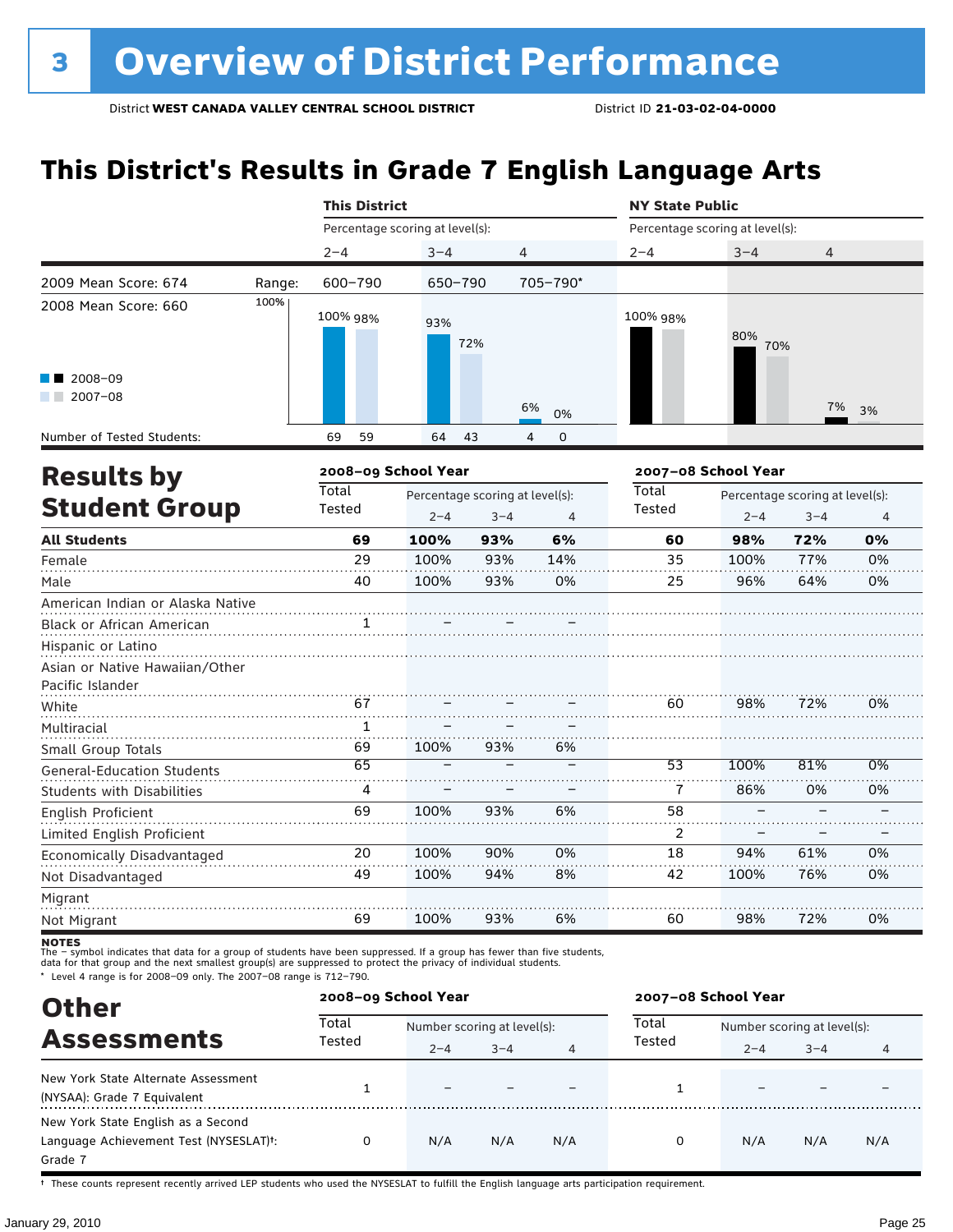### **This District's Results in Grade 7 Mathematics**

|                                           |        | <b>This District</b>            |                                            |         |                | <b>NY State Public</b> |                     |                                                                                               |                |  |  |
|-------------------------------------------|--------|---------------------------------|--------------------------------------------|---------|----------------|------------------------|---------------------|-----------------------------------------------------------------------------------------------|----------------|--|--|
|                                           |        | Percentage scoring at level(s): |                                            |         |                |                        |                     | Percentage scoring at level(s):<br>$3 - 4$<br>4<br>87% 79%<br>Percentage scoring at level(s): |                |  |  |
|                                           |        | $2 - 4$                         | $3 - 4$                                    |         | $\overline{4}$ | $2 - 4$                |                     |                                                                                               |                |  |  |
| 2009 Mean Score: 678                      | Range: | 611-800                         | 650-800                                    |         | 693-800        |                        |                     |                                                                                               |                |  |  |
| 2008 Mean Score: 676                      | 100%   | 100% 98%                        | 96%                                        | 84%     |                | 99% 96%                |                     |                                                                                               |                |  |  |
| 2008-09<br>$2007 - 08$                    |        |                                 |                                            |         | 25%<br>13%     |                        |                     |                                                                                               | 30% 28%        |  |  |
| Number of Tested Students:                |        | 70<br>60                        | 67                                         | 51      | 9<br>15        |                        |                     |                                                                                               |                |  |  |
|                                           |        | 2008-09 School Year             |                                            |         |                |                        | 2007-08 School Year |                                                                                               |                |  |  |
| <b>Results by</b><br><b>Student Group</b> |        | <b>Total</b><br>Tested          | Percentage scoring at level(s):<br>$2 - 4$ | $3 - 4$ | $\overline{4}$ | Total<br>Tested        | $2 - 4$<br>$3 - 4$  |                                                                                               | $\overline{4}$ |  |  |
| <b>All Students</b>                       |        | 70                              | 100%                                       | 96%     | 13%            | 61                     | 98%                 | 84%                                                                                           | 25%            |  |  |
| Female                                    |        | 29                              | 100%                                       | 97%     | 10%            | 35                     | 100%                | 89%                                                                                           | 26%            |  |  |
| Male                                      |        | 41                              | 100%                                       | 95%     | 15%            | 26                     | 96%                 | 77%                                                                                           | 23%            |  |  |
| American Indian or Alaska Native          |        |                                 |                                            |         |                |                        |                     |                                                                                               |                |  |  |
| Black or African American                 |        | 1                               |                                            |         |                |                        |                     |                                                                                               |                |  |  |
| Hispanic or Latino                        |        |                                 |                                            |         |                |                        |                     |                                                                                               |                |  |  |
| Asian or Native Hawaiian/Other            |        |                                 |                                            |         |                |                        |                     |                                                                                               |                |  |  |
| Pacific Islander                          |        | 68                              |                                            |         |                | 61                     | 98%                 | 84%                                                                                           | 25%            |  |  |
| White                                     |        |                                 |                                            |         |                |                        |                     |                                                                                               |                |  |  |
| Multiracial                               |        | $\mathbf{1}$                    |                                            |         |                |                        |                     |                                                                                               |                |  |  |
| Small Group Totals                        |        | 70<br>$\overline{67}$           | 100%                                       | 96%     | 13%            | 53                     | 100%                | 92%                                                                                           | 28%            |  |  |
| General-Education Students                |        |                                 |                                            |         |                |                        |                     |                                                                                               |                |  |  |
| <b>Students with Disabilities</b>         |        | 3                               |                                            |         |                | 8                      | 88%                 | 25%                                                                                           | 0%             |  |  |
| <b>English Proficient</b>                 |        | 70                              | 100%                                       | 96%     | 13%            | 59                     |                     |                                                                                               |                |  |  |
| Limited English Proficient                |        |                                 |                                            |         |                | 2                      |                     |                                                                                               |                |  |  |
| Economically Disadvantaged                |        | 20                              | 100%                                       | 95%     | 10%            | 19                     | 95%                 | 68%                                                                                           | 11%            |  |  |
| Not Disadvantaged                         |        | 50                              | 100%                                       | 96%     | 14%            | 42                     | 100%                | 90%                                                                                           | 31%            |  |  |
| Migrant                                   |        |                                 |                                            |         |                |                        |                     |                                                                                               |                |  |  |
| Not Migrant                               |        | 70                              | 100%                                       | 96%     | 13%            | 61                     | 98%                 | 84%                                                                                           | 25%            |  |  |

| <b>Other</b>                                                       |        | 2008-09 School Year         |         | 2007-08 School Year |         |                             |   |  |
|--------------------------------------------------------------------|--------|-----------------------------|---------|---------------------|---------|-----------------------------|---|--|
|                                                                    | Total  | Number scoring at level(s): |         | Total               |         | Number scoring at level(s): |   |  |
| <b>Assessments</b>                                                 | Tested | $2 - 4$                     | $3 - 4$ | Tested              | $2 - 4$ | $3 - 4$                     | 4 |  |
| New York State Alternate Assessment<br>(NYSAA): Grade 7 Equivalent |        |                             |         |                     |         | $\overline{\phantom{0}}$    |   |  |
|                                                                    |        |                             |         |                     |         |                             |   |  |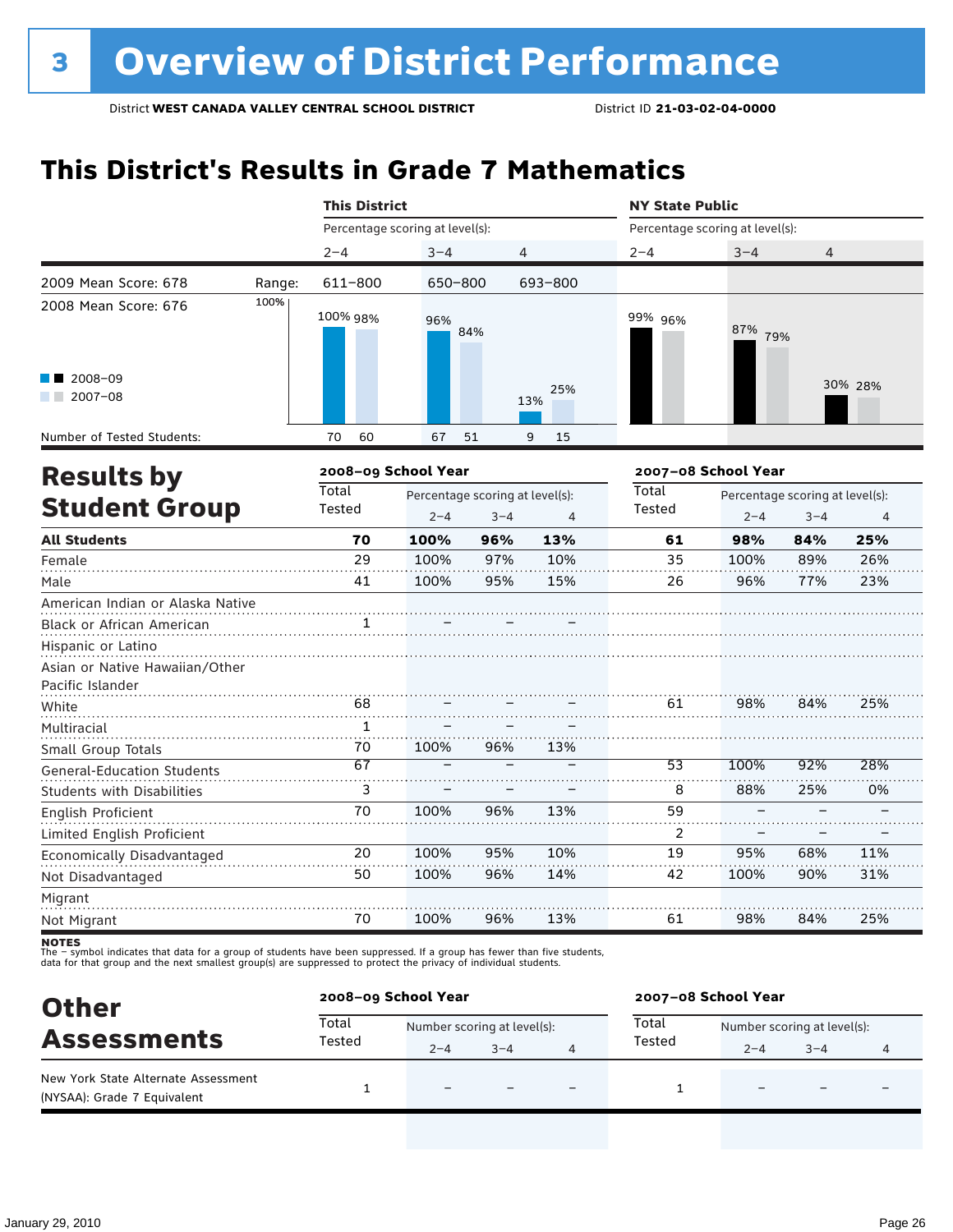### **This District's Results in Grade 8 English Language Arts**

|                                   |        | <b>This District</b>            |                                 |         |                             | <b>NY State Public</b>          |                     |                                                                                                                                                    |    |  |
|-----------------------------------|--------|---------------------------------|---------------------------------|---------|-----------------------------|---------------------------------|---------------------|----------------------------------------------------------------------------------------------------------------------------------------------------|----|--|
|                                   |        | Percentage scoring at level(s): |                                 |         |                             | Percentage scoring at level(s): |                     | $3 - 4$<br>4<br>69%<br>56%<br>5%<br>Percentage scoring at level(s):<br>$2 - 4$<br>$3 - 4$<br>99%<br>43%<br>98%<br>58%<br>100%<br>29%<br>99%<br>43% |    |  |
|                                   |        | $2 - 4$                         | $3 - 4$                         |         | 4                           | $2 - 4$                         |                     |                                                                                                                                                    |    |  |
| 2009 Mean Score: 664              | Range: | $602 - 790$                     | 650-790                         |         | 715-790                     |                                 |                     |                                                                                                                                                    |    |  |
| 2008 Mean Score: 651              | 100%   | 100% 99%                        | 75%                             |         |                             | 98% 95%                         |                     |                                                                                                                                                    |    |  |
| 2008-09<br>$2007 - 08$<br>a sa ta |        |                                 |                                 | 43%     | 2%<br>0%                    |                                 |                     |                                                                                                                                                    | 6% |  |
| Number of Tested Students:        |        | 80<br>59                        | 44                              | 35      | $\mathbf{1}$<br>$\mathbf 0$ |                                 |                     |                                                                                                                                                    |    |  |
| <b>Results by</b>                 |        | 2008-09 School Year             |                                 |         |                             |                                 | 2007-08 School Year |                                                                                                                                                    |    |  |
|                                   |        | <b>Total</b>                    | Percentage scoring at level(s): |         |                             | Total                           |                     |                                                                                                                                                    |    |  |
| <b>Student Group</b>              |        | Tested                          | $2 - 4$                         | $3 - 4$ | 4                           | <b>Tested</b>                   |                     |                                                                                                                                                    | 4  |  |
| <b>All Students</b>               |        | 59                              | 100%                            | 75%     | 2%                          | 81                              |                     |                                                                                                                                                    | 0% |  |
| Female                            |        | 35                              | 100%                            | 80%     | 3%                          | 40                              |                     |                                                                                                                                                    | 0% |  |
| Male                              |        | 24                              | 100%                            | 67%     | 0%                          | 41                              |                     |                                                                                                                                                    | 0% |  |
| American Indian or Alaska Native  |        |                                 |                                 |         |                             |                                 |                     |                                                                                                                                                    |    |  |
| <b>Black or African American</b>  |        |                                 |                                 |         |                             |                                 |                     |                                                                                                                                                    |    |  |
| Hispanic or Latino                |        |                                 |                                 |         |                             |                                 |                     |                                                                                                                                                    |    |  |
| Asian or Native Hawaiian/Other    |        |                                 |                                 |         |                             |                                 |                     |                                                                                                                                                    |    |  |
| Pacific Islander                  |        |                                 |                                 |         |                             |                                 |                     |                                                                                                                                                    |    |  |
| White                             |        | 59                              | 100%                            | 75%     | 2%                          | 81                              |                     |                                                                                                                                                    | 0% |  |
| Multiracial                       |        |                                 |                                 |         |                             |                                 |                     |                                                                                                                                                    |    |  |
| Small Group Totals                |        | $\overline{51}$                 | 100%                            | 84%     | 2%                          | 71                              | 100%                | 49%                                                                                                                                                | 0% |  |
| <b>General-Education Students</b> |        |                                 |                                 |         |                             |                                 |                     |                                                                                                                                                    |    |  |
| <b>Students with Disabilities</b> |        | 8                               | 100%                            | 13%     | 0%                          | 10                              | 90%                 | 0%                                                                                                                                                 | 0% |  |
| <b>English Proficient</b>         |        | 57                              |                                 |         |                             | 80                              |                     |                                                                                                                                                    |    |  |
| Limited English Proficient        |        | 2                               |                                 |         |                             | 1                               |                     |                                                                                                                                                    |    |  |
| Economically Disadvantaged        |        | 17                              | 100%                            | 65%     | 0%                          | 26                              | 96%                 | 35%                                                                                                                                                | 0% |  |
| Not Disadvantaged                 |        | 42                              | 100%                            | 79%     | 2%                          | 55                              | 100%                | 47%                                                                                                                                                | 0% |  |
| Migrant                           |        |                                 |                                 |         |                             |                                 |                     |                                                                                                                                                    |    |  |
| Not Migrant                       |        | 59                              | 100%                            | 75%     | 2%                          | 81                              | 99%                 | 43%                                                                                                                                                | 0% |  |

**NOTES**<br>The – symbol indicates that data for a group of students have been suppressed. If a group has fewer than five students,<br>data for that group and the next smallest group(s) are suppressed to protect the privacy of in

**Other Assessments**<br>Assessments Tested  $\frac{1}{2-4}$  and  $\frac{1}{2-4}$  and  $\frac{1}{2}$  Tested  $\frac{1}{2-4}$  and  $\frac{1}{2-4}$  and  $\frac{1}{2-4}$  and  $\frac{1}{2-4}$  and  $\frac{1}{2-4}$  and  $\frac{1}{2-4}$  and  $\frac{1}{2-4}$  and  $\frac{1}{2-4}$  and  $\frac{1}{2-4}$  $2-4$   $3-4$   $4$   $1 \le 3 \le 4$   $2-4$   $3-4$   $4$ **2008–09 School Year 2007–08 School Year Total** Tested **Total** Tested New York State Alternate Assessment New York State Attendite Assessment<br>(NYSAA): Grade 8 Equivalent 1 – – – – – – – 0<br>DYSAA): Grade 8 Equivalent 1 New York State English as a Second Language Achievement Test (NYSESLAT)†: Grade 8 0 N/A N/A N/A 0 N/A N/A N/A

† These counts represent recently arrived LEP students who used the NYSESLAT to fulfill the English language arts participation requirement.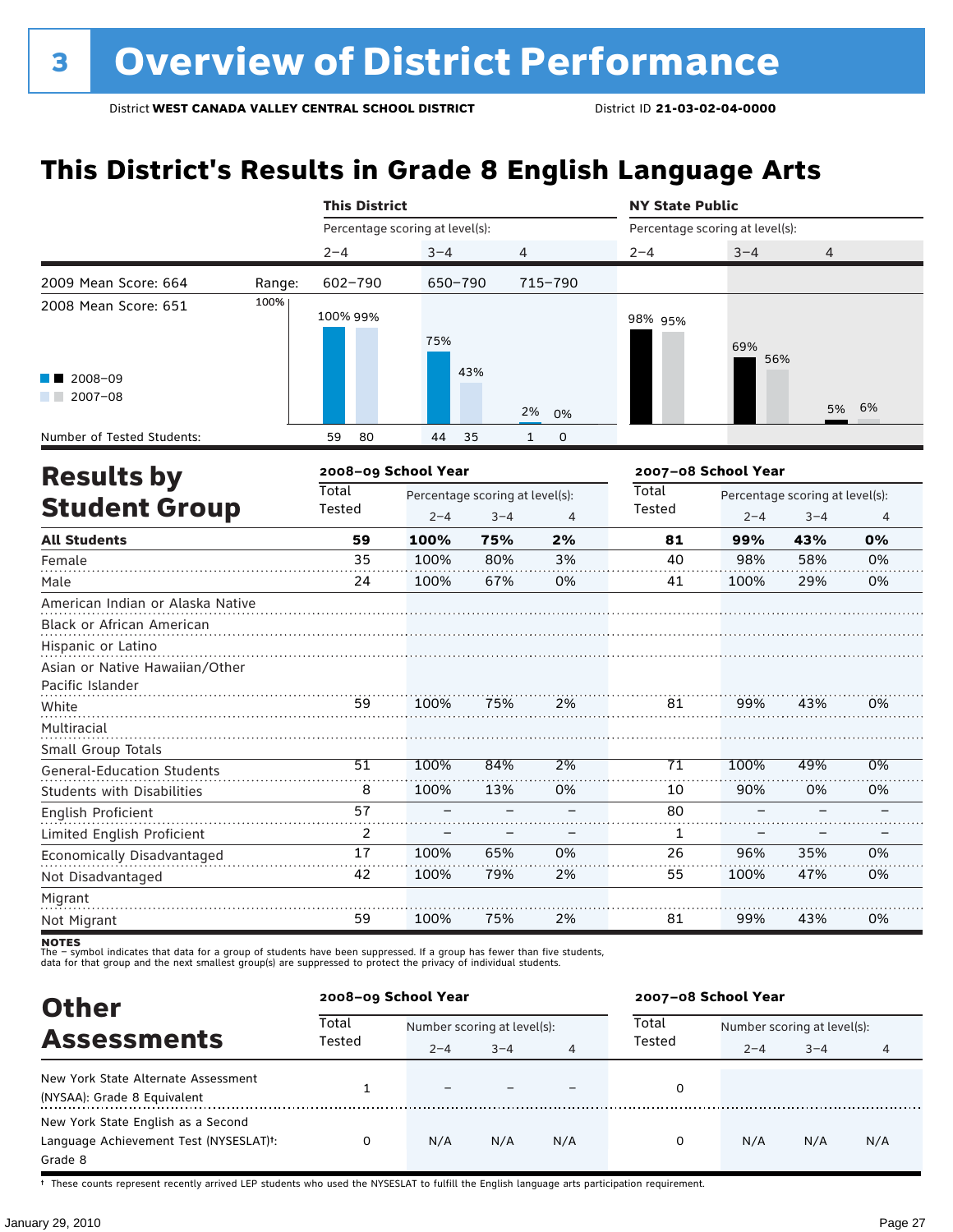### **This District's Results in Grade 8 Mathematics**

|                                   |        | <b>This District</b>            |                                 |         |         | <b>NY State Public</b>          |                     |                                 |                |  |
|-----------------------------------|--------|---------------------------------|---------------------------------|---------|---------|---------------------------------|---------------------|---------------------------------|----------------|--|
|                                   |        | Percentage scoring at level(s): |                                 |         |         | Percentage scoring at level(s): |                     |                                 |                |  |
|                                   |        | $2 - 4$                         | $3 - 4$                         | 4       |         | $2 - 4$                         | $3 - 4$             | 4                               |                |  |
| 2009 Mean Score: 683              | Range: | 616-775                         | 650-775                         |         | 701-775 |                                 |                     |                                 |                |  |
| 2008 Mean Score: 671              | 100%   | 97% 100%                        | 97%                             | 85%     |         | 96% 93%                         | 80%<br>70%          |                                 |                |  |
| 2008-09<br>$2007 - 08$            |        |                                 |                                 |         | 15% 10% |                                 |                     |                                 | 19% 17%        |  |
| Number of Tested Students:        |        | 58<br>80                        | 58                              | 68      | 9<br>8  |                                 |                     |                                 |                |  |
| <b>Results by</b>                 |        | 2008-09 School Year             |                                 |         |         |                                 | 2007-08 School Year |                                 |                |  |
|                                   |        | Total                           | Percentage scoring at level(s): |         |         | <b>Total</b>                    |                     | Percentage scoring at level(s): |                |  |
| <b>Student Group</b>              |        | Tested                          | $2 - 4$                         | $3 - 4$ | 4       | Tested                          | $2 - 4$             | $3 - 4$                         | $\overline{4}$ |  |
| <b>All Students</b>               |        | 60                              | 97%                             | 97%     | 15%     | 80                              | 100%                | 85%                             | 10%            |  |
| Female                            |        | 35                              | 97%                             | 97%     | 11%     | 39                              | 100%                | 92%                             | 15%            |  |
| Male                              |        | 25                              | 96%                             | 96%     | 20%     | 41                              | 100%                | 78%                             | 5%             |  |
| American Indian or Alaska Native  |        |                                 |                                 |         |         |                                 |                     |                                 |                |  |
| Black or African American         |        |                                 |                                 |         |         |                                 |                     |                                 |                |  |
| Hispanic or Latino                |        |                                 |                                 |         |         |                                 |                     |                                 |                |  |
| Asian or Native Hawaiian/Other    |        |                                 |                                 |         |         |                                 |                     |                                 |                |  |
| Pacific Islander                  |        |                                 |                                 |         |         |                                 |                     |                                 |                |  |
| White                             |        | 60                              | 97%                             | 97%     | 15%     | 80                              | 100%                | 85%                             | 10%            |  |
| Multiracial                       |        |                                 |                                 |         |         |                                 |                     |                                 |                |  |
| Small Group Totals                |        | $\overline{52}$                 | 100%                            | 100%    | 17%     | 71                              | 100%                | 87%                             | 11%            |  |
| <b>General-Education Students</b> |        | 8                               | 75%                             | 75%     | 0%      | 9                               | 100%                | 67%                             | 0%             |  |
| <b>Students with Disabilities</b> |        | 58                              |                                 |         |         | 79                              |                     |                                 |                |  |
| English Proficient                |        |                                 |                                 |         |         |                                 |                     |                                 |                |  |
| Limited English Proficient        |        | 2                               |                                 |         |         | 1                               |                     |                                 |                |  |
| Economically Disadvantaged        |        | 17                              | 100%                            | 100%    | 0%      | 25                              | 100%                | 72%                             | 4%             |  |
| Not Disadvantaged                 |        | 43                              | 95%                             | 95%     | 21%     | 55                              | 100%                | 91%                             | 13%            |  |
| Migrant                           |        |                                 |                                 |         |         |                                 |                     |                                 |                |  |
| Not Migrant                       |        | 60                              | 97%                             | 97%     | 15%     | 80                              | 100%                | 85%                             | 10%            |  |

| <b>Other</b>                                                       | 2008-09 School Year |                             |         |  | 2007-08 School Year |                             |         |                |  |
|--------------------------------------------------------------------|---------------------|-----------------------------|---------|--|---------------------|-----------------------------|---------|----------------|--|
| <b>Assessments</b>                                                 | Total               | Number scoring at level(s): |         |  | Total               | Number scoring at level(s): |         |                |  |
|                                                                    | Tested              | $2 - 4$                     | $3 - 4$ |  | Tested              | $2 - 4$                     | $3 - 4$ | $\overline{4}$ |  |
| New York State Alternate Assessment<br>(NYSAA): Grade 8 Equivalent |                     | $\overline{\phantom{0}}$    |         |  |                     |                             |         |                |  |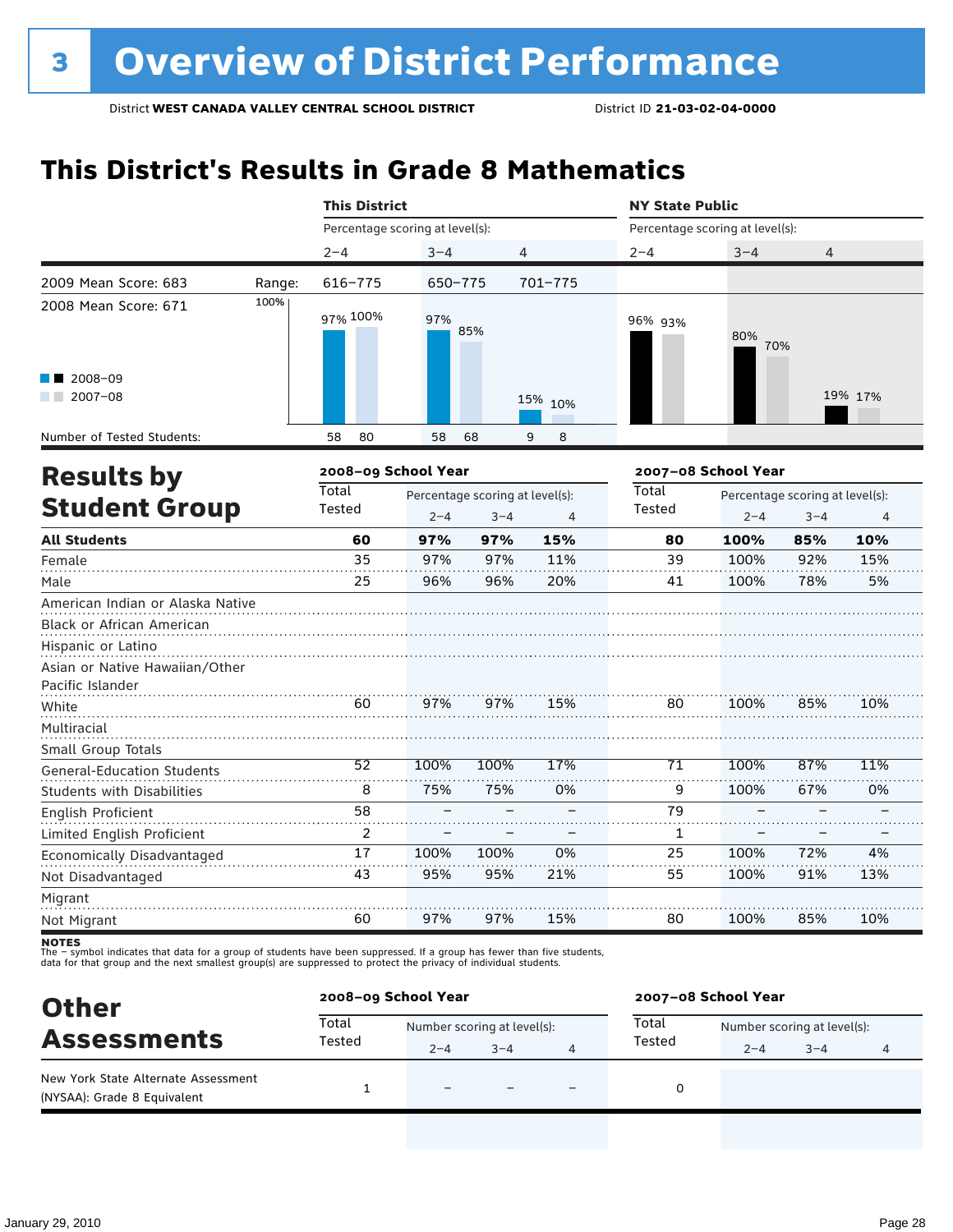## **This District's Results in Grade 8 Science**

|                                                                          | <b>This District</b><br>Percentage scoring at level(s): |         |                                 |                | <b>NY State Public</b> |                                 |                                 |         |  |
|--------------------------------------------------------------------------|---------------------------------------------------------|---------|---------------------------------|----------------|------------------------|---------------------------------|---------------------------------|---------|--|
|                                                                          |                                                         |         |                                 |                |                        | Percentage scoring at level(s): |                                 |         |  |
|                                                                          | $2 - 4$                                                 | $3 - 4$ | 4                               |                | $2 - 4$                | $3 - 4$                         | 4                               |         |  |
|                                                                          |                                                         |         |                                 |                |                        |                                 |                                 |         |  |
| 100%                                                                     | 98% 100%                                                | 89%     | 81%                             |                | 94% 95%                | 71% 73%                         |                                 |         |  |
| $2008 - 09$<br>$12007 - 08$                                              |                                                         |         |                                 | 33%<br>23%     |                        |                                 |                                 | 26% 30% |  |
| Number of Tested Students:                                               | 60<br>79                                                | 54      | 64                              | 20<br>18       |                        |                                 |                                 |         |  |
|                                                                          | 2008-09 School Year                                     |         |                                 |                |                        | 2007-08 School Year             |                                 |         |  |
| <b>Results by</b>                                                        | <b>Total</b>                                            |         | Percentage scoring at level(s): |                | <b>Total</b>           |                                 | Percentage scoring at level(s): |         |  |
| <b>Student Group</b>                                                     | Tested                                                  | $2 - 4$ | $3 - 4$                         | $\overline{4}$ | Tested                 | $2 - 4$                         | $3 - 4$                         | 4       |  |
| <b>All Students</b>                                                      | 61                                                      | 98%     | 89%                             | 33%            | 79                     | 100%                            | 81%                             | 23%     |  |
| Female                                                                   | 35                                                      | 97%     | 89%                             | 29%            | 39                     | 100%                            | 79%                             | 28%     |  |
| Male                                                                     | 26                                                      | 100%    | 88%                             | 38%            | 40                     | 100%                            | 83%                             | 18%     |  |
| American Indian or Alaska Native<br>Black or African American            |                                                         |         |                                 |                |                        |                                 |                                 |         |  |
| Hispanic or Latino<br>Asian or Native Hawaiian/Other<br>Pacific Islander |                                                         |         |                                 |                |                        |                                 |                                 |         |  |
| White<br>Multiracial                                                     | 61                                                      | 98%     | 89%                             | 33%            | 79                     | 100%                            | 81%                             | 23%     |  |
| Small Group Totals                                                       |                                                         |         |                                 |                |                        |                                 |                                 |         |  |
| <b>General-Education Students</b>                                        | 52                                                      | 98%     | 94%                             | 37%            | 71                     | 100%                            | 82%                             | 24%     |  |
| <b>Students with Disabilities</b>                                        | 9                                                       | 100%    | 56%                             | 11%            | 8                      | 100%                            | 75%                             | 13%     |  |
| <b>English Proficient</b>                                                | 59                                                      |         |                                 |                | 78                     |                                 |                                 |         |  |
| Limited English Proficient                                               | 2                                                       |         |                                 |                | 1                      |                                 |                                 |         |  |
| Economically Disadvantaged                                               | 18                                                      | 100%    | 83%                             | 33%            | 24                     | 100%                            | 71%                             | 13%     |  |
| Not Disadvantaged                                                        | 43                                                      | 98%     | 91%                             | 33%            | 55                     | 100%                            | 85%                             | 27%     |  |
| Migrant                                                                  |                                                         |         |                                 |                |                        |                                 |                                 |         |  |
| Not Migrant                                                              | 61                                                      | 98%     | 89%                             | 33%            | 79                     | 100%                            | 81%                             | 23%     |  |

data for that group and the next smallest group(s) are suppressed to protect the privacy of individual students.

| <b>Other</b><br><b>Assessments</b>  | 2008-09 School Year |                             |         |   | 2007-08 School Year |                             |         |   |  |
|-------------------------------------|---------------------|-----------------------------|---------|---|---------------------|-----------------------------|---------|---|--|
|                                     | Total               | Number scoring at level(s): |         |   | Total               | Number scoring at level(s): |         |   |  |
|                                     | Tested              | $2 - 4$                     | $3 - 4$ | 4 | Tested              | $2 - 4$                     | $3 - 4$ | 4 |  |
| New York State Alternate Assessment |                     | $\overline{\phantom{0}}$    |         |   |                     |                             |         |   |  |
| (NYSAA): Grade 8 Equivalent         |                     |                             |         |   |                     |                             |         |   |  |
| <b>Regents Science</b>              |                     |                             |         |   |                     |                             |         |   |  |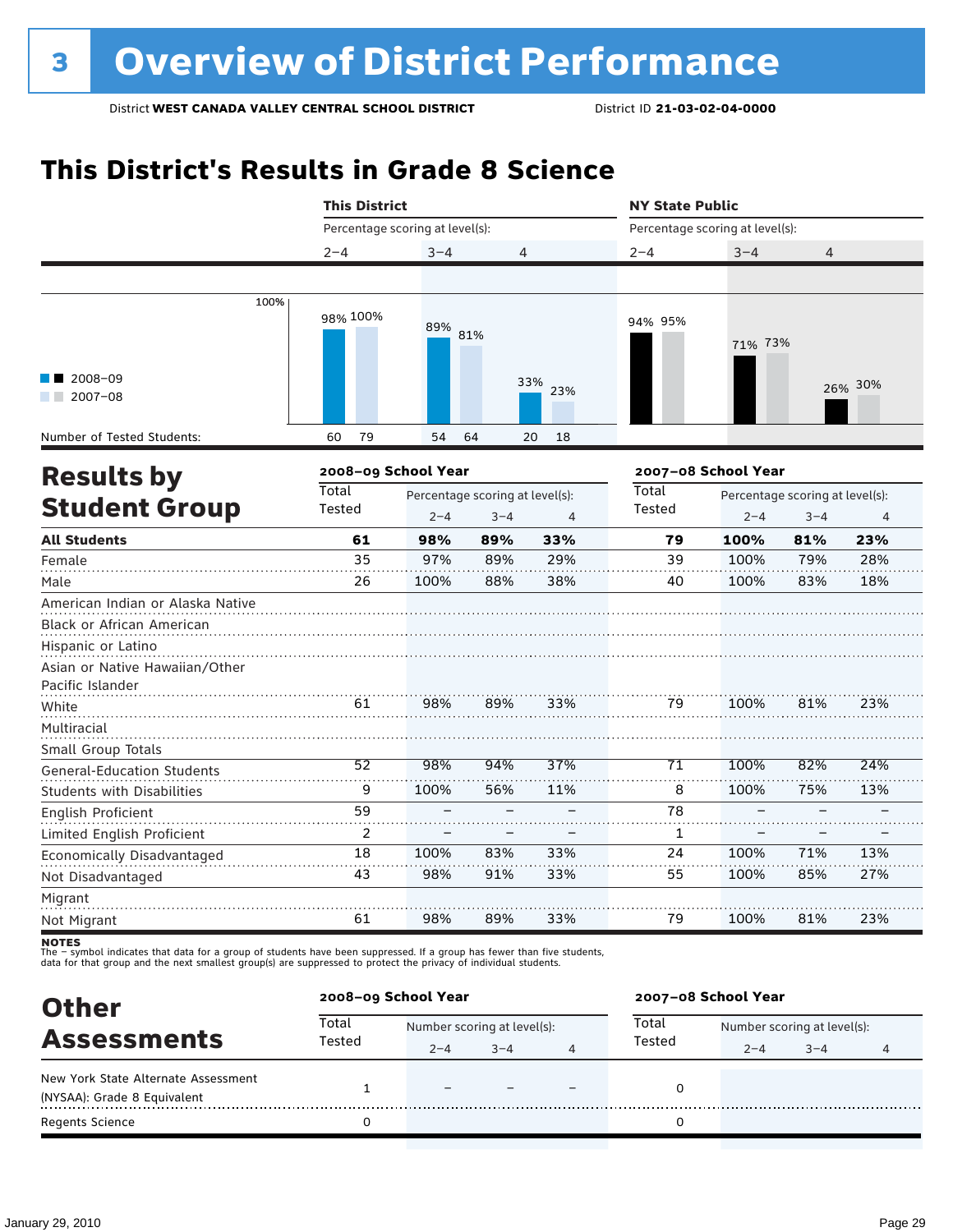### **This District's Total Cohort\* Results in Secondary-Level English after Four Years of Instruction**

|                                     | <b>This District</b> |                                 |                | <b>NY State Public</b><br>Percentage scoring at level(s): |         |                |  |  |
|-------------------------------------|----------------------|---------------------------------|----------------|-----------------------------------------------------------|---------|----------------|--|--|
|                                     |                      | Percentage scoring at level(s): |                |                                                           |         |                |  |  |
|                                     | $2 - 4$              | $3 - 4$                         | $\overline{4}$ | $2 - 4$                                                   | $3 - 4$ | $\overline{4}$ |  |  |
| <b>1</b> 2005 Cohort<br>2004 Cohort | 100%<br>82% 88%      | 80% 82%                         | 25% 27%        | 81% 80%                                                   | 77% 75% | 32% 30%        |  |  |

| <b>Results by</b>                 | 2005 Cohort | 2004 Cohort**                   |         |     |             |                                 |         |     |  |
|-----------------------------------|-------------|---------------------------------|---------|-----|-------------|---------------------------------|---------|-----|--|
| <b>Student Group</b>              | Number      | Percentage scoring at level(s): |         |     | Number      | Percentage scoring at level(s): |         |     |  |
|                                   | of Students | $2 - 4$                         | $3 - 4$ | 4   | of Students | $2 - 4$                         | $3 - 4$ | 4   |  |
| <b>All Students</b>               | 84          | 82%                             | 80%     | 25% | 77          | 88%                             | 82%     | 27% |  |
| Female                            | 43          | 77%                             | 77%     | 35% | 34          | 85%                             | 79%     | 35% |  |
| Male                              | 41          | 88%                             | 83%     | 15% | 43          | 91%                             | 84%     | 21% |  |
| American Indian or Alaska Native  |             |                                 |         |     |             |                                 |         |     |  |
| <b>Black or African American</b>  |             |                                 |         |     |             |                                 |         |     |  |
| Hispanic or Latino                |             |                                 |         |     |             |                                 |         |     |  |
| Asian or Native Hawaiian/Other    |             |                                 |         |     |             |                                 |         |     |  |
| Pacific Islander                  |             |                                 |         |     |             |                                 |         |     |  |
| White                             | 83          |                                 |         |     | 75          |                                 |         |     |  |
| Multiracial                       |             |                                 |         |     |             |                                 |         |     |  |
| Small Group Totals                | 84          | 82%                             | 80%     | 25% | 77          | 88%                             | 82%     | 27% |  |
| <b>General-Education Students</b> | 69          | 93%                             | 90%     | 30% | 67          | 99%                             | 91%     | 31% |  |
| <b>Students with Disabilities</b> | 15          | 33%                             | 33%     | 0%  | 10          | 20%                             | 20%     | 0%  |  |
| English Proficient                | 82          |                                 |         |     | 77          | 88%                             | 82%     | 27% |  |
| Limited English Proficient        | 2           |                                 |         |     |             |                                 |         |     |  |
| Economically Disadvantaged        | 26          | 85%                             | 81%     | 19% | 15          | 67%                             | 67%     | 20% |  |
| Not Disadvantaged                 | 58          | 81%                             | 79%     | 28% | 62          | 94%                             | 85%     | 29% |  |
| Migrant                           |             |                                 |         |     |             |                                 |         |     |  |
| Not Migrant                       | 84          | 82%                             | 80%     | 25% | 77          | 88%                             | 82%     | 27% |  |

**NOTES** 

The – symbol indicates that data for a group of students have been suppressed. If a group has fewer than five students,

data for that group and the next smallest group(s) are suppressed to protect the privacy of individual students.

| <b>Other</b><br><b>Assessments</b>  | 2005 Cohort           |         |                                        | 2004 Cohort           |         |                                        |  |  |  |
|-------------------------------------|-----------------------|---------|----------------------------------------|-----------------------|---------|----------------------------------------|--|--|--|
|                                     | Number<br>of Students | $2 - 4$ | Number scoring at level(s):<br>$3 - 4$ | Number<br>of Students | $2 - 4$ | Number scoring at level(s):<br>$3 - 4$ |  |  |  |
| New York State Alternate Assessment |                       |         |                                        |                       |         |                                        |  |  |  |

(NYSAA): High School Equivalent \*\*\*

\* A total cohort consists of all students who first entered Grade 9 in a particular year, and all ungraded students with disabilities who reached their seventeenth birthday in that year, and were enrolled in the school/district for five months. Students are excluded from the cohort if they transferred to another school district, nonpublic school, or criminal justice facility, or left the U.S. and its territories or died before the report date. Statewide total cohort also includes students who were enrolled for fewer than five months.

\*\* 2004 cohort data are those reported in the 2007-08 *Accountability and Overview Report*.

\*\*\* The majority of cohort members took an older version of the NYSAA, developed before 2007.